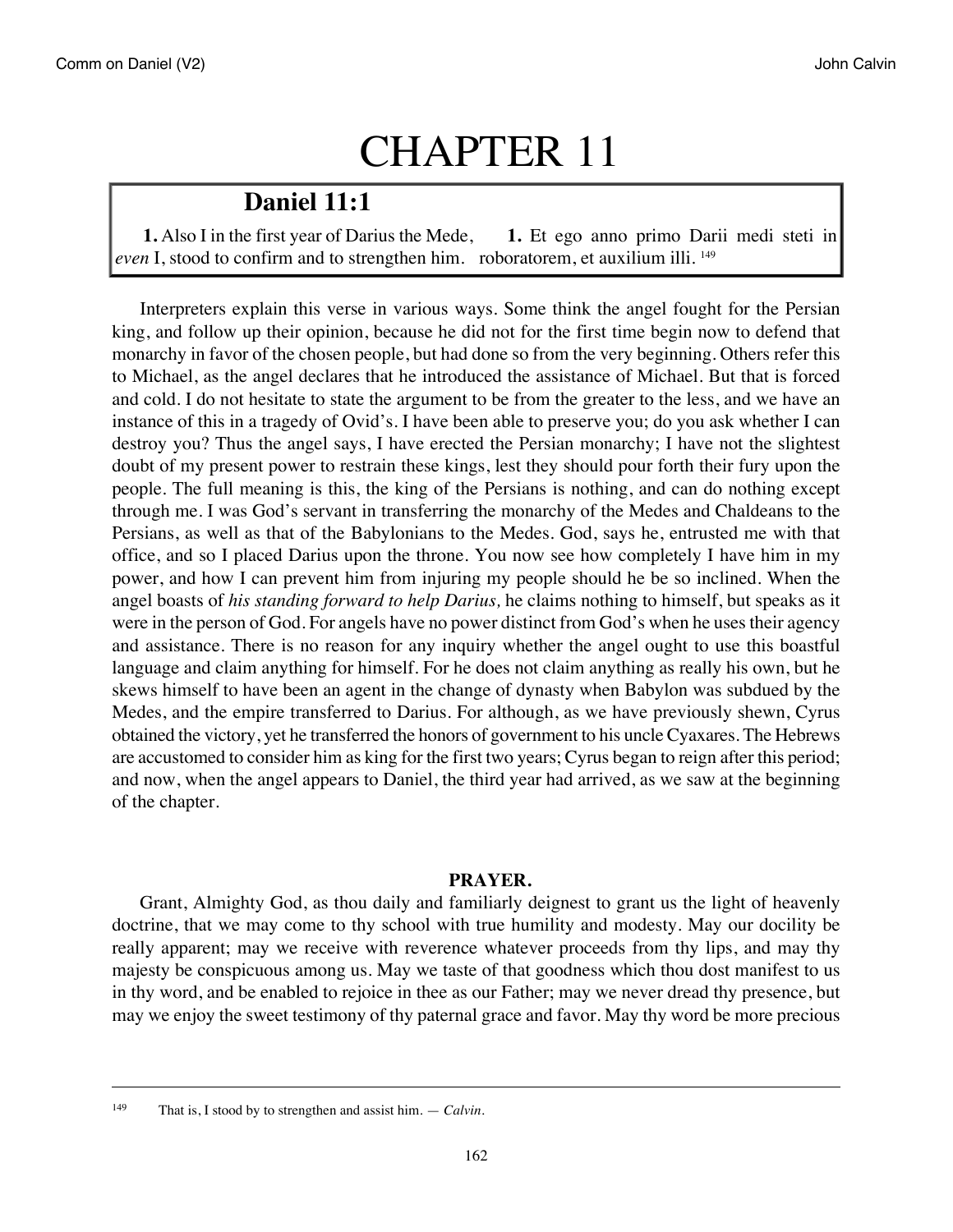to us than gold and worldly treasures, and, meanwhile, may we feed upon its sweetness, until we arrive all that full satiety which is laid up for us in heaven through Christ our Lord. — Amen.

## LECTURE FIFY-SIXTH

#### **Daniel 11:2**

**2.** Et nunc veritatem annuntio tibi: ecce adhuc Behold, there shall stand up yet three kings in tres reges stabunt in Perside, et quartus ditabitur **2.** And now will I shew thee the truth. Persia; and the fourth shall be far richer than *they* opibus mignis, <sup>150</sup> prae omnibus et secundum all: and by his strength through his riches he shall fortitudinem suam, in, *inquam*, opibus suis, 151 stir up all against the realm of Grecia. excitabit omnes contra regnum Graecorum.

We must now understand God's intention in thus informing his servant Daniel of future events. He was clearly unwilling to gratify a vain curiosity, and he enlarged upon events necessary to be known, thus enabling the Prophet not only privately to rely on God's grace, through this manifestation of his care for his Church, but also to exhort others to persevere in the faith. This chapter seems like a historical narrative under the form of an enigmatic description of events then future. The angel relates and places before his eyes occurrences yet to come to pass. We gather from this very clearly how God spoke through his prophets; and thus Daniel, in his prophetic character alone, is a clear proof to us of God's peculiar favor towards the Israelites. Here the angel discusses, not the general state of the world, but first the Persian kingdom, then the monarchy of Alexander, and afterwards the two kingdoms of Syria and Egypt. From this we cleverly perceive how the whole discourse was directed to the faithful. God did not regard the welfare of other nations, but wished to benefit his Church, and principally to sustain the faithful under their approaching troubles. It was to assure them of God's never becoming forgetful of his covenant, and of his so moderating the convulsions then taking place throughout the world, as to be ever protecting his people by his assistance. But we shall have to repeat this again, and even more than once, as we proceed.

First of all, the angel states, *Three kings shall yet stand up in Persia* With respect to the clause, *Behold! I announce to you the truth,* I explained in yesterday's Lecture how frequently he confirmed his prophecy whenever he treated events of the greatest importance, which seemed almost incredible. *I shall tell you the real truth; three kings shall stand up.* The Jews are not only very ignorant of everything, but very stupid also- then they have no sense of shame, and are endued with a perverse audacity; for they think there were only three kings of Persia, and they neglect all history, and mingle and confound things perfectly clear and completely distinct. There were eight kings of Persia of whom no mention is made here. Why, then, does the angel say, *three kings should stand*

<sup>&</sup>lt;sup>150</sup> Or, he shall be rich with great opulence.  $-$  *Calvin* 151 Or, with his riches that is when he shall prevail

<sup>151</sup> Or, with his riches, that is, when he shall prevail. — *Calvin*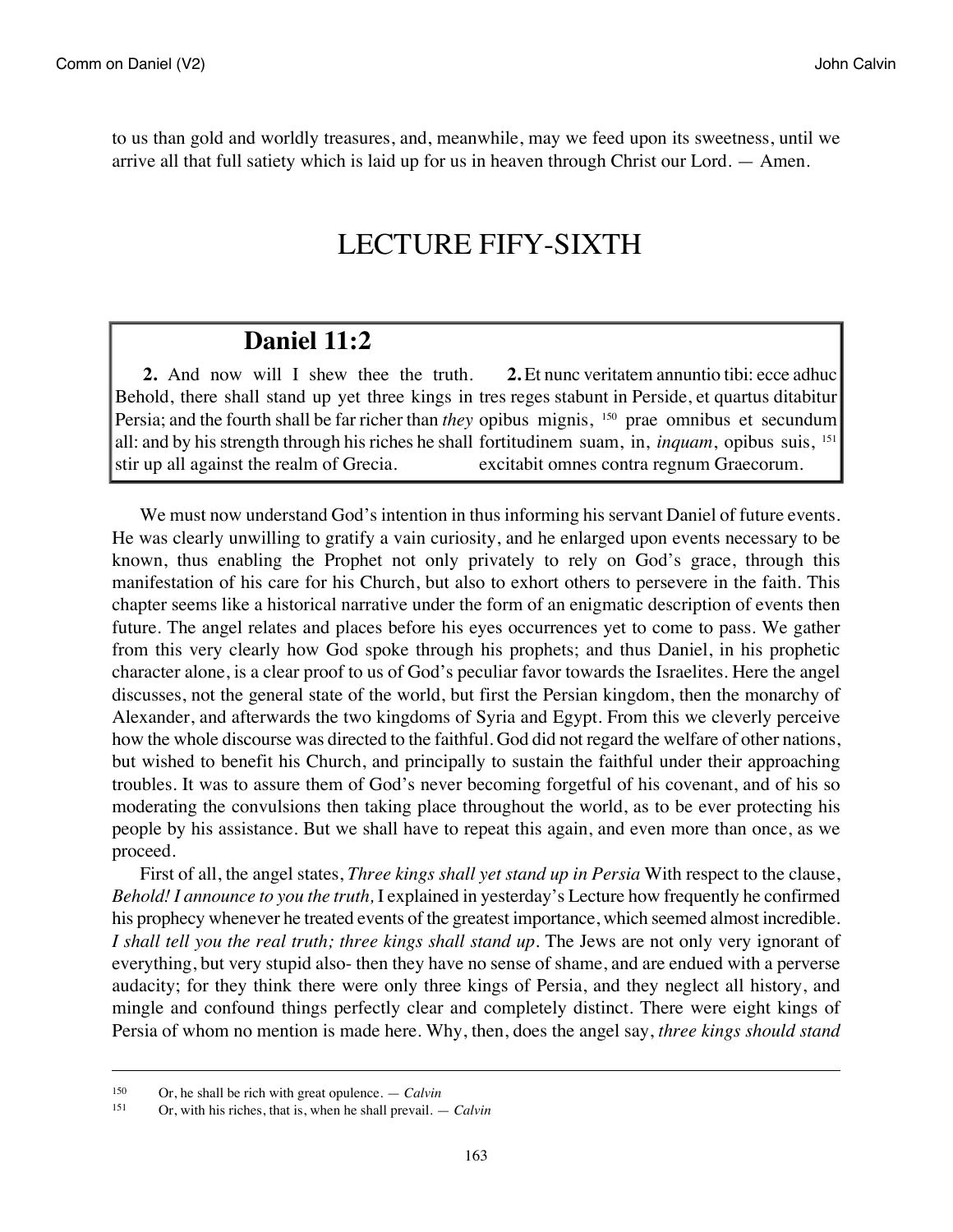*up?* This was the first year of Darius, as we saw before. Hence, in their number of kings, Cyrus, the first monarch, is included, together with his son Cambyses. When these two kings have been decided on, a new question will arise again; for some add Smerdis to Cambyses, though he was only an impostor; for the Magi falsely thrust him in as the son of Darius, for the purpose of acquiring the sovereignty to themselves. Thus he was acknowledged as king for seven months; but when the cheat was discovered he was slain by seven of the nobles, among whom was Darius the son of Hystaspes, and he, according to the common narrative, was created king by the consent of the others on the neighing of his horse. The variations of interpreters might hinder us from reading them, and so we must gather the truth from the event. For Smerdis, as I have stated, cannot be reckoned among the kings of Persia, as he was but an impostor. I therefore exclude him, following the prudence of others who have considered the point with attention.

We must now observe why Daniel mentions four kings, *the fourth of whom,* he states, *should be very rich* Cambyses succeeded Cyrus, who was reigning when the prophecy was uttered. He was always moving about to distant places; he scarcely allowed himself rest for a single year; he was exceedingly desirous of glory, insatiable in his ambition, and ever stirring up new wars. Cambyses, his son, who had slain his brother, died in Egypt, and yet added this country to the Persian Empire. Darius, the son of Hystaspes, succeeded, and Xerxes followed him. They are deceived who think Darius, the son of Hystaspes, is the fourth king; without doubt the Prophet meant Xerxes, who crossed the sea with a mighty army. he led with him 900,000 men; and, however incredible this may appear, all historians constantly affirm it. He was so puffed up with pride that he said he came to put fetters upon the Hellespont, while his army covered all the neighboring country. This is one point; the four kings were Cyrus, Cambyses, Darius the son of Hystaspes, and Xerxes, omitting Smerdis. We may now inquire why the angel limits the number to four, as the successor of Xerxes was Artaxerxes, or Darius Longimanus, the long-handed, and some others after him. This difficulty is solved by the following probable method, — Xerxes destroyed the power of the Persian Empire by his rashness; he escaped with the greatest disgrace, and was scarcely saved by the baseness of his flight. He brought away but few companions with him hastily in a small boat, and could not obtain a single transport, although the Hellespont had been previously covered with his ships. His whole army was almost cut to pieces, first at Thermopylee, then at Leuctra, and afterwards at other places. From that period the Persian Empire declined, for when its warlike glory was annihilated, the people gave themselves up to sloth and idleness, according to the testimony of Xenophon. Some interpreters expound the phrase, *three kings stood up,* of the flourishing period of the Persian monarchy: they take the words "stood up" emphatically, since from that period the nation's power began to wane. For Xerxes on his return was hated by the whole people, first for his folly, then for his putting his brother to death, for his disgraceful conduct towards his sister, and for his other crimes; and as he was so loaded with infamy before his own people, he was slain by Artabanus, who reigned seven months. As the power of Persia was then almost entirely destroyed, or at least was beginning to decline, some interpreters state these three kings to stand up, and then add Xerxes as the fourth and the most opulent. But suppose we take the word "stood up" relatively, with respect to the Church? For the angel states that the Persian prince, Cambyses, stood before him, in an attitude of hostility and conflict. The angel seems rather to hint *at the standing up of four kings of Persia,* for the purpose of reminding the Jews of the serious evils and the grievous troubles which they must suffer under their sway. In this sense I interpret the verb "to stand," referring it to the contests by which God harassed the Church until the death of Xerxes. For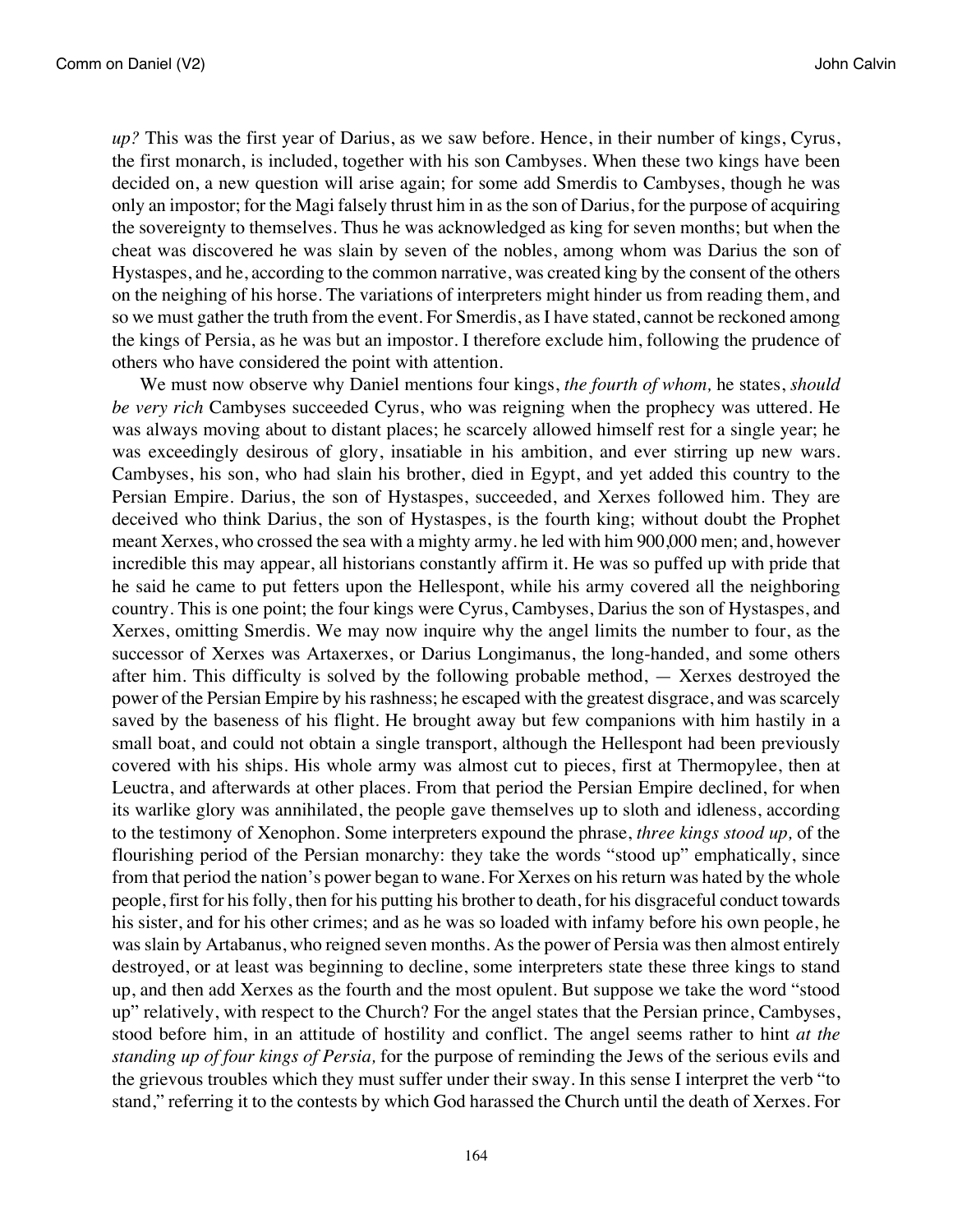at that period, when the power of the Persians declined, a longer period of rest and relaxation was afforded to the people of God. This is the reason why the angel omits and passes over in silence all the kings from Artabanus to Darius the son of Arsaces; for Arsaces was the last king but one, and although Ochus reigned before him, we know from profane historians how his posterity were reduced to the lowest rank under the last Darius, whom Alexander conquered, as we shall see by and bye. For this reason I think this to be the genuine sense of the passage, — from Cyrus to Xerxes kings of Persia should stand up against the Israelites, and during the whole of that period the contests should be renewed, and the Jews would almost perish through despair under that continued series of evils. Some say, four kings should stand forth until all the Jews were led out; and we know this never to have been completed, for a small portion only returned. As to my own opinion, I am unwilling to contend with others, yet I hesitate not to enforce the angel's wish to exhort all the pious to endurance, for he announced *the standing up of these four kings,* who should bring upon them various tribulations. As to the fourth king, the statement of this passage suits Xerxes exactly. *The fourth,* he says, *shall be enriched with wealth;* for the noun is of similar meaning with the verb, as they both spring from the same root. Truly enough Darius the son of Hystaspes determined to carry on war with Greece; he made the attempt but without success, especially at the battle of Marathon. He was cut off by sudden death when his treasures were prepared and many forces were collected He thus left the material of war for his son. Xerxes, in the flower of his age, saw every preparation for war made ready to his hands; he eagerly embraced the occasion, and gave no heed to sound advice. For, as we have already stated, he destroyed himself and the whole monarchy, not by a single slaughter only, but by four. And this power of raising an army of 900,000 men was no ordinary occurrence. If he had only carried with him across the sea 100,000 men, this would have been a large force. But his power of feeding such large forces while he passed through so many provinces, and then of passing them across the sea, exceeds the ordinary bounds of our belief. We are not surprised, then, at the angel's predicting the extreme wealth of this king.

He adds, *In his fortitude and in his riches he shall stir them all up against the realm of the Greeks.* This was not accomplished by Darius the son of Hystaspes. According to my former statement, he attacked certain Grecian cities, but without producing confusion throughout the whole East, as Xerxes his successor did. As to the phrase, the kingdom of Javan, I willingly subscribe to their opinion who think the word equivalent to the Greek word Ionia. For Javan went forth in that direction, and dwelt there with his posterity in the Grecian territory, whence almost the whole of Greece obtained its present name. The whole Grecian nation is often called "Chittim," and some see good reason for their being termed "Machetae," from Chittim the son of Jayan, and thus by the addition of a letter we arrive at the Macedonians. For the conjecture is probable that this people were first called Maketae, and afterwards Macedonians. Without doubt, in this passage and in many others, Javan. is put for the whole of Greece, since Ionia was the portion of the country most celebrated in Judea and throughout the East generally. Xerxes then stirred up against the realm of Javan — meaning Greece — all the people of the East; for it is very well known how his empire spread far and wide in every direction. It follows: —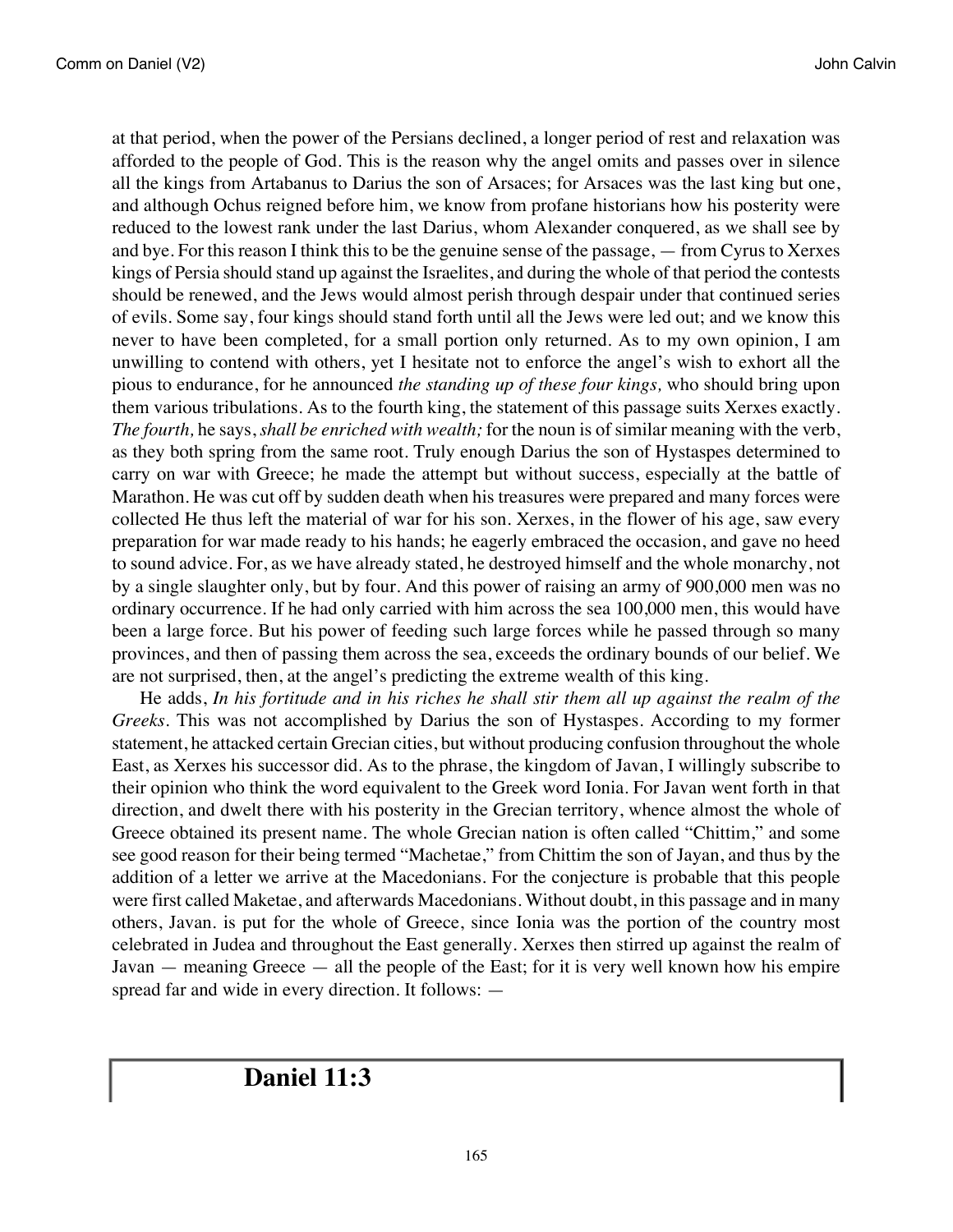**3.** Et stabit rex fortis, et dominabitur rule with great dominion, and do according to his dominatione magna, et faciet secundum voluntatem suam. 152 **3.** And a mighty king shall stand up, that shall will.

This refers to Alexander of Macedon. I have already shortly stated the reason why the angel passed over all the Persian kings from Artabanus to the last Darius, they did not engage in any contests with the Jews up to *Xerxes* But when Alexander invaded Asia, he struck the Jews with terror, as well as all other nations. He came like lightning, and it is by no means surprising that the *Jews* should be frightened at his arrival, because, as we formerly expressed it, he flew with amazing swiftness. Alexander then rose up, not only by the riches and might of his warlike preparations, but he necessarily inspired the Jews with trepidation when they perceived their inability to resist him, and thus he was deservedly hostile to them, because, from the very beginning, they had despised his empire. Josephus also informs us how he was moved at the sight of the high priest, and how he determined to mitigate his rage against the Jews. For when he was at home, before passing over into Asia, the vision of the high priest was offered to him, for God had sent his angel under that disguise. 153 Alexander supposed it to be some deity; but when the high priest met him in procession, the vision returned to his *recollection,* and he was struck as if he had seen God appearing to him from heaven. Whatever was the object of this *occurrence,* Alexander clearly came into Judea with the intention of utterly destroying the whole nation. This is the reason why the angel carefully predicts this change. *A brave king,* therefore*, shall stand up, and rule with extensive dominion, and do according to his pleasure;* that is, he shall *succeed* as if he had all the events of the war under his own hand and according to his own pleasure, as the event itself most fully proved. It follows: —

#### **Daniel 11:4**

**4.** Et ubi constiterit, frangetur, *vel, conteretur,* shall be broken, and divided shall be divided regnum ejus, et dividetur in quatuor ventos **4.** And when he shall stand up, his kingdom toward the four winds of heaven; and not to his coelorum, *hoc est, in quatuor plagas mundi,* et posterity, nor according to his dominion which non posteritati ejus, et non secundum he ruled: for his kingdom shall be plucked up, dominationem ejus, qua dominatus fuerit: quia even for others besides those. extirpabitur, *radicitus evelletur,* regnum ejus, et aliis absque illis.

This language is concise, but there is no ambiguity in the sense. First of all the angel says, After that brave king had stood up, his empire should be broken in pieces: for when Alexander had arrived at his height, he suddenly fell sick, and shortly afterwards died at Babylon. Ambassadors had assembled round him from every quarter. He was quite intoxicated by prosperity, and very probably

<sup>152</sup> That is, as he wishes, or according to his lust. — *Calvin*

<sup>153</sup> There are various minor errors in the edition 1617, which are correct in the edition of 1571. For *example,* on folio 94, verse 3, *violavit* occurs for *volavit;* and on folio 95, verse 3, *non* begins the sentence instead of *nam* — *Ed*.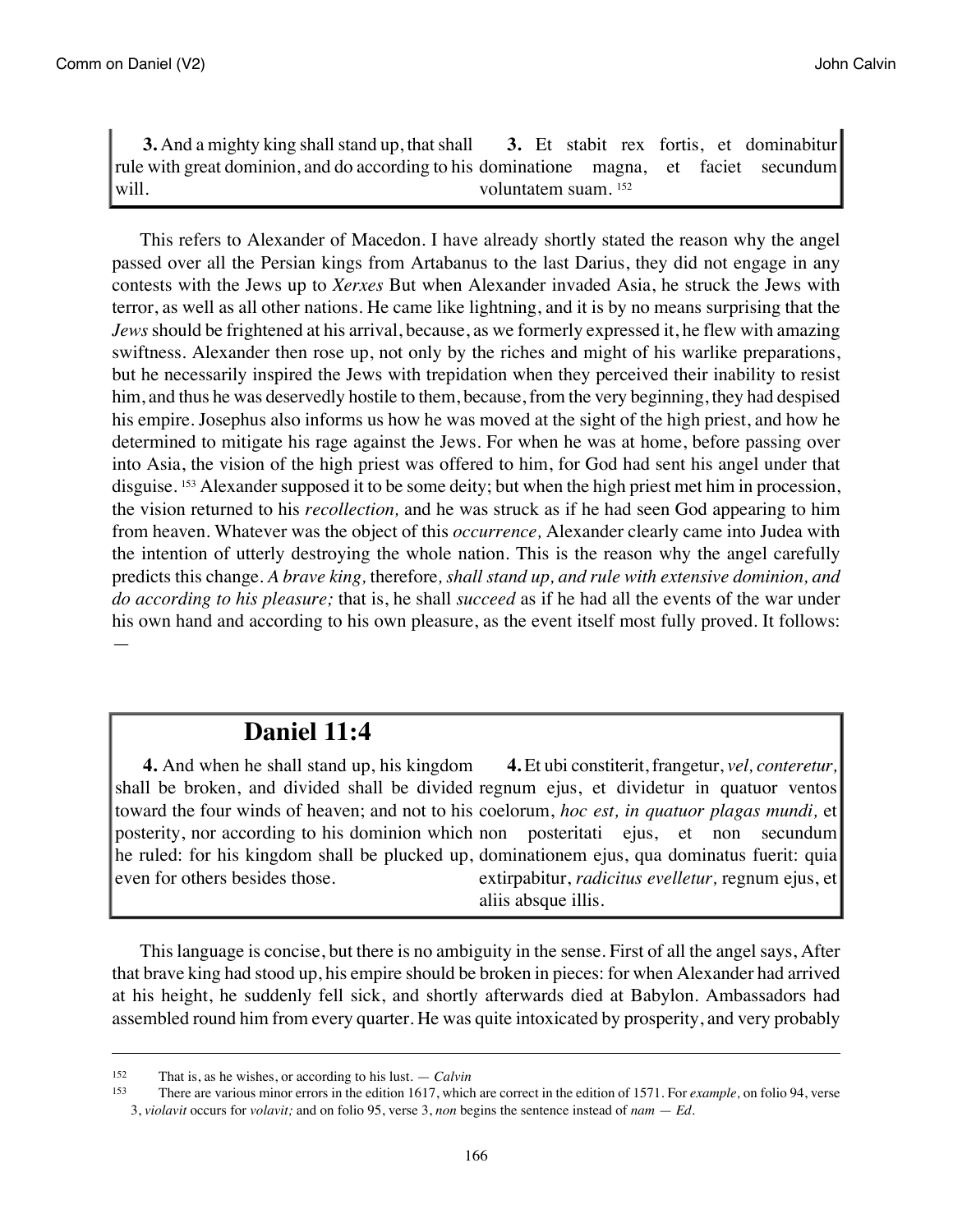poisoned himself. Historians, however, have viewed him as a remarkable example of singular valor, and so they have pretended and have related, because at least they thought so, that he was deceitfully poisoned by Cassander. But we all know how intemperately and immoderately he indulged in drinking; he almost buried himself in wine, and was seized with disease amidst his cups, and sank under it, because no remedy was found for him. This, then, was Alexander's poison. Whichever way we understand it, he fell suddenly, almost as soon as he began to stand. After conquering nearly the whole East, he came to Babylon, and was uncertain in his plans as to the employment of his forces, after he had procured peace for the whole East. He was then anxious to transfer his armies to either Europe or Africa. The angel says, *After he had stood up,* meaning, after he had acquired the monarchy of the whole East, *his kingdom should be broken up.* He uses this simile, because the whole power of Alexander was not so much extinguished as broken into separate parts. We know how the twelve chiefs who were his generals drew the spoils to themselves; every one took a portion of his kingdom, and divided it among themselves, as we have previously stated, just as if it were torn from their master's body. All consented in raising his brother Aridaeus to the dignity of king, and they called him Philip, that, while his sons were young, the memory of his father might commend them to the world. But four kingdoms at length issued from Alexander's monarchy. It is unnecessary here to refer to what we may read at our leisure in the writings of historians.

The Prophet only touches shortly on those points which relate to the instruction of the Church; he does not relate in order or in detail the events narrated in history; he only says, *His empire shall be broken, and shall be divided,* says he, *towards the four winds of heaven* The angel omits that partition which assigned the treasure to one, and gave the office of counselor to Philip: Perdiccas was the guardian of his son, and he with others obtained a portion of his dominions. Seleucus obtained Syria, to whom his son Antiochus succeeded; Antigonus became prefect of Asia Minor; Cassander, the father of Antipater, seized the kingdom of Macedon for himself; Ptolemy, the son of Lagus, who had been a common soldier, possessed Egypt. These are the four kingdoms of which the angel now treats. For Egypt was situated to the south of Judea, and Syria to the north, as we shall afterwards have occasion to observe. Macedonia came afterwards, and then Asia Minor, both east and west. But the angel does not enter into any complicated details, but shortly enumerates whatever was necessary for the common instruction of the elect people. The common consent of all writers has handed down these facts, — four kingdoms were constituted at length out of many portions, after the chiefs had been so mutually slain by one another that four only survived, namely, Ptolemy, Seleucus, Antigonus, and Cassander. Afterwards the kingdom of Antiochus was extended when Antigonus was conquered; for Antiochus added Asia Minor to the kingdom of Syria. But Antiochus stood only for a time, and hence the angel truly and properly states this empire to have been divided into four parts.

He next adds, *And not to his posterity* No one could have guessed what the angel predicted so many years before Alexander's birth; for he was not born till a hundred years after this period. Those who know the boldness of his warlike schemes, the rapidity of his movements, and the success of his measures, would never be persuaded of this result, — the complete destruction of all his posterity, and the utter extinction of his race.

Had Alexander lived quietly at home, he might have married, and have become the father of children who would have been his undisputed successors. He died young, soon after reaching the age of thirty; still he might have married, and have had heirs to his throne. He had a brother, Aridaeus, and other relations, among whom was his uncle Pyrrhus, king of Epirus, and a royal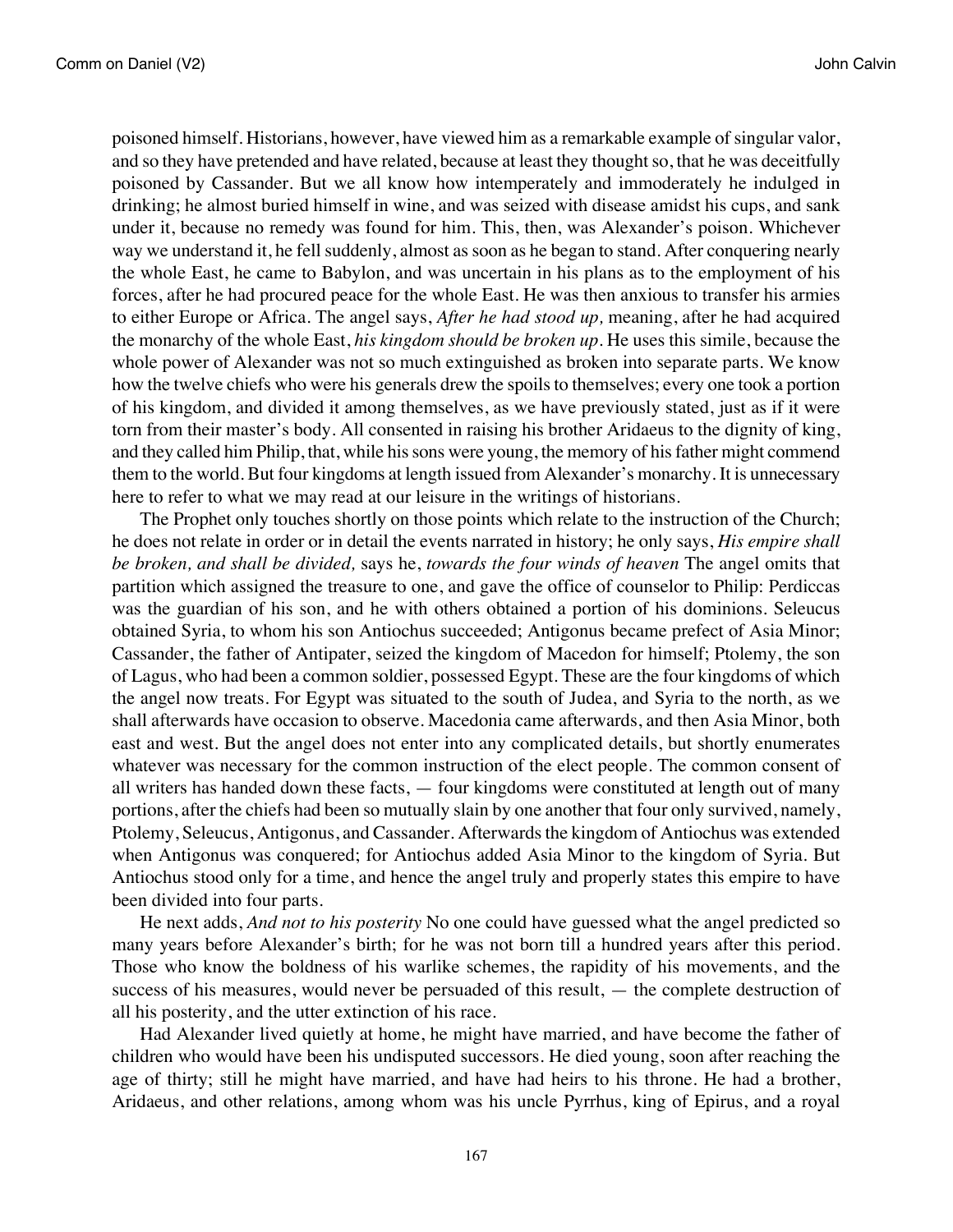offspring might thus have been preserved, and a successor prepared for him. After he had subdued both upper and lower Asia, he became master of Syria, Egypt, and Judea, and extended his power to the Persians, while his fame extended over Africa and Europe. Since no one dared to raise a finger against him, as he possessed a most magnificent army, and all his generals were bound to him by most important benefits, and so many of his prefects were enriched by his extreme liberality, who would have thought that all his posterity and relations would be thus blotted out? He left; two sons, but they were slain as well as his brother Aridaeus, while his wives and his mother, aged eighty years, shared the same fate. Nor did Cassander spare her, for she intrigued against him. At length, as if God would punish so many slaughters committed by Alexander, he wished his whole posterity to be extinguished. And yet, as I have stated, no foreign enemy was the agent in inflicting such heavy punishments. He had subjugated the whole East, and his bearing was such, as if the whole monarchy of that portion of the world had descended to him from his ancestors by hereditary right. As the world contained no enemy for him, his foes sprang from his own home; they slew his mother, his wives, his children, and all his relatives, and utterly rooted out all his race. We observe, then, with what clearness and certainty the angel predicts events entirely concealed from that age, and for hundred years afterwards, and such as would never be, credited by mankind. There seems a great contrast in the language; *his kingdom shall be broken, it shall be divided towards the four winds of heaven, and not to his posterity;* that is, although the four kingdoms should spring up in the four quarters of the world, yet, none of Alexander's posterity should remain in a single place, or obtain even the least portion of his dominions. This was a remarkable proof of God's wrath against the cruelty of Alexander; not that he was savage by nature, but ambition seized upon him, and made him bloodthirsty, and indisposed him to desire any end to his warfare. God, therefore, avenged that grasping disposition of Alexander's, by allowing the whole of his race thus to perish with disgrace and horrible cruelty. On this account that. pride of his which wished to be thought a son of Jupiter, and which condemned to death all his friends and followers who would not prostrate themselves before him as a god; — that pride, I say, never could secure a single descendant to reign in his place, or even to hold a single satrapy. *Not to his posterity,* says the angel, *and not according to his dominion.*

He passes to the four kings of which he had spoken: *It shall not break forth*, he says, namely, *from the four kings*. He had already stated their foreign extraction, not in any way derived from the family of that king; for none of the four should equal his power, because his kingdom should be expired. Here the angel seems to omit intervening events, and speaks of an ultimate destruction. We know how the past king Perseus was conquered by the Romans, and how the kingdom of Antiochus was partly destroyed by war, and partly oppressed by fraud. And the angel seems to mark this. We may interpret it more to the point, by considering the cessation of Alexander's empire, with reference to his own race, as if the angel had stated that none of his successors should acquire equal power with himself. And why so? Not one of them could accomplish it. Alexander acquired so mighty a name that all people willingly submitted to his sway, and no single successor could sustain the burden of the whole. Hence his kingdom, as far as it related to himself and His posterity, was divided, and no one succeeded to his power and his opulence*. And it shall be given to others.* The angel here explains his meaning. The destruction of the kingdom ought not to be explained particularly of single parts, for each seized his own portion for himself, and his successors were all strangers. And *to others besides those;* meaning, his kingdom shall be seized upon by officers who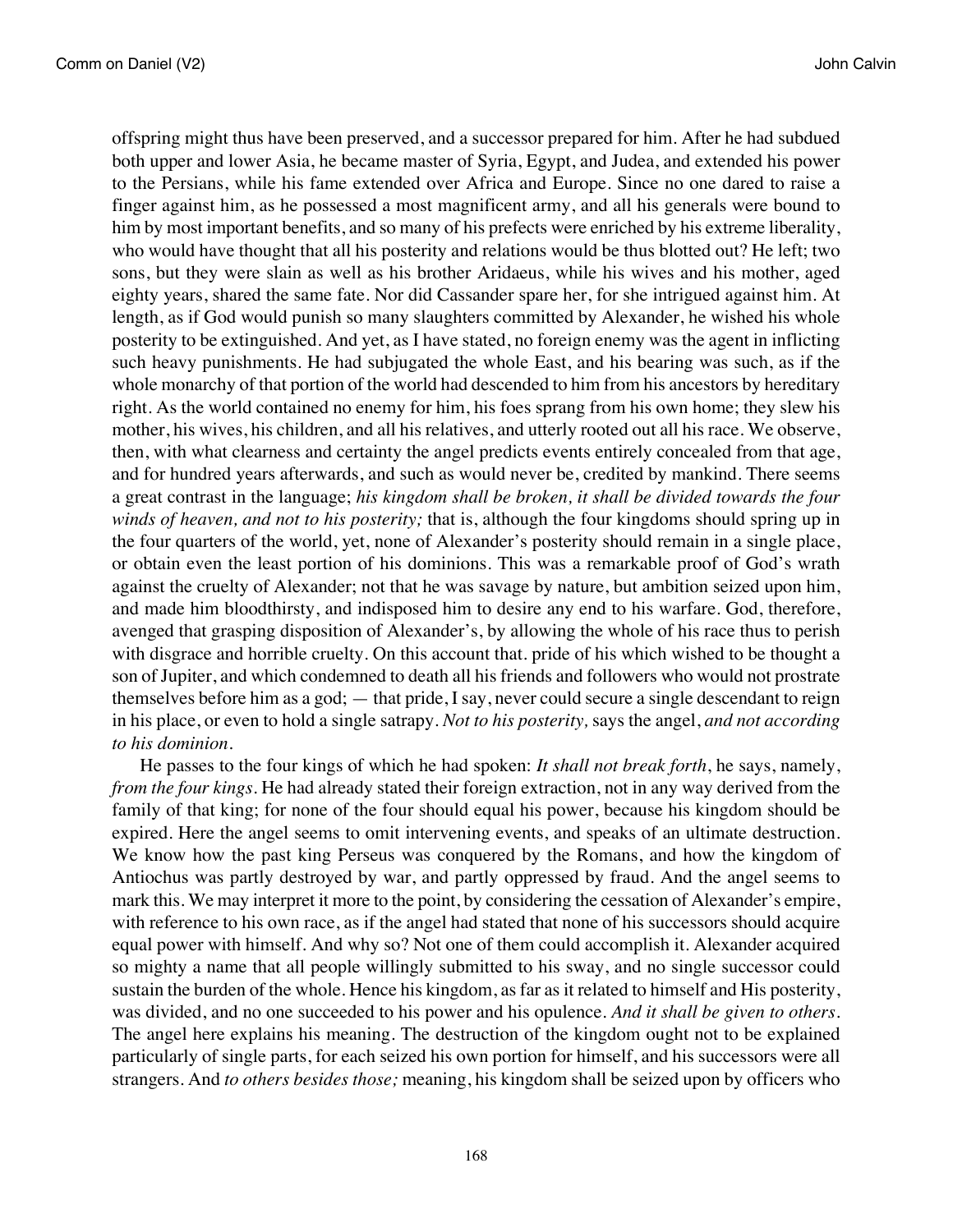are not of his posterity; that is, strangers shall rush into Alexander's place, and no *successor* shall arise from his own kindred. It afterwards follows, —

### **Daniel 11:5**

**5.** Et roborabitur rex austri, et ex principibus and *one* of his princes; and he shall be strong ejus, et roborabitur adversus eum, et dominabitur: above him, and have dominion; his dominion dominatio magna, dominatio ejus. **5.** And the king of the south shall be strong, *shall be* a great dominion.

Here the angel begins to treat of the kings of Egypt and of Syria. He does not mention the king of Syria yet, but will do so in the next verse; but he begins with the king of Egypt, the neighboring monarchy to that of Israel. He says, the king of the south, meaning, the king of Egypt, would be brave. He next adds, *and one of his princes.* Many take this in one context; but I think the angel transfers his discourse to Antiochus the son of Seleucus. *And one of his princes,* he says, meaning, one of Alexander's princes, shall strengthen himself against him. For the letter , *vau,* is taken in the sense of opposing, and implies an opposition between Ptolemy the son of Lagus, and Antiochus king of Syria. *Hence the king of the south shall grow strong* — another of Alexander's chiefs shall grow strong against him, and shall have dominion. We know how much larger and more wealthy the kingdom of Syria was than that of Egypt, especially when Asia Minor was added to it. Without doubt, the angel was acquainted with the future superiority of Antiochus to Ptolemy, when these two kings are mutually compared. But the rest to-morrow.

#### **PRAYER.**

Grant, Almighty God, since thou not only deignedst to unfold future events to thy servant Daniel, and to the pious who waited for the advent of thine only-begotten Son, that they might be prepared for all sufferings, and might perceive the Church to repose under thy care and protection, but also wishedst these prophecies to profit us at this day, and to confirm us in the same doctrine: Grant us to learn how to cast all our cares and anxieties on thy paternal providence. May we never doubt thy oversight of the cares of thy Church in these days, and thy protection against the fury of the ungodly who try all means of destroying it. May we repose in peace under that guardianship which thou hast promised us, and struggle on under the standard of the cross; and possess our souls in patience, until at length thou shalt appear as our Redeemer with outstretched hand, at the manifestation of thy Son, when he returns to judge the world. — Amen.

## LECTURE FIFTY-SEVENTH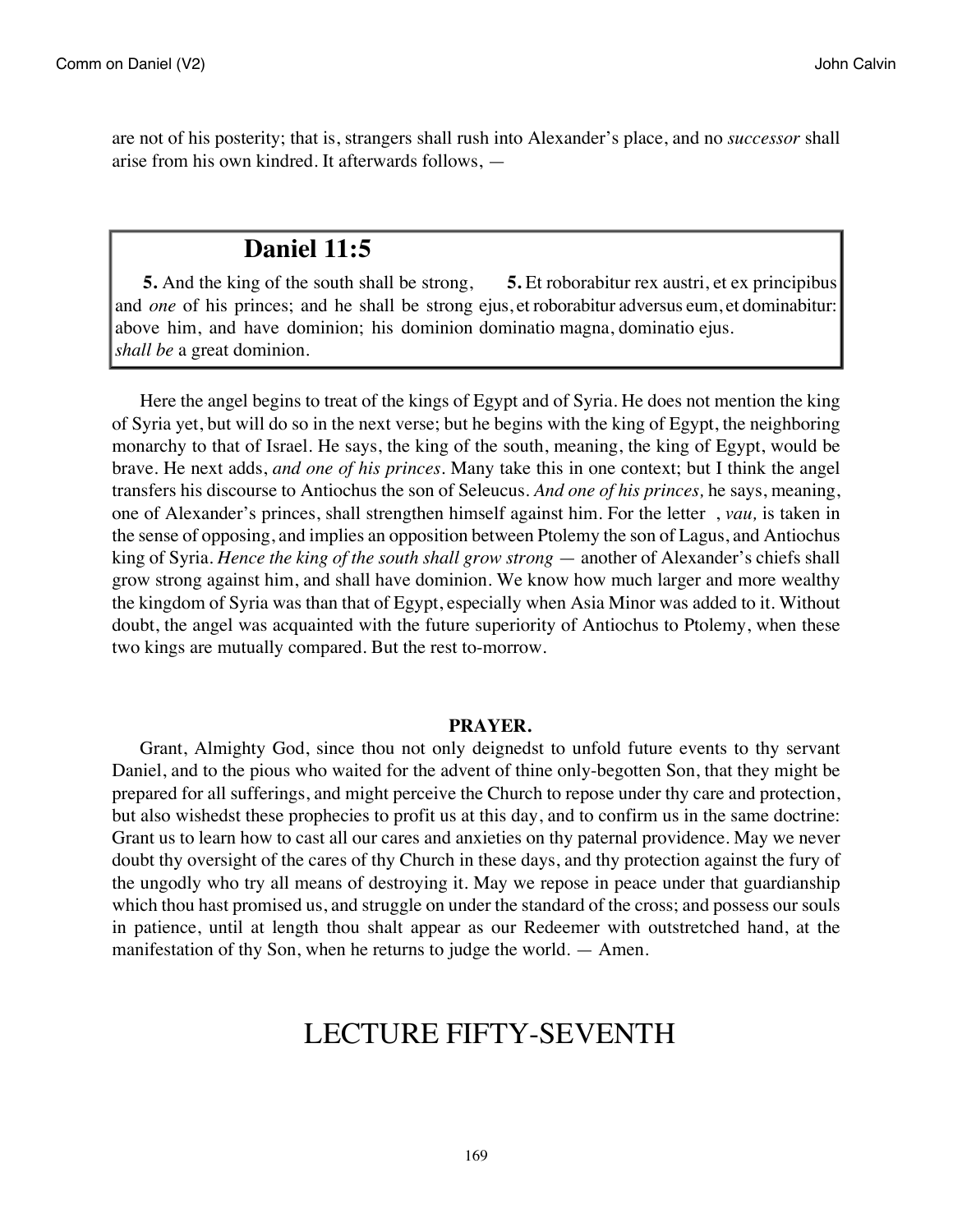#### **Daniel 11:6**

**6.** Et in fine annorum sociabuntur, *convenient* themselves together; for the king's daughter of *inter se*, et filia regis austri veniet ad regem **6.** And in the end of years they shall join the south shall come to the king of the north to aquilonis ut faciat recta: et non retinebit vires make all agreement: but she shall not retain the brachii, et non stabit ipse, neque semen ejus, et power of the arm; neither shall he stand, nor his dabitur ipsa, et qui adduxerit eam, et qui genuerit arm: but she shall be given up, and they that ipsam, et roborabit eam temporibus illis, vel, brought her, and he that beget her, and he that *roboraverit*. strengthened her in *these* times.

As to the explanation of the words, the king of the south, we have stated to be the king of Egypt, and that of the north, of Syria. To do right things, means to make mutual peace; he shall not retain the strength of his arm, is, his arm shall not retain its strength; he shall not stand refers to his father Ptolemy, or Antiochus Theos, as we shall afterwards see. And then we must take the , *vau,* negatively, and read, nor his seed, which some translate his arm. She shall be delivered up, implies being given up to death, while some understand her parent, to be her mother or her nurse. Here, then, the angel prophesies the state of the kingdoms of Egypt and Syria; and still he has respect to the Church of God, as we stated yesterday, which was placed in the midst of these two nations. We must always strive to ascertain the intention of the Holy Spirit. He wished to support the pious under those convulsions by which they would be agitated and afflicted. Their confidence might have been utterly subverted unless they had been persuaded that nothing happens at random, since all these events were proclaimed beforehand. Again, God had sent his angel to Daniel, which proved both his power and his determination to defend his Church, and he would accomplish this, because he wished the faithful admonished beforehand neither rashly nor yet without profit. But we must first relate the history — the angel says, *At the end of the times two kings should enter into covenant and friendship* He had announced the superiority of the king of Syria; for when Antigonus was conquered, and his son was dead, Seleucus the first king of Syria far surpassed Ptolemy in his power and the magnitude of his dominion. But a mutual rivalry arose between them, and there were some slight skirmishes on both sides, till the condition of Ptolemy became weakened, and then Seleucus rushed tumultuously, with the ferocity of a robber rather than the magnanimity of a king. After they had continued the contest for some time, Berenice the daughter of the second Ptolemy, named Philadelphus, was given in marriage to Antiochus Theos. She is also called Beronice and Bernice. He was so blinded with pride, as to take the name of Theos, which means God; he was the third of that name, the former king being called Soter, meaning preserver For, as Seleueus had acquired so many and such mighty possessions, his sons did not consider their authority fully established, and so they assumed these magnificent titles for the sake of inspiring all nations with the terror of their frame. Hence the first Antiochus was called Sorer, and the second Theos. Now the second Ptolemy, named Philadelphus, gave his daughter in marriage to Antiochus Theos. By this bond peace and friendship were established between them, just as at Rome, Pompey married Julia the daughter of Caesar. And we daily observe similar occurrences, for when one king has in his power a daughter, or niece, or other relatives, another king finds himself possessed of male and female relations, by whose intermarriage they confirm a treaty of peace. It was so in this case, although historians attribute some degree of craft to Philadelphus in bestowing his daughter on Antiochus Theos. He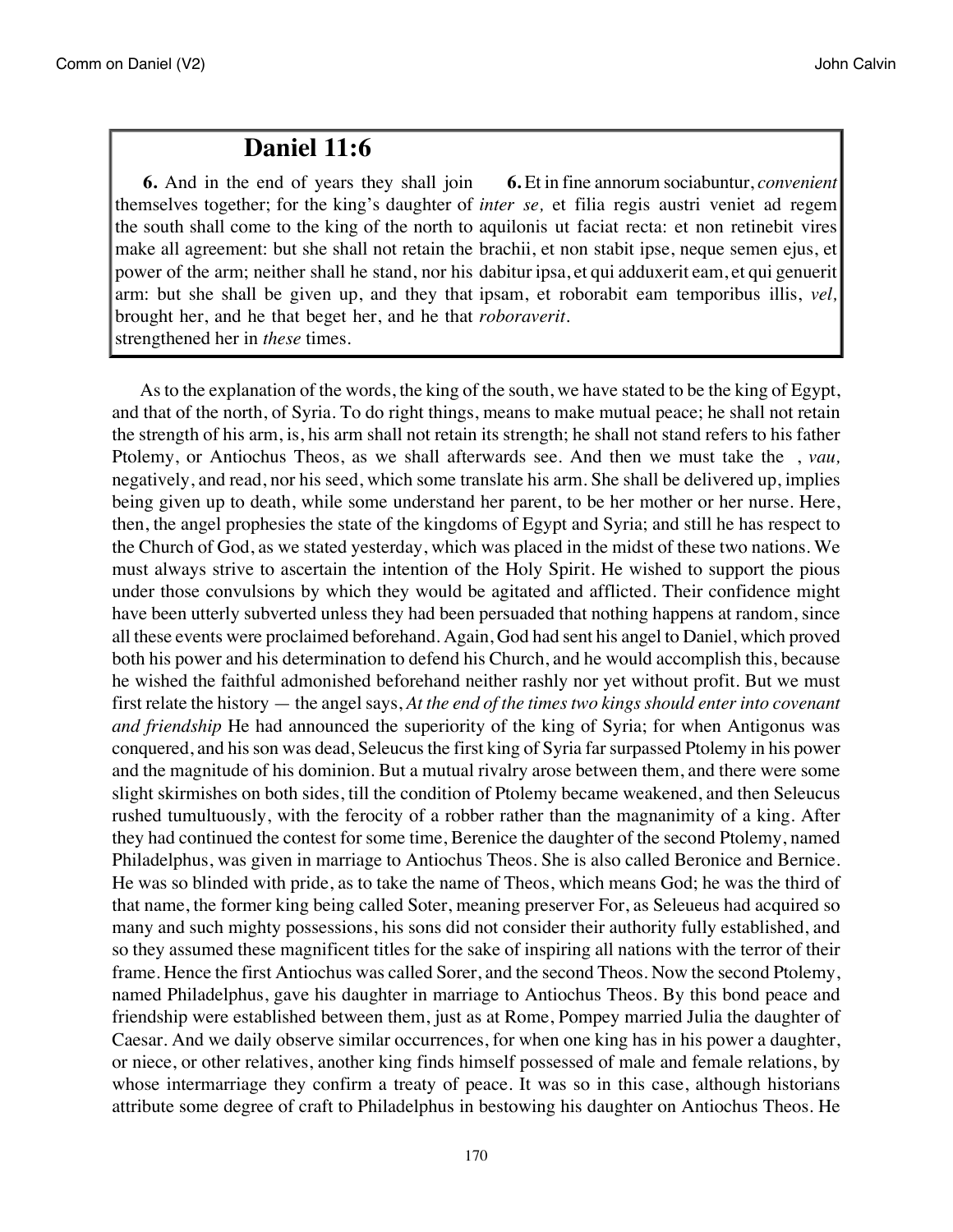supposed this to be a means by which he might ultimately acquire the dominion over all Syria, and over the other provinces under the sway of Antiochus. Whether this really was so or not, profane historians prove the fulfillment of the angel's prediction. Without the slightest doubt, God, in his wonderful counsels, dictated to these historians what we read at the present time, and made them witnesses of his own truth. This thought, indeed, never entered their minds, but when God governs the minds and tongues of men, he wishes to establish clear and convincing testimony to this prophecy, for the purpose of shewing the real prediction of every occurrence. *At the end of the years,* says he, *they shall become united.*

He next states, *And the daughter of the king of the south,* meaning Bernice, whom we have mentioned, *shall come to the king of the north,* meaning the king of Syria, Antiochus Theos. This alliance was contracted in defiance of justice. For Antiochus repudiated his wife Laodice, who was the mother of two sons whom she had born to Antiochus; namely, Seleucus Callinicus, and Antiochus the younger, named Hierax, a hawk, on account of his rapacity. We perceive, then, how he contracted a second marriage, after an unjust and illegal divorce of his first wife. Hence it is not surprising if this alliance was cursed by the Almighty. It turned out unhappily for both the kings of Egypt and Syria. Ptolemy ought not to have thrust his daughter upon Antiochus, who was already married, nor yet to have allowed her to become a second wife, while the king's real wife was divorced. We perceive, then, how God became the avenger of these crimes, while the plans of Antiochus and Philadelphus turned out in. Some think that Antiochus was fraudulently poisoned by his first wife, but as the point is doubtful, I pronounce no opinion. Whether it was so or not, Antiochus had a son by Bernice, and died immediately after being reconciled to his former wife. Some historians state, that after she had recovered her dignity and rank as queen, having once experienced her husband's fickleness and perfidy, she took sure means of preventing another repudiation. When Antiochus was dead, this woman was enflamed with vengeance, and in the perverseness of her disposition, she impelled her son to murder her rival, especially stimulating Seleucus Callinicus who succeeded to his father's throne. Hierax was then prefect of Asia Minor; hence she stimulated her son with fury to murder her rival. For, although Antiochus Theos had been reconciled to her, yet some degree of rank and honor still attached to Bernice the daughter of Ptolemy. And her son perpetrated this murder with the greatest willingness, and with the basest cruelty and perfidy; for he persuaded her to entrust herself to his care, and then he murdered both her and her son.

The angel now says, *When the daughter of the king of the south shall come to the king of the north, his arm shall not retain his strength* The language is metaphorical, as that marriage was line a common arm to both sides; for the king of Egypt stretched forth his hand to the king of Syria for mutual protection. *That arm,* then, *did not retain its strength;* for Bernice was most wickedly slain by her stepson, Seleucus Callinicus, as we have stated. He says, also, *she should come to make alliances* Here, by way of concession, the angel calls that conjugal bond *, misrim,* "*rectitudines,*" "conditions of agreement," because at first all parties thought, it would tend to that result. But. Antiochus had already violated his marriage vow, and departed from his lawful alliance. Nothing, therefore, was right on his side. Without the slightest doubt he derived some advantage from the plan, as kings are always in the habit of doing. And with respect to Ptolemy, many historians, as we have already mentioned, suppose him to have longed for the kingdom of Syria. Whether or not this was so, their mutual transactions were not sincere, and so the word signifying "rectitude" is used, as we have said, only by concession. The angel does not speak in their praise, or excuse the, perfidy of either, but he rather enlarges upon their crime, and from this we gather how they abused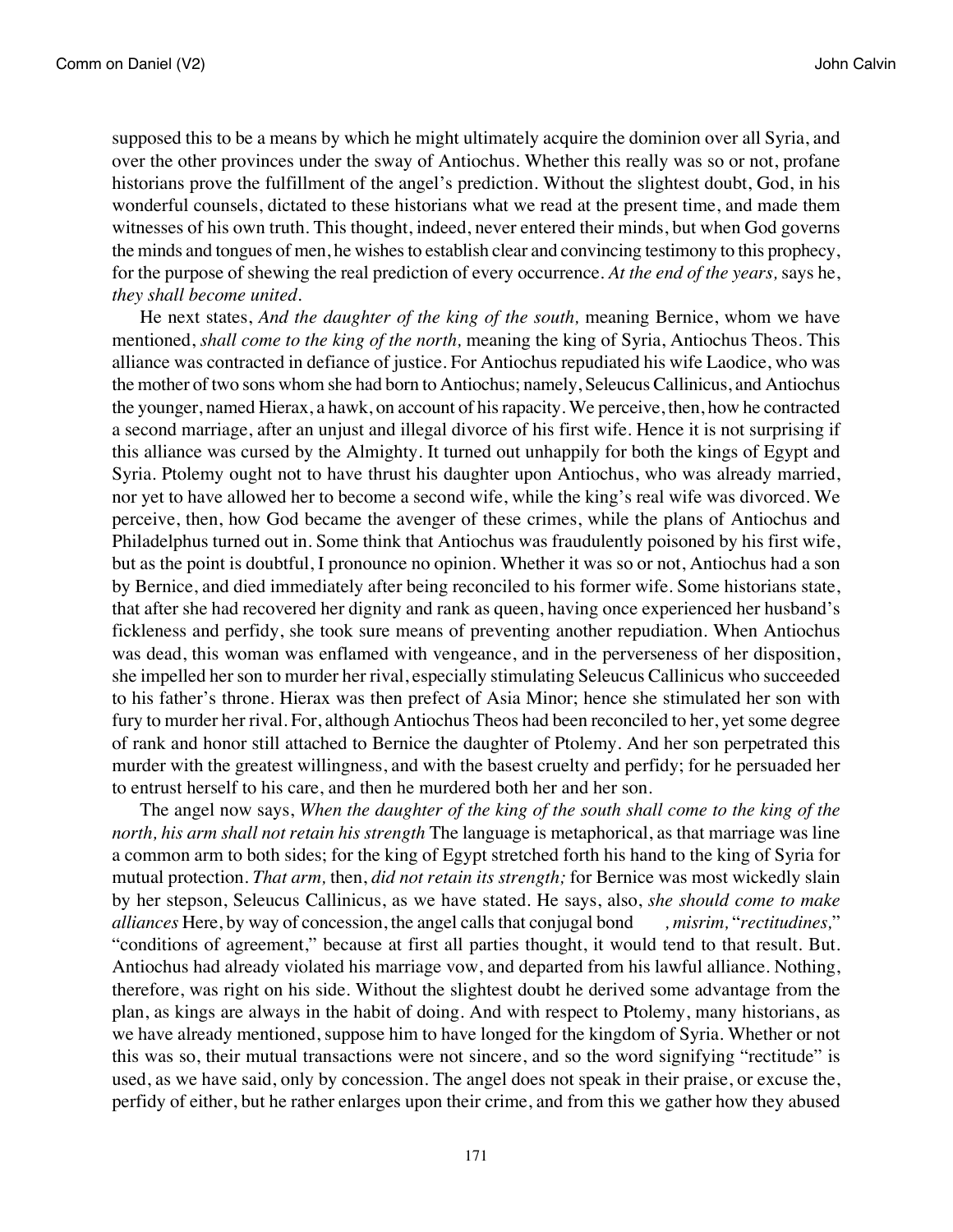the sanctity both of marriage and of treaties, which God wished to be held sacred by all mankind. Hence, though the word is honor-able in itself, yet it is used in a disgraceful sense, to shew us how the angel condemned King Ptolemy for this base prostitution of his daughter, and Antiochus for rejecting his wife, and marrying another who was not a real wife, but only a concubine. And, perhaps, God wished to use the lips of his angel to point out the tendency of all royal treaties. They always have the most specious appearances — national, quiet public peace, and similar objects which can be dexterously made prominent. For kings always court favor and praise for themselves from the foolish vulgar, whenever they make treaties of peace. Thus all these alliances have no other tendency than to produce social deception, and at length they degenerate into mutual perfidy, when one party plots insidiously and wickedly against another.

The angel adds next, *He shall not stand;* using the masculine gender, and most probably referring to Antiochus, as well as to Ptolemy his father-in-law. *Neither he nor his seed shall stand,* meaning his son by Bernice the daughter of Ptolemy. I dare not translate it "*arm,*" because in my opinion the letter *, vau,* is needed in the word for "arm;" so I take it to denote "*seed.*" He afterwards adds, *And she shall be delivered up* — thus returning to Berenice — either by treachery or to death; and *those who led her forth* — meaning her companions. Whenever any incestuous marriage is contracted, some persons of disgraceful character are sure to be concerned in bringing his new wife to the king. And very probably there were factions in the palace of Antiochus; one party being more attached to Seleucus and his brother, and his mother Laodice; while others desired a change of government, according to the usual state of affairs. The advisers of the marriage between Antiochus and Bernice were sent as a guard of honor to attend them to Syria, and the angel states all these to have been delivered up together with the queen. He afterwards adds, *And those who were her parents* From the absence of a grammatical point under the letter , *he,* many think the noun to be of the feminine gender. And as it may mean mother, they treat it as if her nurse was intended, but I leave the question in doubt. He now adds*, and those who strengthened her at those times* He, doubtless, intends to designate all those who wished to curry favor with the king, and thus took part in this marriage between him and the daughter of the king of Egypt. The whole of that faction perished, when Berenice was slain by Seleucus Callinicus. If, then, he did not spare his stepmother, much less would he spare the faction by which he was deprived of his hope of the kingdom, and through whom his mother Laodice had suffered the disgrace of a divorce. It now follows, —

#### **Daniel 11:7**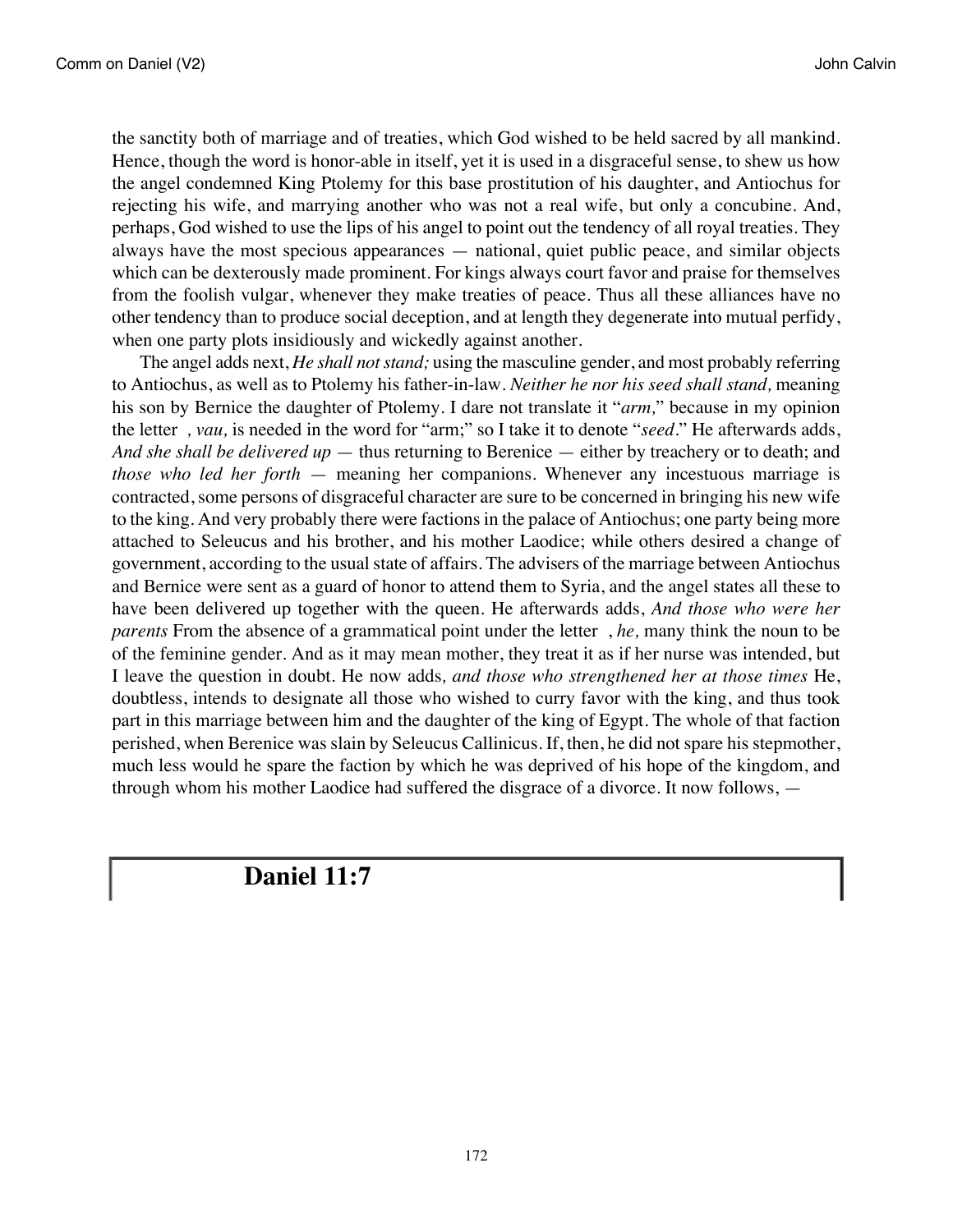**7.** Et stabit ex germine, *vel, surculo,* radicum stand up in his estate, which shall come with an ejus, *nempe Berenice*, <sup>154</sup> in gradu suo, <sup>155</sup> et veniet **7.** But out of a branch of her roots shall *one* army, and shall enter into the fortress of the king cum exercitu, <sup>156</sup> et veniet in munitionem regis of the north, and shall deal against them, and shall Aquilonis, et faciet in illis, <sup>157</sup> et praevalebit. prevail:

The angel treats here of Ptolemy Euergetes, the third king of Egypt, who succeeded his father Philadelphus. He collected large forces to revenge the insult offered to his sister, and thus carried on the war with Seleucus Callinicus, who had become king after his father's death. The angel, therefore, now touches shortly on this war, by saying, *There shall stand up a shoot from the root of that queen.* Very possibly he was younger than his sister Berenice. He says, *He shall stand in his own degree,* meaning, in the royal rank. The interpretation of those who translate, He shall stand in his father's rank, is forced. What is it then? *He shall stand in his own rank;* that is, he shall arrive at his own rank by hereditary right. Although, therefore, at first all thought the death of Berenice would be unrevenged through her father being dead, here the angel announces that her brother should be like a branch, and become the avenger of this great wickedness. *He shall stand,* then, *in his* rank, meaning, he shall arrive at the royal throne, *from* the *branch* or germ *of her root,* namely, Berenice. *He shall come with an army against Callinicus.* Profane writers bear witness to this. *And he shall come even to the fortification of the king of the north* He entered Syria, and caused so great a terror that many fortified cities surrendered themselves to him. During this war he drew to himself many cities which seemed impregnable; whence it is not surprising to find the angel stating his arrival at the fortifications. Some translate it "*dwelling-place,*" but without reason, and thus injure the Prophet's meaning. *He shall come unto the very fortification,* meaning, he shall arrive in Syria, and shall posses many fortified cities.

He next adds, *And he shall work on them,* meaning, he shall prosper; for this word when used without any addition, implies in Hebrew performing great exploits. *He shall proceed* and acquire power over the greater part of Syria, *and shall prevail.* By this last word he explains how superior he should be to Callinicus. For this king sent for his younger brother whose fidelity he suspected, and thought it the safest course to treat with his enemy. But young Hierax, the hawk, determined to use that expedition to his own advantage. He was not content with his own province of Asia Minor, but he anticipated being his father's sole heir, especially as he had hired some troops from Gaul, who had invaded Asia Minor, Bithynia, and other provinces. He was greatly puffed up, and betrayed his own covetousness. Seleucus Callinicus preferred making peace with his enemy to fostering his brother's resources. At length Hierax more and more developed the perversity of his mind. For he openly declared war against his brother, to whose assistance he pretended to have come, after having been sent for according to agreement. His brother Seleucus had promised him a portion of Asia as far as Mount Taurus; and when he saw himself the victim of his impious and

<sup>154</sup> The relative article is in the feminine gender. — *Calvin*.<br>155 Some translate "in its degree" but I see no resear for it.

Some translate, "in its degree;" but I see no reason for it. — *Calvin*.

<sup>156</sup> *al*, is here used in the sense of "with;" yet some translate it literally, to his army; but the former exposition is preferable. — *Calvin.*

<sup>157</sup> That is, among the fortifications, or among the people. The number is changed, and it can only be referred to the people — *Calvin.*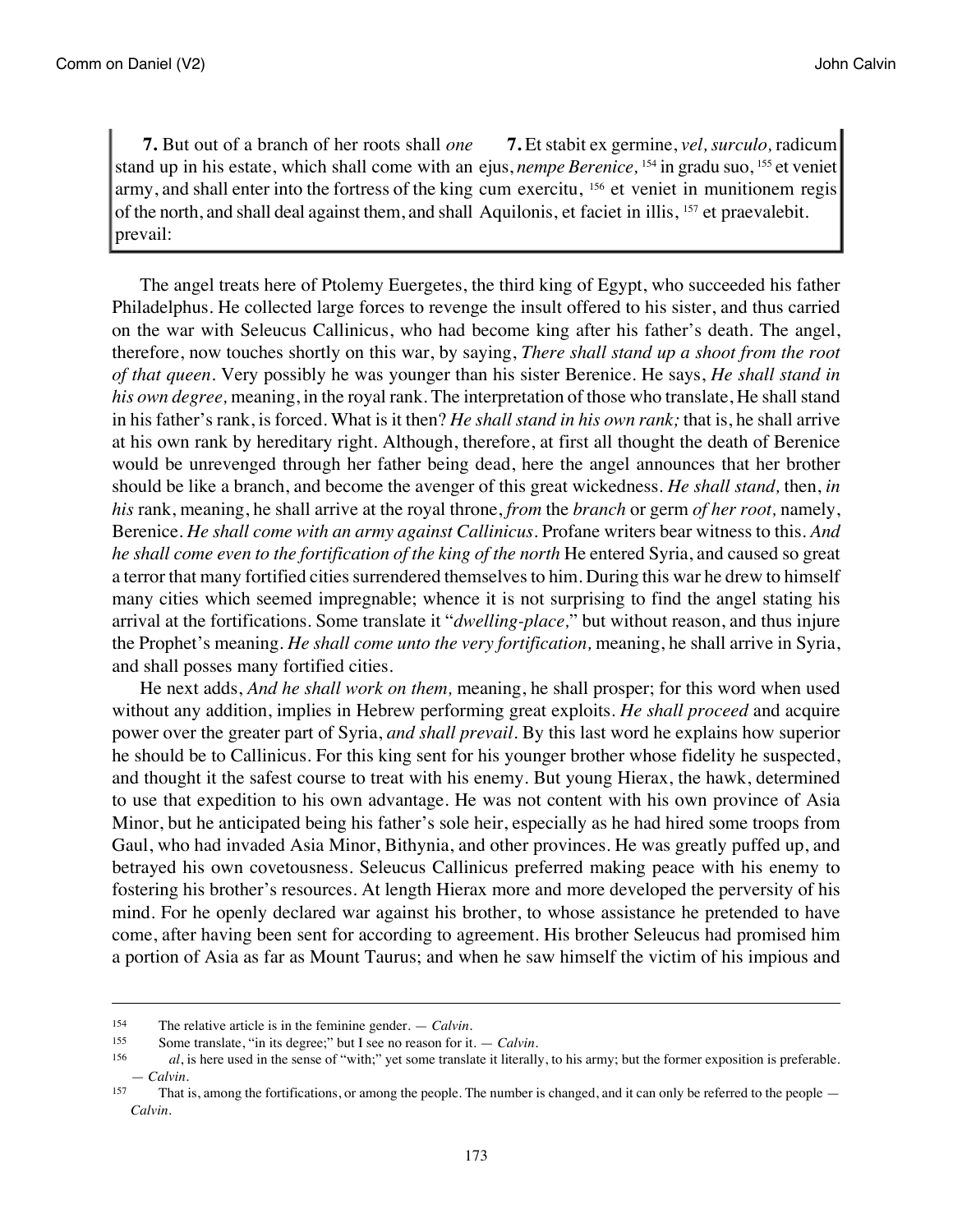disgraceful snares, he openly waged war with his brother. But he was conquered at length, and thus received the reward of his impiety. Thus Ptolemy Euergetes prevailed, while he departed from Syria after spoiling his enemy, according to what follows —

#### **Daniel 11:8**

**8.** Atque etiam deos ipsorum cum conflatibus their gods, with their princes, *and* with their ipsorum, et cum vasis pretiosis ipsorum, <sup>158</sup> auri **8.** And shall also carry captives into Egypt precious vessels of silver and of gold; and he et argenti in captivatem ducent in AEgyptum, 159 shall continue *more* years than the king of the et ipse *pluribus* annis stabit quam rex aquilonis. north.

The angel explains more fully what he had already stated briefly, namely, Ptolemy should be the conqueror, and spoil the whole of Syria almost according to his pleasure. Profane writers also shew us the great number of images which were taken away, and how Egypt recovered its gods of silver and gold which it had lost a long time ago. Thus the event proved the truth of the angel's prophecy. The particle *gem,* is interposed for the sake of amplifying the subject, to inform us of the unequal condition of the peace, and how Ptolemy exercised the rights of a conqueror in spoiling the whole of Syria according to his lust. It is added, *He shall stand for more years than the king of the north.* Some restrict this to the duration of the life of *each* king, and others extend it farther. Probably the angel speaks of Ptolemy Euergetes, who reigned forty-six years. As God extended his life so long, we are not surprised at the angel's saying it should last longer than the king of Syria's. This explanation is applicable to the present case, for if he had died before, Callinicus might have recovered the effects of the war; but as Ptolemy survived, he dared not attempt any-thing, being assured of the utter fruitlessness of any effort against the king who had vanquished him. It follows: —

#### **Daniel 11:9**

**9.** Et veniet in rename rex austri, et redibit in his kingdom, and shall return into his own land. terram suam. **9.** So the king of the south shall come into

This clause belongs to the former verse; as if he had said, Ptolemy shall return by a peaceful march after this hostile invasion of Syria. For he might have some fears lest his enemy should not be completely prostrated. But as he departed as conqueror, the angel announces his safe arrival in his own land. The words "come" and "return" are used emphatically, implying the absence of all

<sup>158</sup> That is, with desirable vessels, as I formerly stated on this word.-*Calvin,*

<sup>159</sup> Or, they shall lead captive into Egypt their gods, together with their images and their desirable vessels of silver and *gold.* — *Calvin.*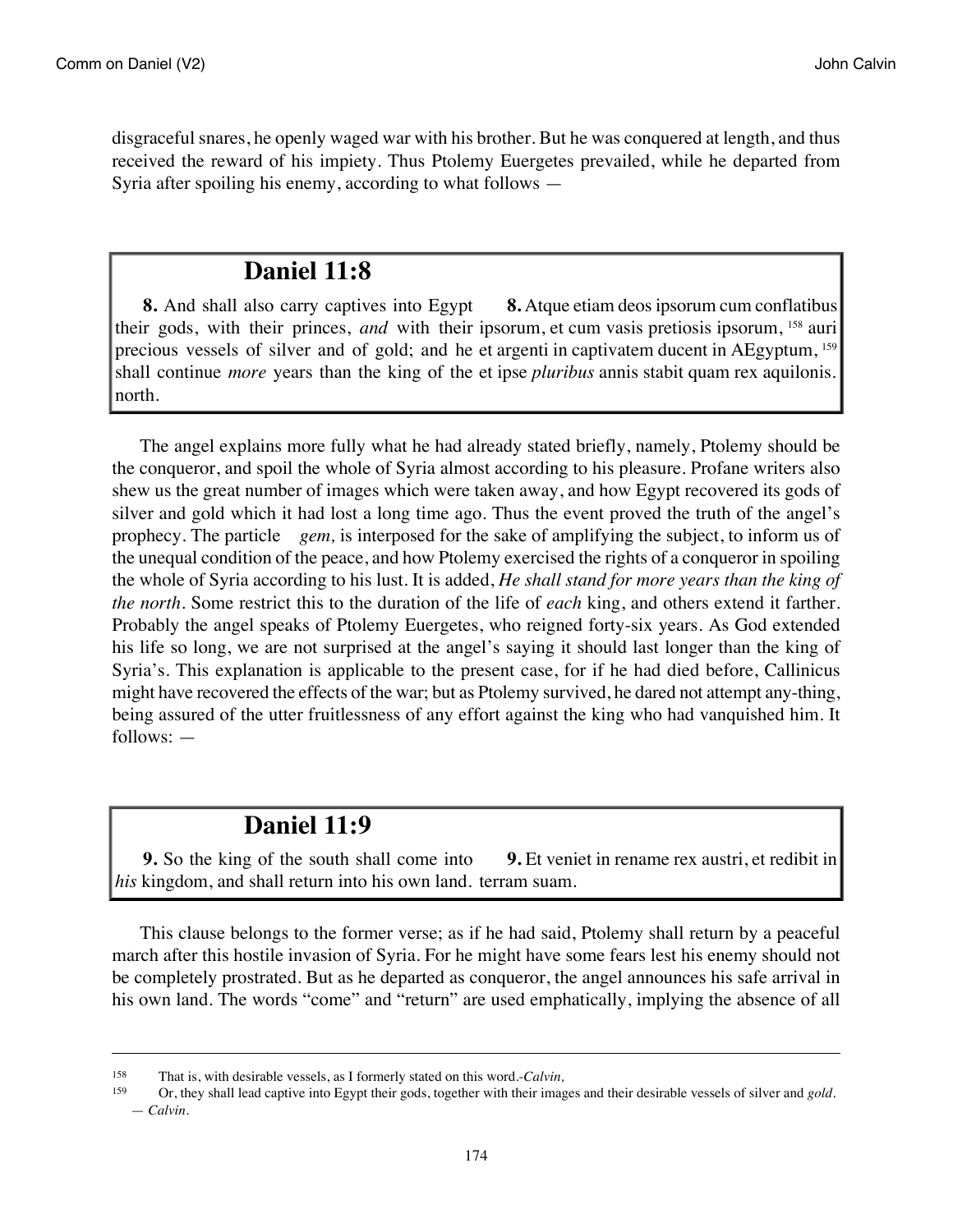harass, fear, and danger. <sup>160</sup> He returned to his kingdom and his own land, since he could not trust to the quietness of the enemies whom he had laid prostrate. It follows: —

### **Daniel 11:10-11**

**10.** Et filii ejus provocabuntur, et assemble a multitude of great forces: and *one* congregabunt multitudinem copiarum magnarum: **10.** But his sons shall be stirred up, and shall shall certainly come, and overflow, and pass et veniendo veniet, inundabit et transibit: through: then shall he return, and be stirred up, revertetur et incitabitur usque ad munitionem ejus. *even* to his fortress.

**11.** Tum exacerbabitur rex austri, et egressus with choler, and shall come forth and fight with pugnabit adversus eum, adversus regem **11.** And the king of the south shall be moved him, *even* with the king of the north: and he shall aquilonis, et stare faciet, *statuet,* multitudinem set forth a great multitude; but the multitude shall magnam, tradeturque multitudo illa in manum ejus. be given into his hand.

Here the angel passes to the third war, namely, that which the son of Callinicus stirred up against Ptolemy Philopator. After the death of Euergetes, the two sons of Callinicus united their forces, and endeavored to recover Syria, and especially that part of it of which they had been deprived. When they were already on their expedition, and their forces were on their march, the elder Seleucus died, and his surviving brother was Antiochus, called the Great. Ptolemy, called Philopator, which means a lover of his father, was then alive. He was so called in consequence of the parricide of which he was guilty, having put to death both parents, together with his brother. The word is used by way of ridicule, and a sense the opposite to that expressed is implied by this epithet, which is honorable in itself, and expresses the virtue of filial piety. But he slew his father, mother, and brother, and on account of all these impious murders, the name of Philopator was applied to him as a mark of disgrace. As, therefore, he was so thoroughly hated by his own people, the sons of Callinicus, namely, Seleucus Ceraunus the elder, and Antiochus the Great, thought the time had arrived for the recovery of the lost cities of Syria. For he was detested and despised in consequence of his numerous crimes. They therefore anticipated little trouble in recovering their possessions, when their enemy was thus branded with infamy, and had many domestic foes. This is the reason why the angel says of the sons of Callinicus, *They shall be provoked, and shall lead a multitude of great armies;* it may mean "great forces," as some historians relate the collection of two very strong armies. Unless I am mistaken, Antiochus the Great had 70,000 foot and 5000 horse. Ptolemy excelled in cavalry as he had 6000 horse but only 62,000 foot, as Polybius informs us in his fifth book. 161 They were nearly equal in forces, but the confidence of the two sons of Callinicus, of whom alone the angel now speaks, was increased when they beheld their wicked enemy so greatly

<sup>160</sup> The edition of 1617 has *modestia* incorrectly for *molestia* The error is corrected in subsequent editions. The reader of the original must be prepared for many verbal inaccuracies in this edition. — *Ed*.

<sup>161</sup> Calvin quoting from memory has not stated the numbers accurately. See Polyb., lib. 5, p. 421, edit. Casaubon. Paris; also the Dissertations at the end of this volume. — *Ed*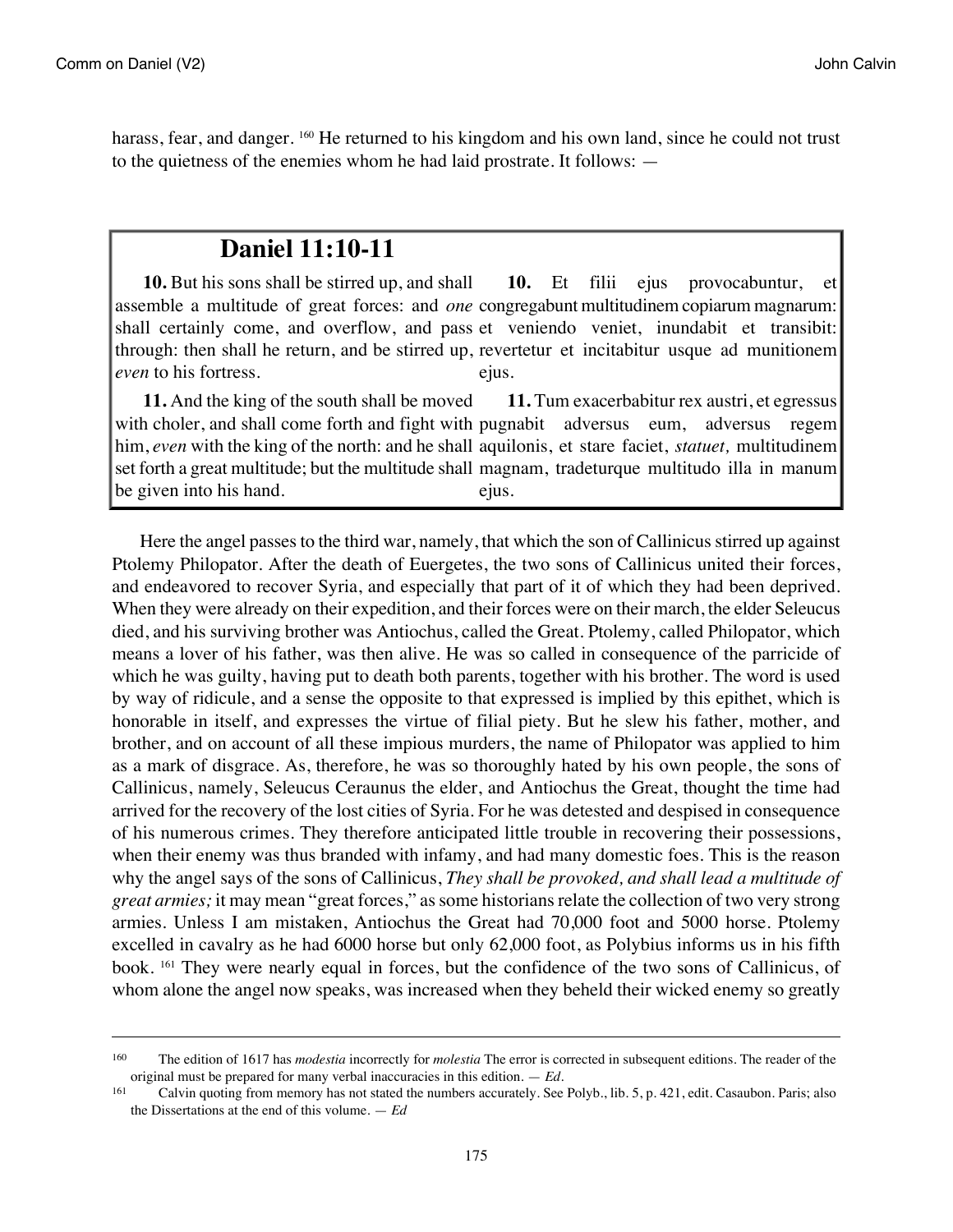detested in *consequence* of his parricide. He afterwards says, *He shall come.* He changes the number, since the elder brother, being the eldest son of Callinicus, namely, Seleucus Ceraunus, died while they were preparing for the war, and they say he was slain by his attendants in passing through Asia Minor. Whether this was so or not, all historians unite in stating that Antiochus the Great alone carried on the war with Philopator. He shall *come* so as *to overflow and pass through* He recovered that part of Syria which he had lost, and when he approached Egypt, then Philopator met him. Profane historians state him to have been a coward, and never to have obtained power by open bravery, but by fear alone. He was too late in preparing his forces for resisting his enemy.

This is the reason why the angel says, *The king of Syria,* or *of the north*, *should come, even to the citadels,* or fortifications; for at length Philopator roused himself from slumber, for he never put on his arms to repel an enemy except when compelled by the direst necessity. Hence he adds, *The king of the south shall be irritated,* or exasperated. He uses the word "exasperated," because, as I have just said, he would never have opposed himself to his enemy Antiochus except lie had perceived his own kingdom placed in great jeopardy. He might have taken patiently the loss of Syria, so long as Egypt had been safe; but when his life and all his possessions were in danger, he became sufficiently exasperated to attack his foe; and yet he prevailed, as we shall afterwards see. I cannot complete this subject to-day, and so I shall draw to a close. Philopator became victorious, and yet he was so sluggish that he distrusted his friends and foes alike, and was forced by this very fear to make peace with his enemy, although he was really the conqueror. Not only could he have driven back his enemy whom he had vanquished, but he might have taken possession of his territories; but he did not dare to do this, he was conscious of being a parricide, and knew to his cost how hateful his name was among all men. Hence, although superior in strength, and actually the conqueror of his enemy in battle, he dared not proceed further. But we will explain the remainder another time.

#### **PRAYER.**

Grant, Almighty God, as thou hast deigned to set before our eyes as in a glass that peculiar providence of thine by which thou defendest thy Church: Grant, that being confirmed by these examples, we may learn to repose entirely upon thee. Amidst the numerous disturbances by which the world is at this time agitated, may we remain quiet under thy protection. May we so commit our safety to thee as never to hesitate, whatever may happen, as to our future safety and security. Whatever we may suffer, may it all issue in our salvation, while we are protected by thy hand; thus will we call upon thy name with sincerity of mind, and thou wilt in return shew thyself as our Father in thine only-begotten Son. — Amen.

## LECTURE FIFTY-EIGHTH

In our last Lecture we explained why the angel mentions the exasperation of King Ptolemy. Unless he had been dragged into the war, his disposition was so sluggish that he would have suffered many cities to be wrested from him, and he would never have been moved by either the disgrace or the loss. But at length he took up arms, on seeing with what a stern and bold enemy he had to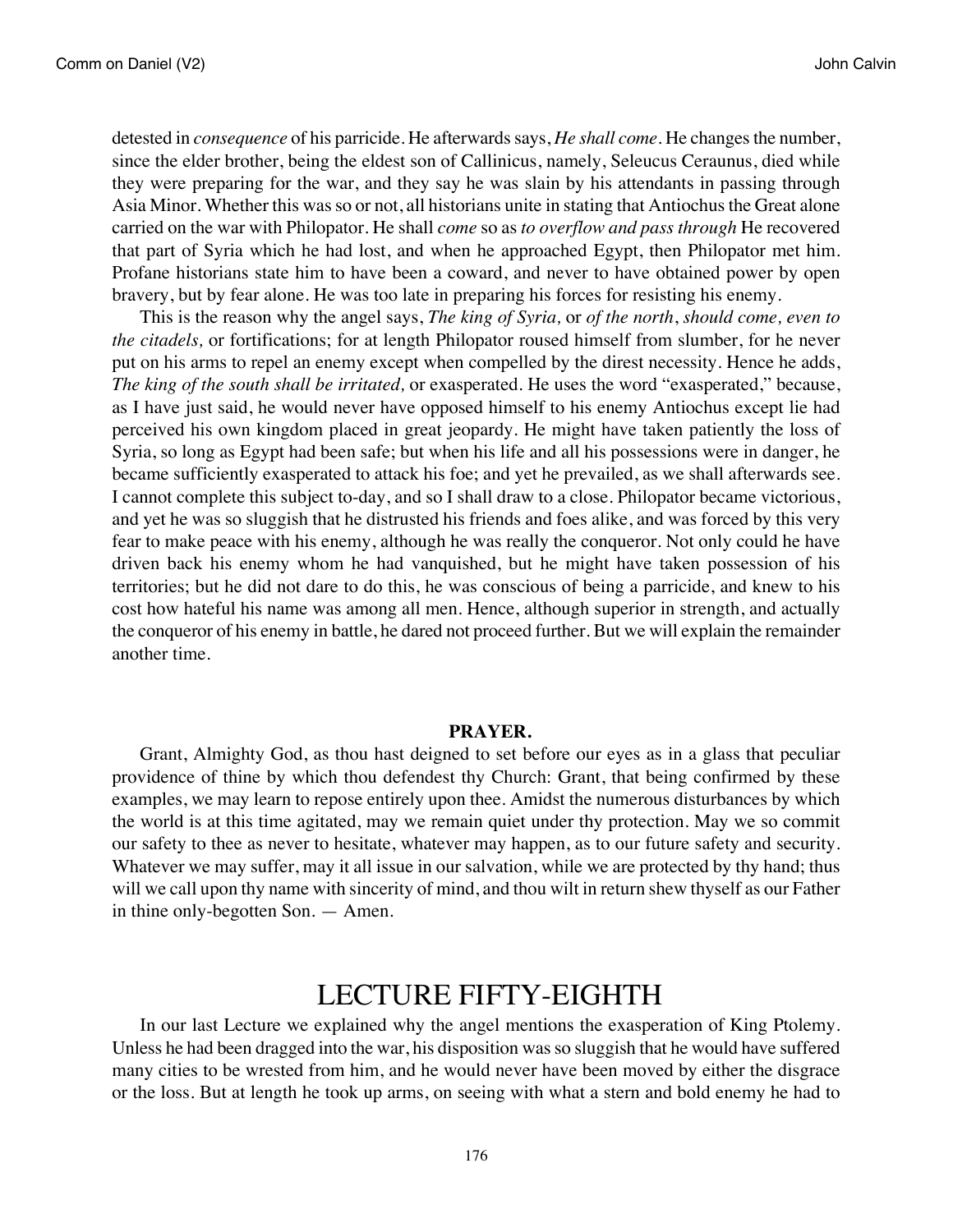deal. he afterwards adds, *He shall go out to battle against the king of the North*, meaning Antiochus king of Syria. *And he shall set in array a large multitude.* This may be referred to either of them, for Antiochus then brought into the field a large army; he had 5000 horse and 70,000 foot. Ptolemy was superior in his cavalry, which amounted to 6000 men. This clause will suit the case of Antiochus. *He shall bring into the field a great multitude, and the multitude shall be given into his hand,* meaning Ptolemy's. The context seems thus to flow on more easily: yet if any one prefers considering it as applicable to Ptolemy himself, I will not contend the point. It is not of much consequence, because the angel simply pronounces the superiority of Ptolemy in this battle, in which he conquered Antiochus the Great. Besides, we must notice, that he was not the conqueror by his own industry, or valor, or counsel, or military skill; but because the Lord, who regulates the events of battles, wished at that time to subdue the pride of Antiochus the Great. It now follows, —

### **Daniel 11:12**

**12.** Et tolletur multitudo illa, *hoc est, sese* multitude, his heart shall be lifted up; and he shall *attollet*, et elevabitur cor ejus, et dejiciet **12.** *And* when he hath taken away the cast down *many* ten thousands: but he shall not myriades, *hoc est, magnas copias*, et non roborabitur. be strengthened *by it*

The angel here marks the close of the war. Had Ptolemy's valor seconded his good fortune, he might easily have seized upon the whole kingdom of Syria, as profane historians report. But he was so given up to his own lusts, that he willingly entered into treaty with his enemy. On his return to his kingdom he slew his wife Eurydice, and was guilty of other enormities; he suffered a wicked woman, the sister of Agathocles, a victim of his passions, to rule over his kingdom, and lastly, he became a very foul example of a very cruel and degraded man. Therefore, the angel says at the beginning, *his army should raise him aloft; his heart should be elevated,* in consequence of his prosperity. He not only caused terror to Antiochus, but through all the neighboring regions. Where he might have drawn to himself the whole power of the East, he then declined in his course. He subdued, indeed, a hostile army, and in this exploit he was in no slight degree assisted by his sister Arsinoe, as historians relate, but yet after great slaughters he did not retain his position. And what was the obstacle? His idleness and drunkenness, and his caring for nothing but banquets and debaucheries, and the most obscene pleasures. This caused his fall, after he had been raised even to the clouds by his victories. It afterwards follows, —

### **Daniel 11:13-14**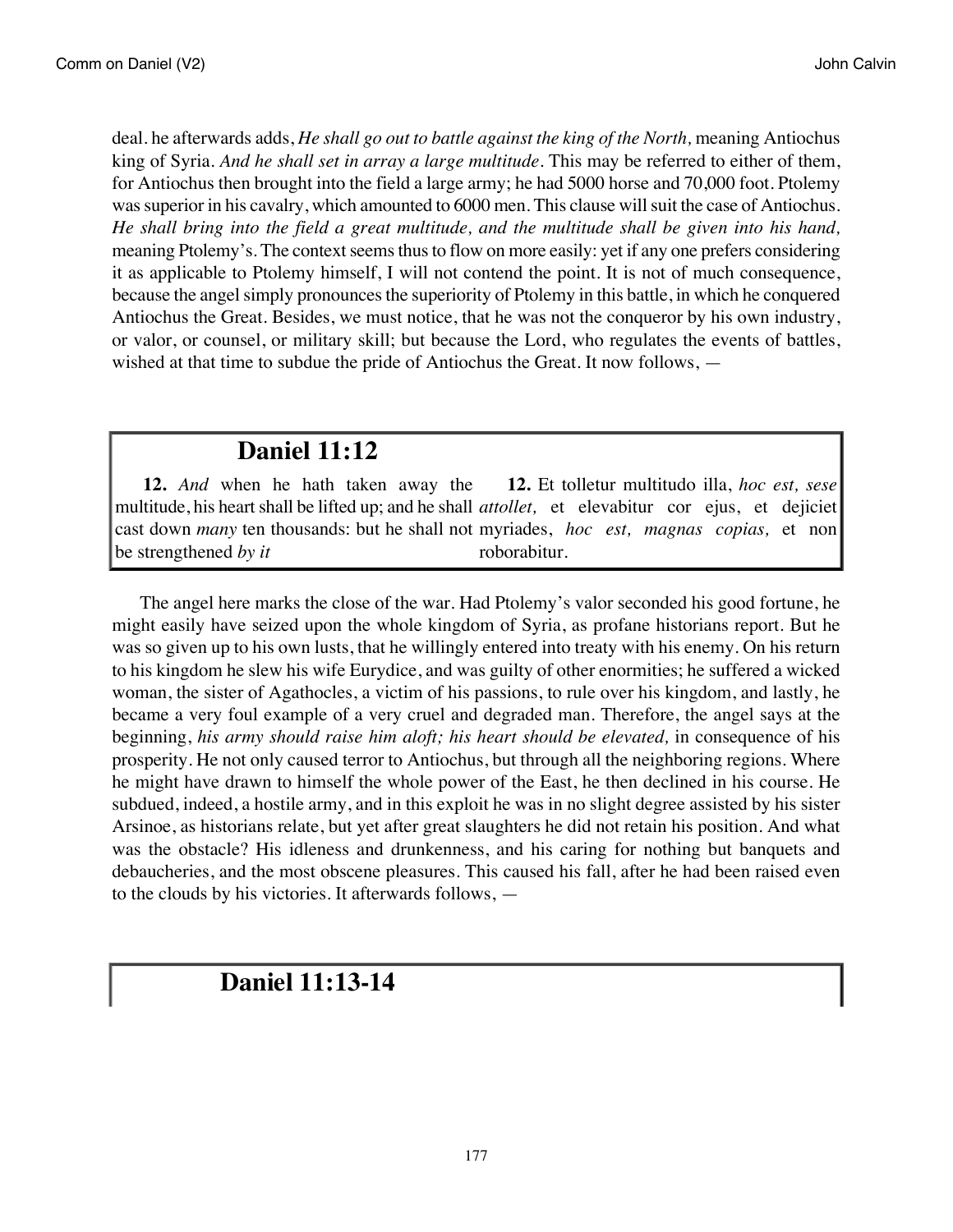**13.** Et redibit rex aquilonis, *rex Syriae,* et shall set forth a multitude greater than the former, statuet multitudinem magnam praeut antea, <sup>162</sup> et **13.** For the king of the north shall return, and shall certainly come after certain years with a circiter finem <sup>163</sup> temporum annorum, *ad verbum*, great army and with much riches. veniendo veniet cum exercitu magno, et cum

opibus magnis. 164 **14.** Et temporibus illis multi stabunt contra up against the king of the south: also the robbers regem AEgypti, et filii dissipatores populi tui **14.** And in those times there shall many stand of thy people shall exalt themselves to establish sese attollent, ad stabiliendam visionem, et corruent. the vision; but they shall fall.

Here the angel prophesies of other wars. For he first describes the war which was carried on by Antiochus against the Egyptians, after the death of Philopater, who left as his heir, a little son named Ptolemy Epiphanes. When, therefore, he perceived the land deprived of its king, he drew up an army and invaded Egypt. As the Egyptians had no strength to resist him, an embassy was sent to Rome; and we know how eager the Romans were to become involved in all the business of the world. With the view of extending their empire still further and wider, they sent immediately to Antiochus the Great, and commanded him to desist from the war; but after many trials he failed of success, until he engaged in a very desperate battle with Scopas, and at length obtained a victory. In the meantime, the Egyptians were far from idle: although they hoped to be able to subdue the empire of Antiochus by the assistance of the Senate, yet they carefully fitted out an armament of their own under their General Scopas, who was successful in many of his plans, but was finally defeated in the borders of Judea. The angel now describes this war. *The king of Syria shall return,* he says; meaning, after the death of Ptolemy Philopator, he rested for a while, because he had been unsuccessful with his forces, and they were so entirely disorganized that he had no confidence in the success of any expedition. But he thought Egypt would give him no trouble, as it had lost its head and was like a lifeless corpse. Then he was elevated with fresh confidence, and returned to Egypt. *And he shall arrange a greater multitude than at the first* He had a large and powerful army, as we have said, and a noble armament of cavalry: he had 70,000 foot, and was still collecting greater forces. The angel signifies the future arrival of the king of Syria, after the interval of a certain time. *At the end of the times of the years he shall surely come,* that is he shall break forth. The angel seems to use this expression for the sake of increasing its certainty; for he at first despised the Romans in consequence of their great distance from him, and he had no fear of what afterwards occurred. He never supposed they had such boldness in them as to cross the sea against him.

He afterwards adds*, And in those times many shall stand against the king of the South,* or Egypt. The angel hints, that Antiochus the Great would not be his only enemy; and historians inform us of his treaty and alliance with Philip king of Macedon, for carrying on this war. Without doubt, the two kings stirred up the whole of Asia Minor, and they were so unitedly powerful, that many were excited to take part with them. It seemed to be all over with the kingdom of Egypt, and thus the angel says, *many should stand up against the king of the South* He adds, *and his sons dissipation.*

<sup>162</sup> That is, he will collect a greater army than before — *Calvin.*

<sup>&</sup>lt;sup>163</sup> That is, at the close, at a fixed time, at the end  $-$  *Calvin*.<br><sup>164</sup> Or "many" for there are two words in the original "greating"

Or, "many," for there are two words in the original, "great and many." — *Calvin*.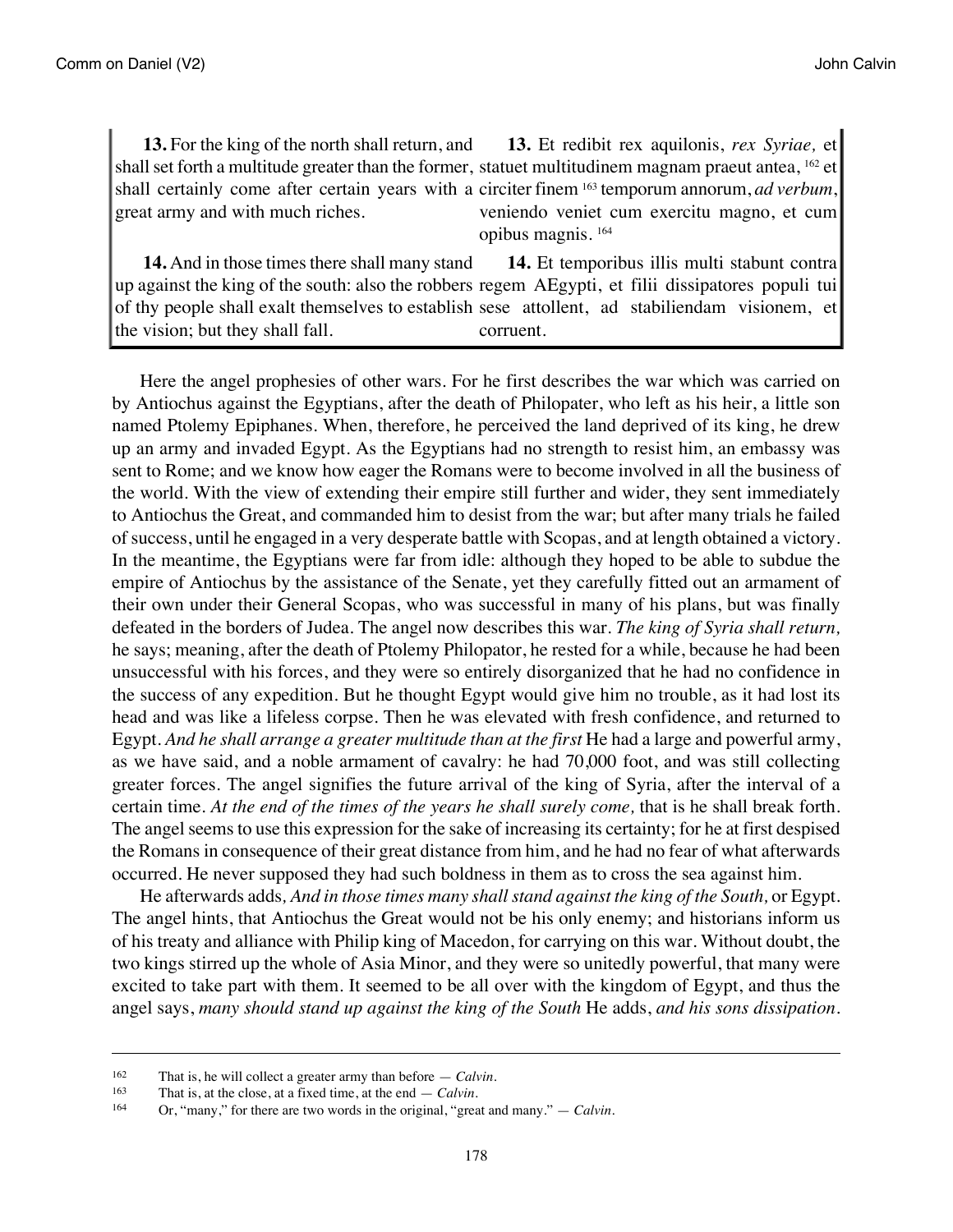The Hebrews call "robbers" *pheritzim.* The root of this word is , *pheretz,* which signifies to break or dissipate, and sometimes to destroy. Without doubt, the angel here uses the word to imply factious men, for the people had no other chance of standing, except by remaining quiet and united. The word then applies to those who violated that unity; for when any one attached himself to foreign monarchs, Judea became exposed as a prey to either the Syrians or Egyptians. Some interpreters apply this passage to the younger Onias, who seized on Heliopolis, and drew some exiles with him, and there built a temple, as we learn from Josephus and the Book of Maccabees. For he pretended to have the prophecy in Isaiah 19, on his side, where it is said, And there shall be an altar to God in the midst of Egypt, (Isaiah 19:19.) Without doubt, the Prophet here predicts the enlargement of God's kingdom through the propagation of his religion throughout the whole world. As Egypt was to the last degree devoted to idolatry, Isaiah here shews how the pure and perfect worship of God should prevail in Egypt. As if he had said, Even the Egyptians who have, hitherto endeavored to abolish true and sincere piety, shall be added to God's people, and shall worship him acceptably. We know the Prophet to be here treating figuratively of the spiritual reign of Christ, and to be always bringing forward the shadows of his own time. By the word "altar" he simply means the worship of God. That impostor, Onias, when he erected his profane temple and polluted the sacred altar, boasted in his fulfillment of this prophecy of Isaiah.

This then is the meaning of the passage. *The sons* — *dissipaters of thy people* — *shall exalt themselves to establish the vision;* that is, under a fallacious pretext of fulfilling Isaiah's prediction, *and yet they shall fall. It* may also have all indefinite meaning, as if the angel declared that; these multitudes should not come forth unless by God's secret counsel. We know how much this thought tends to lighten the sorrow of the pious, and how much consolation it brings, when we recognize all the tumults of the world as springing from the fixed counsel of God. Nothing then appears to happen at random, but mortals are agitated because God desires to inflict his punishments upon them, and the Church is often shaken because God wishes to prove and examine the patience of his people. We may, therefore, take this prophecy absolutely; as if the angel had said. These apostates and dissipaters never proposed to fulfill this prophecy of Isaiah's, and yet there was nothing confused, or out of order in all these events, as God was fulfilling what he had testified by his own Prophets. Wherefore we may receive this prediction simply, just as we do other similar ones scattered throughout the prophets. We have already heard how the Prophet was forewarned of the many distresses of the Church, on purpose to lead the faithful to acquiesce in the providence of God, when they saw things so disturbed throughout the world. It afterwards follows, —

### **Daniel 11:15**

**15.** Et veniet rex aquilonis et fundet aggerem, cast up a mount, and take the most fenced cities: <sup>165</sup> et capiet urbem munitionum; et brachia austri, **15.** So the king of the north shall come, and and the arms of the south shall not withstand, *hoc est, AEgypti*, non stabunt, neque populus neither his chosen people, neither *shall there be* electorum ejus, neque virtus *erit* ad standum. *any* strength to withstand.

<sup>165</sup> That is, he shall build up a mound by casting up stones, and wood, and earth. — *Calvin.*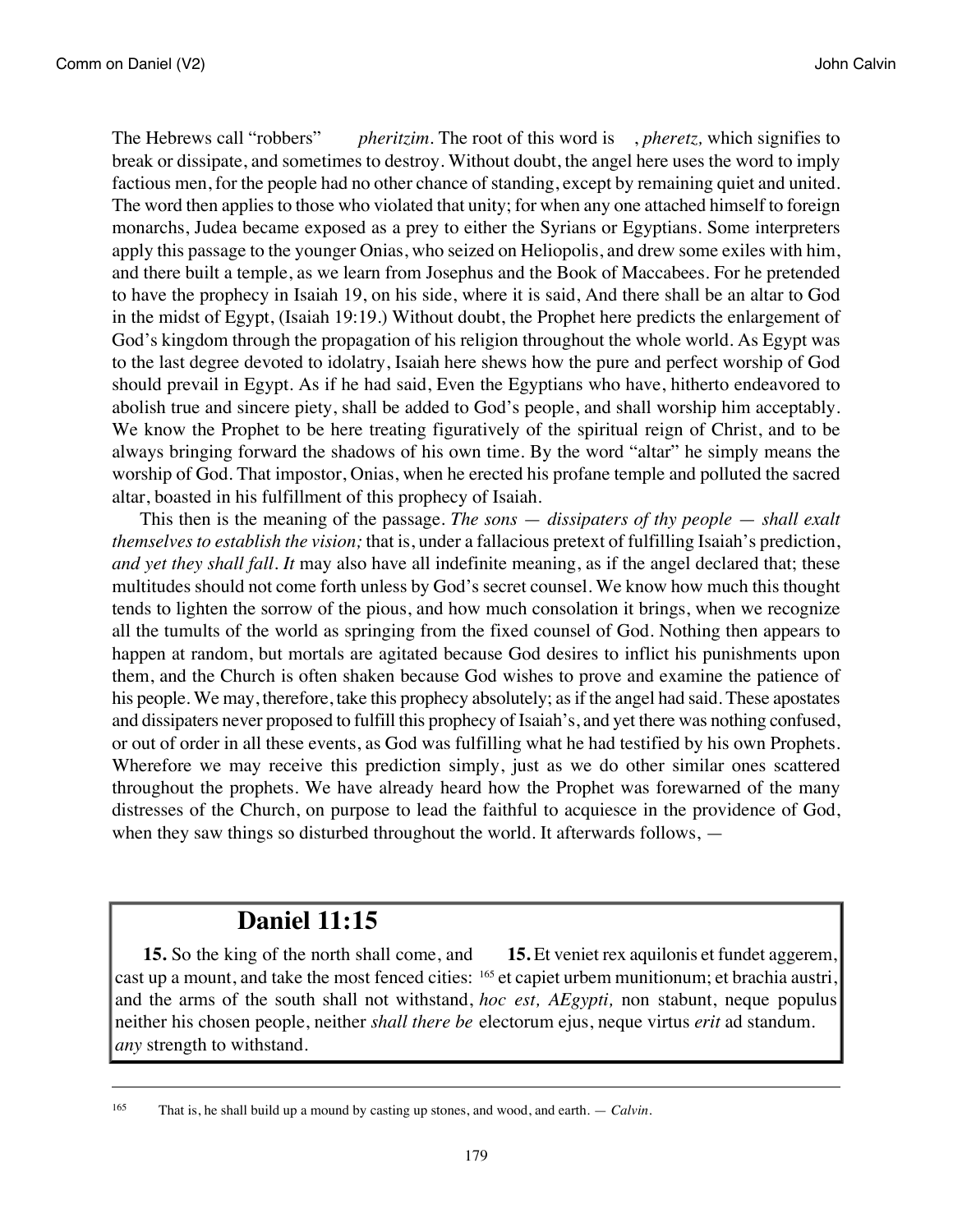The angel follows up the same sentiment. He says, When Antiochus the Great shall burst forth, there shall be no valor in the Egyptians to resist him, for he shall take a fortified city. There is a change of number here, for he means fortified cities. For he should recover the cities which he had formerly lost, and should arrive at the city Raphia in Egypt. The explanation follows, *The arms of Egypt shall not stand, nor the people of its levies.* This relates to Scopas, who was sent forth with large forces: at first he prospered, but he was afterwards vanquished in the conflict, and had no courage to persevere in resistance. It afterwards follows, —

#### **Daniel 11:16**

**16.** Et faciet veniens ad eum pro beneplacito according to his own will, and none shall stand suo, *hoc est, pro suo libidine*, et nullus stabit **16.** But he that cometh against him shall do before him: and he shall stand in the glorious coram facie ejus, et stabit in terra desiderabili, et land, which by his hand shall be consumed. consumetur, *alii nomen esse volunt, consumptio*, in manu ejus.

The angel proceeds with the same discourse. He says, Antiochus the Great should accomplish his wishes, and should spread the terror of his arms in every direction, and thus no one would dare to oppose him. *He shall do* therefore *according to his will,* he says, *and none shall stand before his face; and he shall stand in the desirable land;* meaning, he shall bring his victorious army into Judea, *and there shall be a great consumption under his hand,* or Judea shall be consumed and ruined under his hand. We originally stated, that the angel's mission did not authorize him to great these events as military exploits are usually narrated by historians. Enough is revealed to lead the faithful to acknowledge God's continual regard for their safety. Experience also assures us of every occurrence being divinely foreseen, and thus they would acknowledge how everything tended to promote their welfare. God's predictions of future events were never in vain, and the angel now declares the future coming of Antiochus *to the desirable land.* We have previously given the reason for the use of this epithet as applied to Judea, — not through any natural excellence over other lands, but because God had chosen it for himself as his seat and dwelling-place. The excellence of this land depended entirely on the gratuitous beneficence of God. It might seem inconsistent to grant such license to an impious tyrant and robber, and to allow him to overrun Judea, which God had marked out with peculiar honor, in adopting it as his dwelling-place, and calling it his residence. (Psalm 132:14.) But we know that the Church, while on its pilgrimage in this world, enjoys no freedom from many infliction's; for it is profitable for the sons of God to be humbled under the cross, lest they should grow restive in the world, and give themselves up to luxuries, and sleep upon the desires of the flesh. The angel, indeed, omits the reason why God suffered Antiochus thus cruelly to oppress the sacred land; but the faithful had been taught by the Law and the Prophets how the Church was subject to various tribulations. It is sufficient, then, to relate the event with simplicity: *and the pleasant land shall be consumed under his hand*, or there shall be a consumption. It matters but little which way we read it as far as the sense is *concerned.* The angel here encourages Daniel and all others to the exercise of patience, lest they should faint under this divine scourge;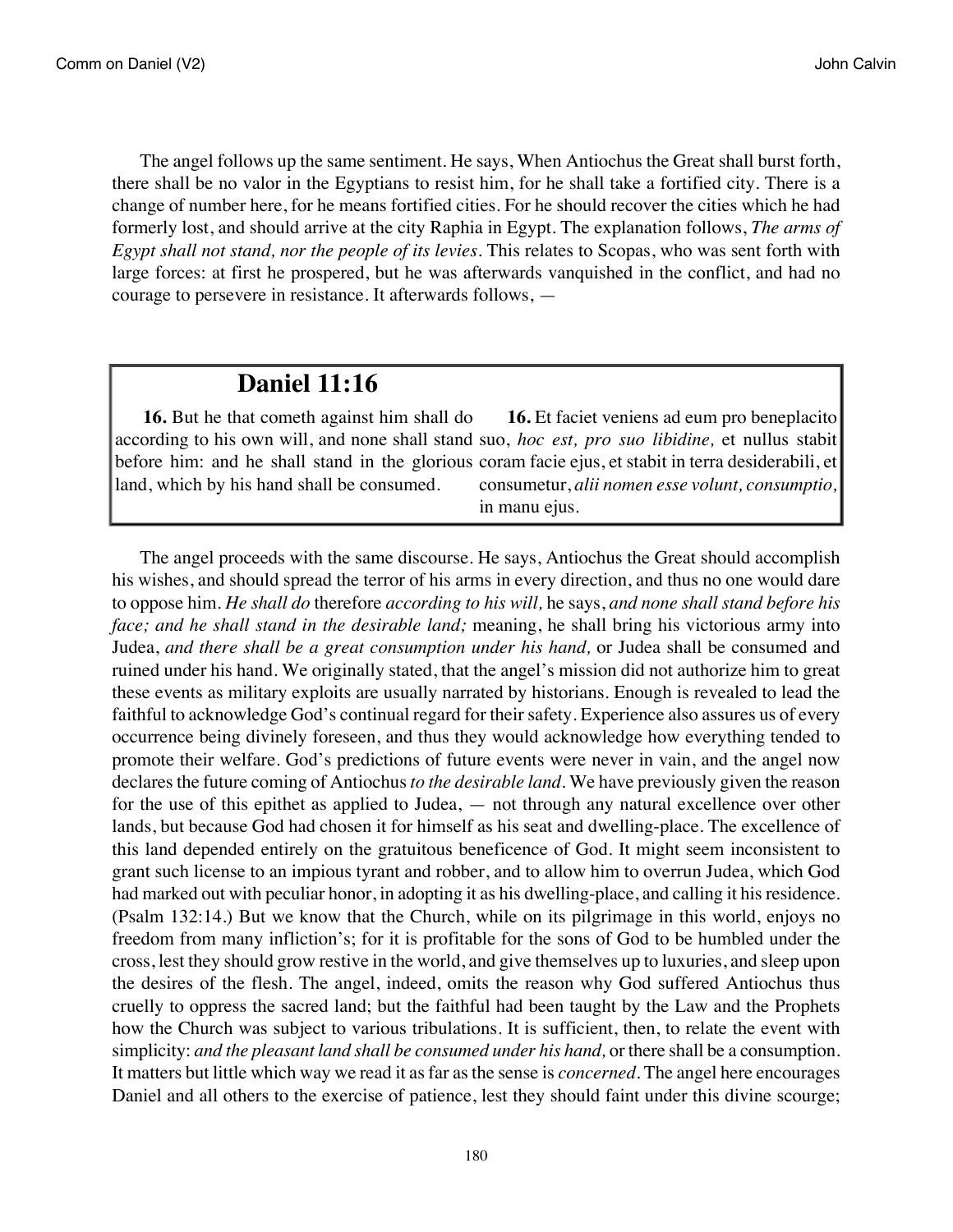for he permitted Antiochus to wander about like *a* robber, and to exercise severe tyranny and cruelty against the Jews I need not discuss these events at greater length, as they are found in the Books of the Maccabees I will only touch on one point briefly; Antiochus did not of his own accord harass the Jews by leading his army into their country, but he was stirred up by impious priests. So great was their perfidy and barbarity that they willingly betrayed God's Temple, and exposed their nation to the most distressing calamities. That was a severe trial: hence God consulted the interests of his own worshippers by predicting events which might weaken their confidence and cause them to indulge in despair. It follows, —

#### **Daniel 11:17**

**17.** Et ponet faciem suam 166 ad veniendum strength of his whole kingdom, and upright ones cum potentia totius regni, et rectitudines cum eo: **17.** He shall also set his face to enter with the with him; thus shall he do: and he shall give him  $167$  et faciet, et filiam mulierum dabit illi ad the daughter of women, corrupting her: but she perdendum eam, sed non stabit ipsa, et non erit shall not stand *on his side,* neither be for him. ipsa ei. 168

He here describes the second war of Antiochus against Epiphanes, who was then growing old; and so he gave, him his daughter Cleopatra in marriage, hoping in this way, by subtle contrivances, to subdue the kingdom of Egypt. For he thought his daughter would remain faithful to his interests; but she rather preserved her conjugal fidelity to her husband, and hesitated not to espouse her husband's quarrel against her father. She faithfully adhered to her husband's interests according to her duty, and never listened to the cunning designs of Antiochus. Thus he was deprived of his expectation, and his daughter never became the means of his acquiring authority over Egypt. Before this marriage of his daughter with Ptolemy, he had tried the effect of war, bug in this he failed; and when he perceived the interposition of the Romans, he desisted from future hostilities, and consoled himself with the thought which we have already expressed, of receiving immediate assistance against Egypt through his daughter. *He turns,* therefore, *to come with the power of his whole kingdom;* meaning, he collects all his forces to overwhelm Ptolemy Epiphanes, who was then but a young man, and had neither obtained any great authority, nor arrived at sound wisdom and discretion. When he perceived his want of success in the fortune of war, *he gave him the daughter of women,* referring to her beauty. This is the explanation of interpreters, who suppose the phrase to imply her remarkable beauty.

As to the next clause, those who translate it, *and the upright with him,* think the Jews are intended, for Antiochus had received them in surrender, and there were many who openly espoused his cause. They think the Jews so called as a mark of honor, and as upright with respect to the worship of God. But this appears to me too forced. I hesitate not to suppose the angel to signify the superior character of the agreement between Antiochus and Ptolemy, when the former found

<sup>166</sup> That is, he shall turn himself. — *Calvin*.<br>167 Some translate "the unright" pl. (recti)

<sup>167</sup> Some translate, "the upright," pl., (*recti*) "with him." The copula may be superfluous, as we often find it in the Scriptures. We must read it in one context, — he shall make alliances with him, as we saw before. — *Calvin*.

<sup>168</sup> That is, she shall not obey his will, nor stand by him. — *Calvin.*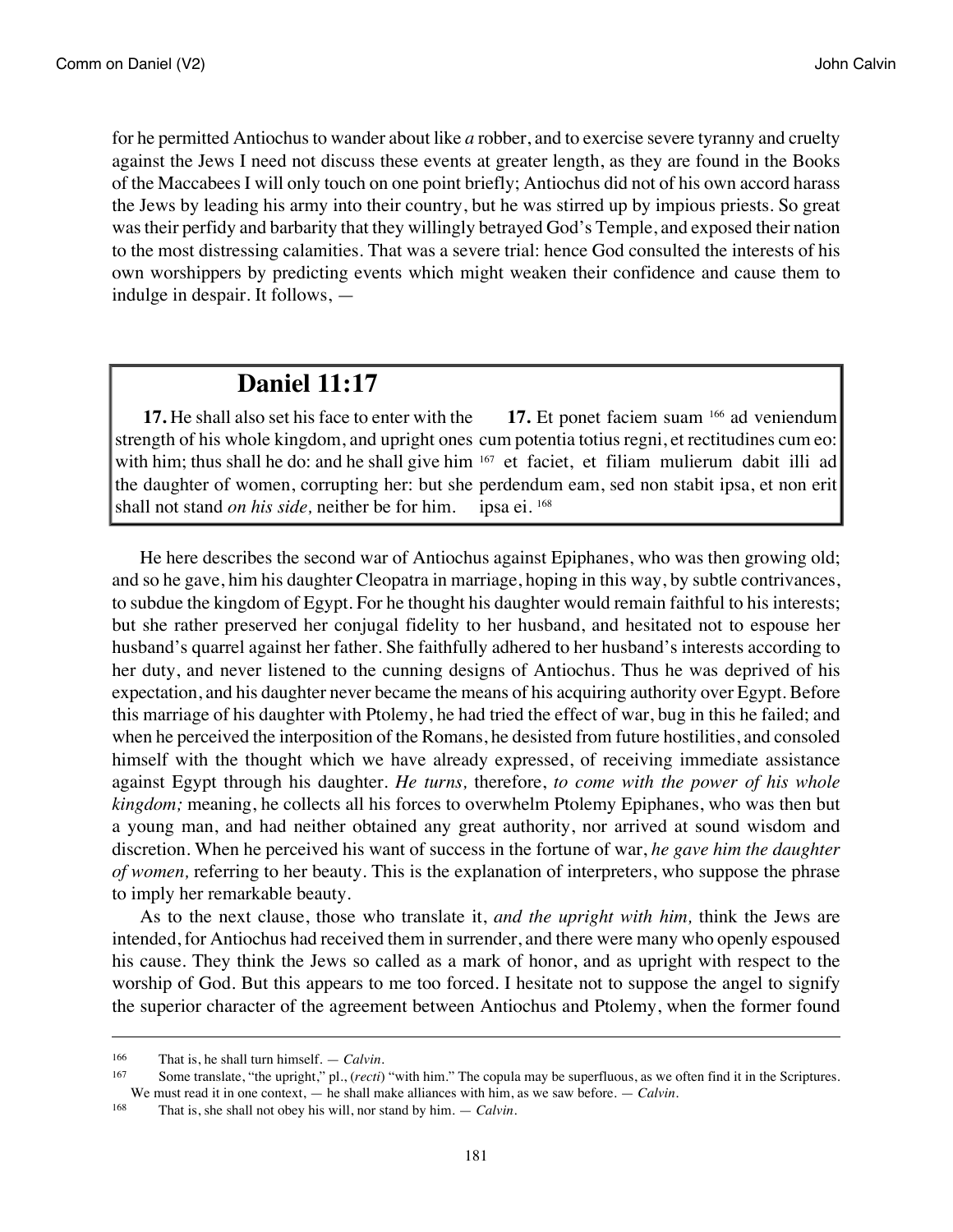the impossibility of obtaining his adversary's kingdom by open warfare. Although the Romans had not yet sent forth any armament, yet Antiochus began to fear them, and he preferred the use of cunning in providing for his own interests. Besides this, as we lately mentioned, he was longing for other booty, for he immediately transferred the war into Greece, as the angel will inform us. But he first announces, *his giving away his daughter to destroy her* He here reproves the artifice of Antiochus the Great, in thus basely selling his (laughter, as if she were a harlot. As far as he possibly could, he induced her to slay her husband either by poison or by other devices. Hence, *he gave up his daughter to destroy her, but she did not stand by him, and was not for him;* meaning, she did not assent to her father's impious desires, and was unwilling to favor such monstrous wickedness. We read in profane writers the fulfillment of these predictions of the angel, and thus it more clearly appears how God placed before the eyes of the pious, a mirror in which they might behold his providence in ruling and preserving his Church. It now follows, —

### **Daniel 11:18**

**18.** Et vertet faciem suam ad insulas, et capiet isles, and shall take many: but a prince for his multas, et quiescere faciet, *hoc est, retorquebit,* **18.** After this shall he turn his face unto the own behalf shall cause the reproach offered by princeps opprobrium ejus apud ipsum. Ideo non him to cease; without his own reproach he shall torquebit opprobrium suum in ipsum. cause *it* to turn upon him.

There is some obscurity in these words, but the history will afterwards determine the angel's meaning. First, as to the word "islands," he doubtless means Asia Minor and the maritime coasts; also Greece, Cyprus, and all the islands of the Mediterranean Sea. It was a Jewish custom to call all places beyond the sea "islands," as they were not very well skilled in navigation. Therefore he says, *He will turn his face to the islands;* that is, he shall turn to the opposite regions of the world. The Mediterranean Sea is known to be between Syria and Asia Minor; Cilicia, too, is between them, which was also under the dominion of Antiochus, although the seed of his power was Syria. Hence he calls Asia Minor, and Greece, and the Mediterranean islands, all "isles," with respect to Syria and Judea. This occurred when the AEtolians renewed the war after the defeat of Philip. The Romans were the originators of this war in Greece, and they had the honorable pretext of liberating the whole of Greece after Philip of Macedon had seized upon many cities most skillfully fortified. But the Etolians were proud and puffed up with the desire of superiority, as the event ultimately proved. They boasted themselves to be the liberators of Greece; they used the help of the Romans, but professed to be the principal leaders in the war, and when they saw Chalcis and other cities held by the Romans, the spirit of envy took possession of them. Titus Flaminius withdrew his garrisons from their cities, but yet the *A*Etolians were not satisfied; for they wished for the sole pre-eminence and the entire departure of the Romans. With this view they sent their ambassadors to Nabis the tyrant of the Lacedaemonians, to king Philip, and also to Antiochus. Thoas was the principal author of this contention, for after stirring up the neighboring nations, he set out himself to Antiochus. When the *A*Etolians were puffed up by the large promises which he brought back, they expected to produce peace throughout Greece without the slightest trouble. Meanwhile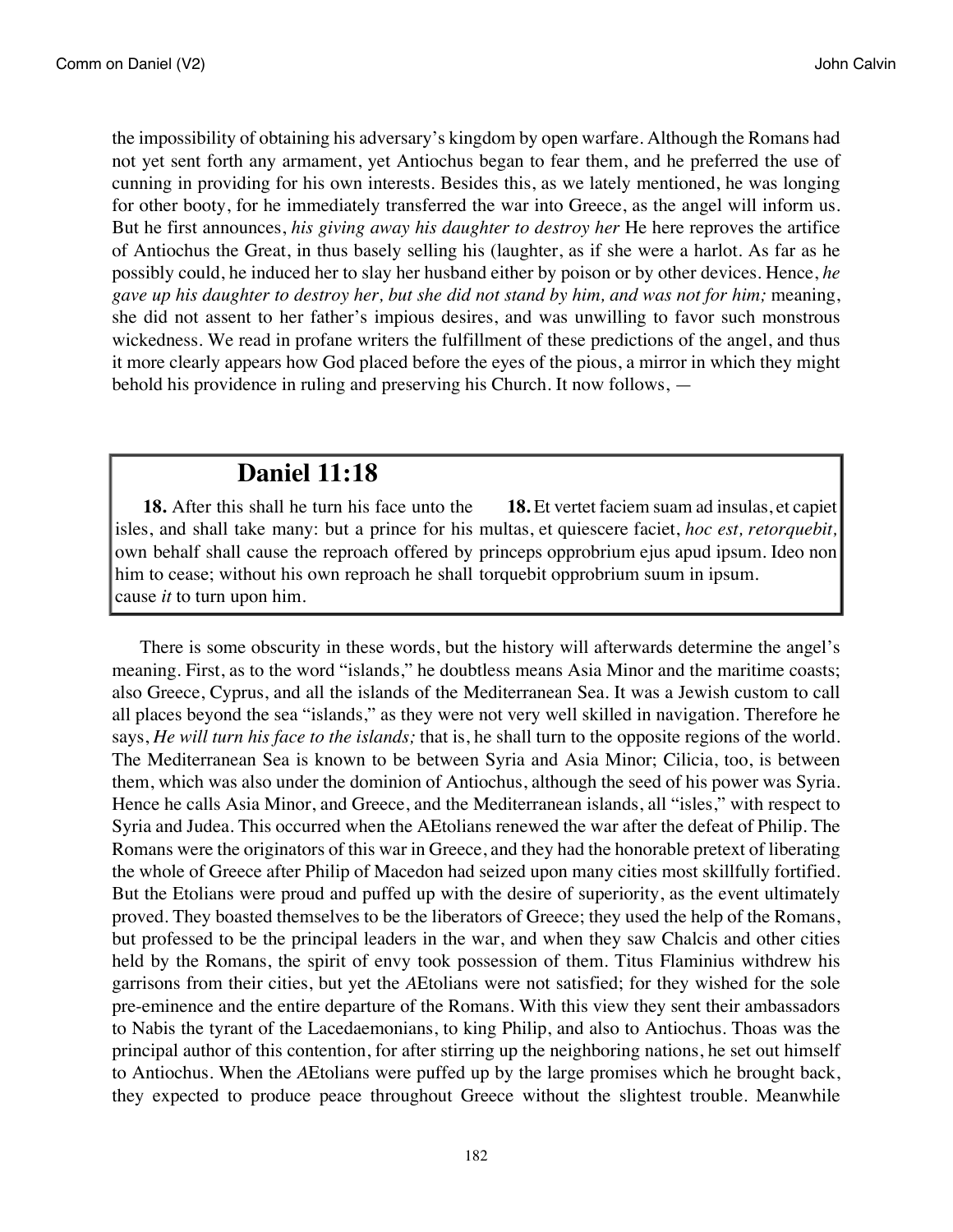Antiochus only advanced as far as Asia Minor with but a small force. He led Hannibal with him, whose fame alone inspired the Romans with dread; and had he taken his advice, he would certainly have had no difficulty in expelling the Romans. But the flatterers of His court did not allow Hannibal's advice to prevail with this foolish king. Then Villius also cunningly rendered Antiochus suspicious of his advice: for he had been sent as ambassador into Asia Minor, had insinuated himself into his favor, and had acquired his friendship, and was so engaged in daily conference with him, that Antiochus suspected the fidelity of Hannibal to his interests. Hence he carried on that war entirely without method, or plan, or perseverance. When he arrived at Chalcis, he was smitten with the passion for a damsel there, and celebrated a foolish marriage with her, as if he had been completely at peace Thus he had citizen of Chalcis for his father-in-law, while he was mighty monarch, unequaled by any throughout the world. Although he conducted himself thus he considerately, yet the celebrity of his fame rather than his personal exertions, enabled him at first to take many cities, not only in Asia Minor and on the coast of the Mediterranean Sea, but also in Greece itself. He recovered Chalcis and other cities which had been seized upon by the Romans. The angel relates this as if the event had already occurred, and yet we are aware of them all being as yet future.

*He will turn his face to the islands, and will take many, and a general shall cause him to cease, and shall turn his reproach against himself* Antiochus often fought against the Romans, and always without success, although he sometimes thought himself superior; but from the time when Attilius the prefect of the fleet intercepted his supplies, and thus stopped his progress, M. Acilius the consul began to gain the mastery by land, and his power became gradually more and more enfeebled. When conquered in a naval engagement by Livius the praetor, he suffered a severe loss, and then when too late he acknowledged his error in not obeying the counsels of Hannibal; but he had lost the opportunity of renewing the war. Hence the angel here says, *A leader should make his reproach return upon himself* This signifies how Antiochus should be puffed up with foolish pride, and how his insane boastings should rebound upon his own head, as he had vomited them forth with open mouth against the Romans. When he speaks here of *his disgrace,* I interpret it actively, as making his reproach remain; for the word *cherepheth,* means reproach, but there are two ways of interpreting it, actively and passively. But as I have already said, the angel more probably speaks of his foolish boasting, for he had despised the Romans with contempt and insult. We know how foolishly he insulted them by his ambassadors among all the assemblies of Greece. A *leader,* then, either Acilius or Lucius Scipio, who drove him beyond Mount Taurus, *made his disgrace rest upon himself, and he shall not turn away his own disgrace;* that is, Antiochus vomited forth his reproaches against the Romans with swollen cheeks, but with utter futility. All these disgraceful speeches came to nothing, and never injured the Romans in the least; but *that leader,* either Lucius Scipio or Acilius, according to my statement, returned these reproaches upon himself by which he hoped to lay the Romans prostrate, but they turned out nothing but wind. The angel therefore derides the pride of Antiochus by saying, *A leader should come who should throw back these reproaches upon himself*, and prevent them from returning upon either this leader or the Romans. He takes the head as representing. the whole body.

#### **PRAYER.**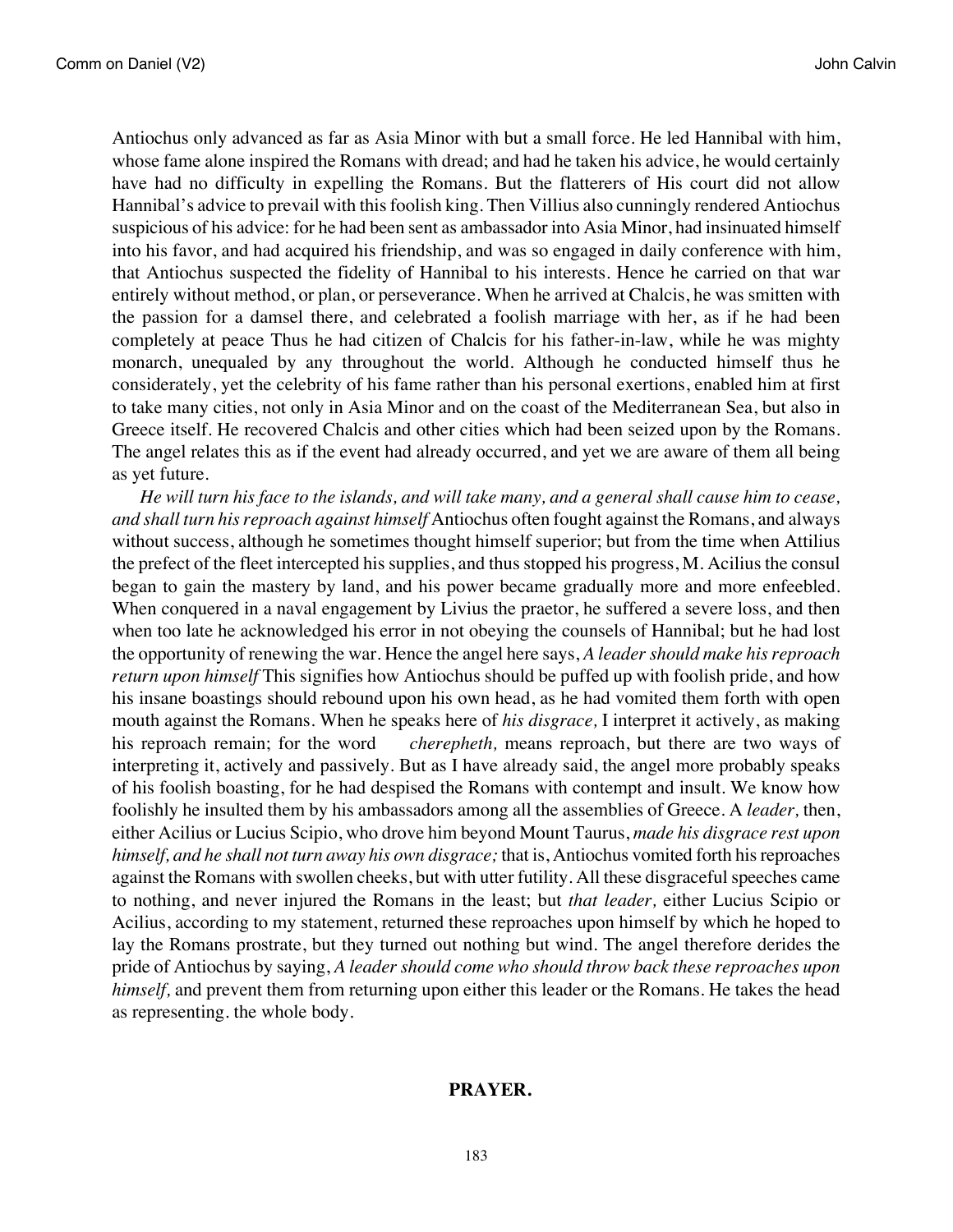Grant, Almighty God, since it pleases thee to exercise our confidence by not allowing us any fixed or stable rest upon earth, that we may learn to rest in thee while the world rolls over and over even a hundred times. May we never doubt either our protection under thy hand, or the perpetual issue of all things in our good. Although we are not beyond the reach of darts, yet may we know the impossibility of our suffering under any deadly wound, when thou puttest forth thy hand to shield us. May we have full confidence in thee, and never cease to march under thy standard with constant and invincible courage, until at length thou shalt gather us into that happy rest which is laid up for us in heaven, by Christ our Lord. — Amen.

## LECTURE FIFTY-NINTH

#### **Daniel 11:19**

**19.** Et vertet faciem suam ad munitiones of his own land: but he shall stumble and fall, terrae suae, et impinget, et cadet, neque invenietur. **19.** Then he shall turn his face toward the fort and not be found.

Here either the base end of Antiochus is denoted, who was slain in a popular tumult while spoiling the temple of Belus, or else the event of the war between him and the Romans is described. This war was conducted under the auspices of Lucius Scipio, because Cneius Scipio, the conqueror of Africa, had offered himself as his brother's lieutenant-general, and after his death that province was committed to him. But, as we have said, the resources of Antiochus had been cut off before this. He had lost, the cities of Asia, and if he had ceded them at first, he might have quietly retained the greater part of Asia Minor. But as he extended his wings over Greece, and hoped by this means to become completely master of the whole of Greece and Macedonia, he could not be induced to withdraw his garrisons from those cities, but at length was compelled to give up Asia Minor. In this way, then, the angel describes the progress of the war by saying, *He will turn his face towards the fortifications of his own land;* that is, when compelled to relinquish Greece, he will betake himself to fortified places. He was very safe there, and in a region sufficiently at peace; he had almost impregnable towns on all sides, and appeared to be free from warfare. Historians relate this to have been done by the skill of Cneius Scipio. For his son was then a captive under Antiochus, and he knew him to have greater authority than his brother, although he only possessed the title of lieutenant-general. They record his persuading Antiochus not to try his fortune by any decisive engagement. However it was, it is quite evident that he delayed fighting till he was compelled by a sense of shame, as all men accused him of cowardice in not daring to try the issue of an engagement, when he possessed so large an army. The Romans had scarcely ever taken the field against so strong a force, and yet, according to the narrative of Titus Livius, they never displayed less terror or concern. The extent of the forces of Antiochus is readily apparent from the slaughter which occurred; in one day 50,000 men perished; and this would be almost incredible, unless it were borne out by numerous and trustworthy testimonies. In this way the angel said, *Antiochus*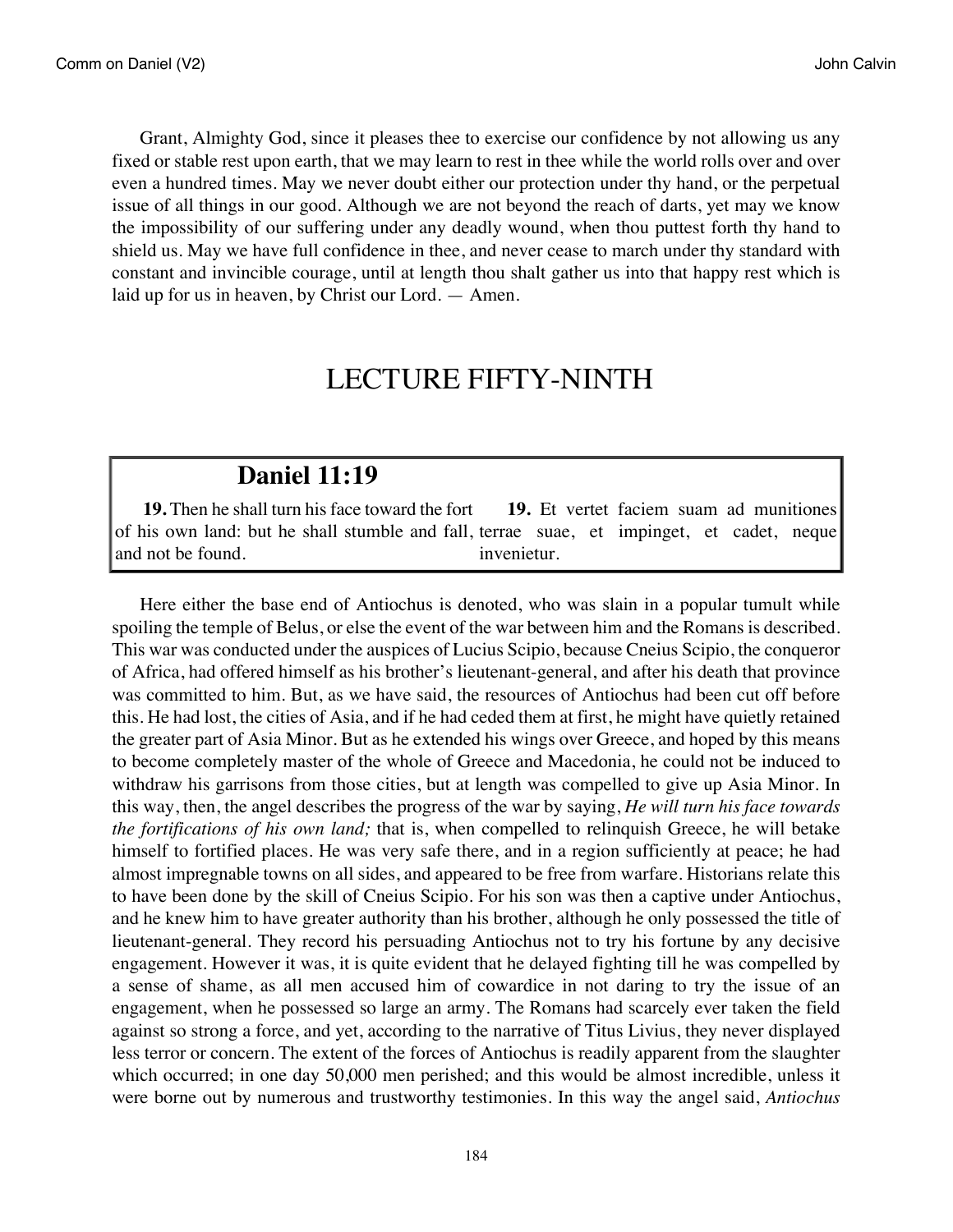*should return,* as he did not go forth to meet Lucius Scipio, but suffered him to pass on. Had he given the least sign of resistance, without doubt Philip had in iris hand and power the whole force of the Romans. Many indeed pronounced the conduct of L. Scipio to be rash, in daring to allow Philip such license, as he had been lately conquered, and was still exasperated in consequence of the loss and disgrace which he had suffered. For if Antiochus had been on the alert to restrain the enemy, it would have been all over with the Roman army in those narrow and rugged defiles; but, as we have stated, he kept his army in idleness and luxury among fortified towns. If another and a probable sense is preferred, the sentence applies to his *base* retreat to further Asia, where he fell, slain by the rustic population. *He shall fall, and shall not be found* Antiochus in truth continued to reign from the period of the destruction of his army and of his acceptance of the conditions which the Romans imposed. He obtained peace, but not without the payment of a heavy fine while he retained the name of king. Although he united with the Romans in an honorable treaty, yet he was forced to retire beyond Mount Taurus, to pay a large sum of money on account of the expenses of the war, to give hostages, and to divide the ships equally with the Romans. In this latter case he was grossly and fraudulently deluded, for L. Scipio commanded all the ships to be cut to pieces, and delivered the materials to Antiochus, to whom they were utterly worthless. He knew the man to be deceptive and restless, and so he treated him with barbarity, according to his deserts. As far as the hostages are concerned, we find Antiochus and Demetrius his sons as hostages at Rome even after his death. He was left in peace indeed, but was deprived of the cities of Asia Minor, and was ordered to betake himself beyond Mount Taurus. Those ravines were the boundary of his empire; a part of Asia was assigned to Eumenes, and many cities became independent. Antiochus, by way of concealing his disgrace, made a joke of it, saying he had managed cleverly, for the government of Asia Minor was a great trouble to him. He had another ample and opulent kingdom with which he might well be content: I have hitherto been but a steward in Asia, he used to say, and the Romans have relieved me of that encumbrance.

When, therefore, the angel says, *After his fall, he should be no longer king;* this may be understood of his ignominious death which followed shortly afterwards. His avarice was insatiable, and when compelled to pay a large tribute to the Romans, he pretended to be reduced to extreme poverty; then he wished to spoil the temple of Jupiter Dodoneus, and was slain there during a tumult. This last word ought properly to be referred to this event, for King Antiochus was not found, because these rustics slew him in the tumult which arose. Thus far concerning Antiochus the Great; Seleucus now follows, who was his first successor. He had three sons, Seleucus whom many call Ceraunus, then Antiochus Epiphanes, and Demetrius. Concerning Seleucus the angel speaks as follows, —

#### **Daniel 11:20**

**20.** Et stabit super locum ejus transire faciens of taxes *in* the glory of the kingdom: but within exactorem *in* honore regni, <sup>169</sup> et diebus paucis few days he shall be destroyed, neither in anger, conteretur, idque non ira, neque in praelio. **20.** Then shall stand up in his estate a raiser nor in battle.

<sup>169</sup> Some translate this word as if in opposition with the last, — "the honor or glory of the realm." — *Calvin.*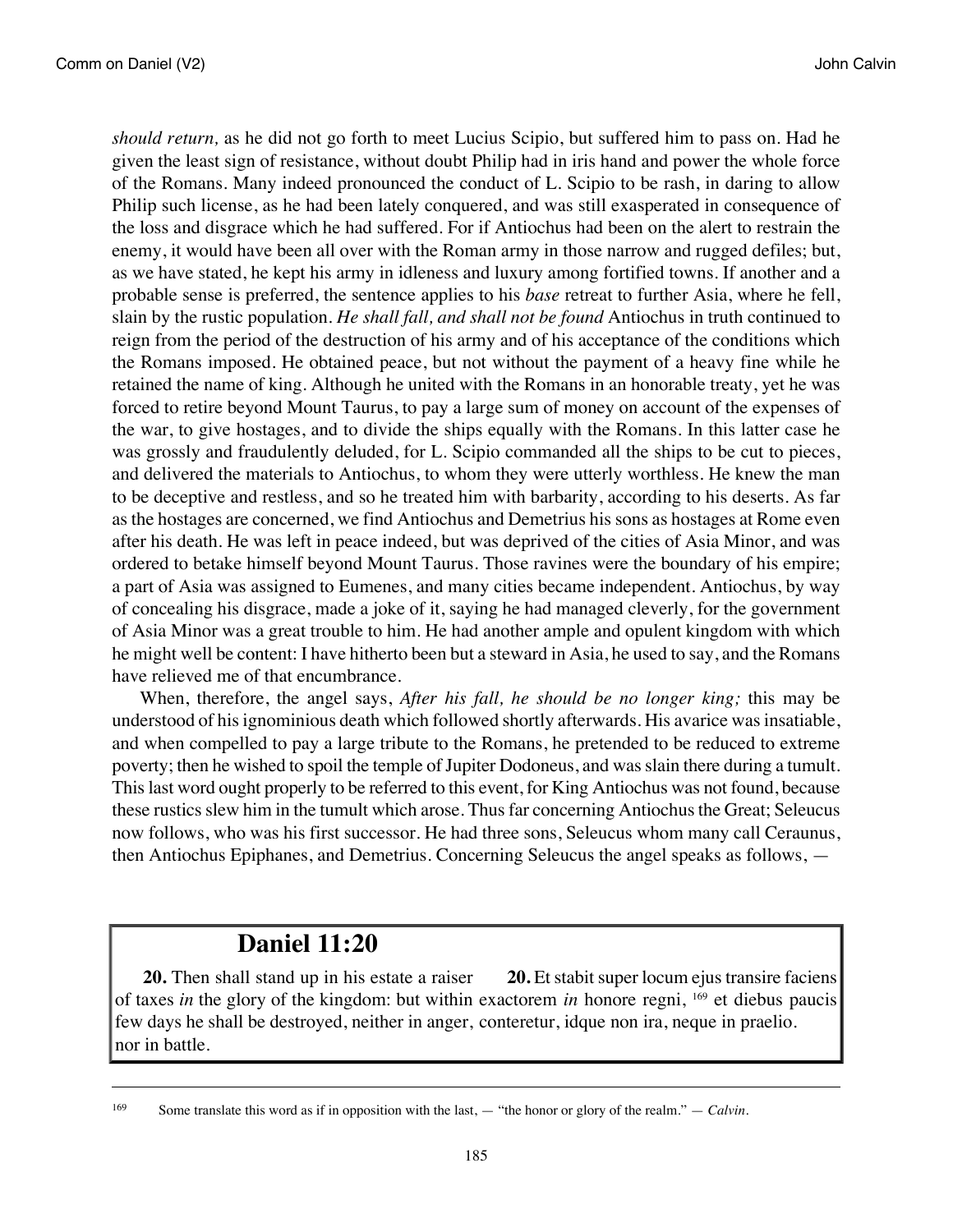Seleucus, it is well known, did not long survive his father, for he was put to death either by poison, or by his domestics. Suspicion fell upon his brother Antiochus, who was sent back to his country after his father's death was known. Demetrius alone was retained, who afterwards escaped by flight, for he left the city under the pretense of hunting, and followed the bank of the Tiber as far as Ostia, where he embarked on a small vessel, preferring to run all risks to remaining in perpetual banishment. Concerning Seleucus, the angel says, *he shall stand in his place,* meaning, he shall succeed by hereditary right to the office of Antiochus the Great. Thus *he shall cause the exactor to pass over* Some translate, He shall take away the exactor; for the verb *gneber,* in Hiphil, signifies to take away. The Hebrews use the verb of this clause in the sense of excluding. Some interpreters think this language implies the praise of Seleucus for lessening the tributes imposed by his father, but historians shew this view to be false, and condemn his avarice and rapacity. In some points he was superior to his brother Antiochus; although both lustful and cruel to those around him. Through indulgence in great expenses, he could not be moderate and lenient towards his subjects; for luxury and prodigality always draw with them cruelty in the exaction of tribute. For he who is thus profuse, must necessarily extract the very blood from his people. As Seleucus was thus devoted to self-indulgence, this sense is more appropriate — *he made the exactor to pass through,* meaning, he laid new and fresh taxes on all his subjects. Nothing but this is said of him, since he was immediately put to death, as the second clause of the verse informs. us. If we prefer taking the words — the glory of the kingdom — by way of opposition, Seleucus will be praised as an honor and an ornament. But I think we must supply the letter *, l,* and understand the passage thus, — *He who shall cause the exactor to pass through shall stand in his place, and shall be destroyed in a few days* By the word "destroyed," he signifies a bloody death. *But not in anger,* says he. I wonder why some translate it "in mutual *conflict,*" because the Hebrews imply "anger" by this word; meaning, he should not perish in open warfare, or in the course of a battle, but by the hands of his domestics. Historians differ as to the kind of death which he died, some saying he was poisoned, and others, slain by the sword. But this difference is of no consequence. Antiochus Epiphanes next succeeds him.

### **Daniel 11:21**

21. Et stabit super locum ejus probrosus, et person, to whom they shall not give the honour non dabunt ei <sup>170</sup> decorem regni, <sup>171</sup> et veniet cum of the kingdom: but he shall come in peaceably, pace, et apprehendet regnum per blanditias. **21.** And in his estate shall stand up a vile and obtain the kingdom by flatteries.

Historians agree in representing Antiochus Epiphanes to have been of a very crafty disposition, and some state his departure from Rome to have been by stealth. He was most probably dismissed by the Romans, on the news of his father's death, as they were content with his brother Demetrius.

<sup>171</sup> That is, they shall not confer the glory of the *kingdom.* — *Calvin.*

<sup>170</sup> That is, they shall not commit to him. — *Calvin*.<br>171 That is, they shall not confer the glory of the kine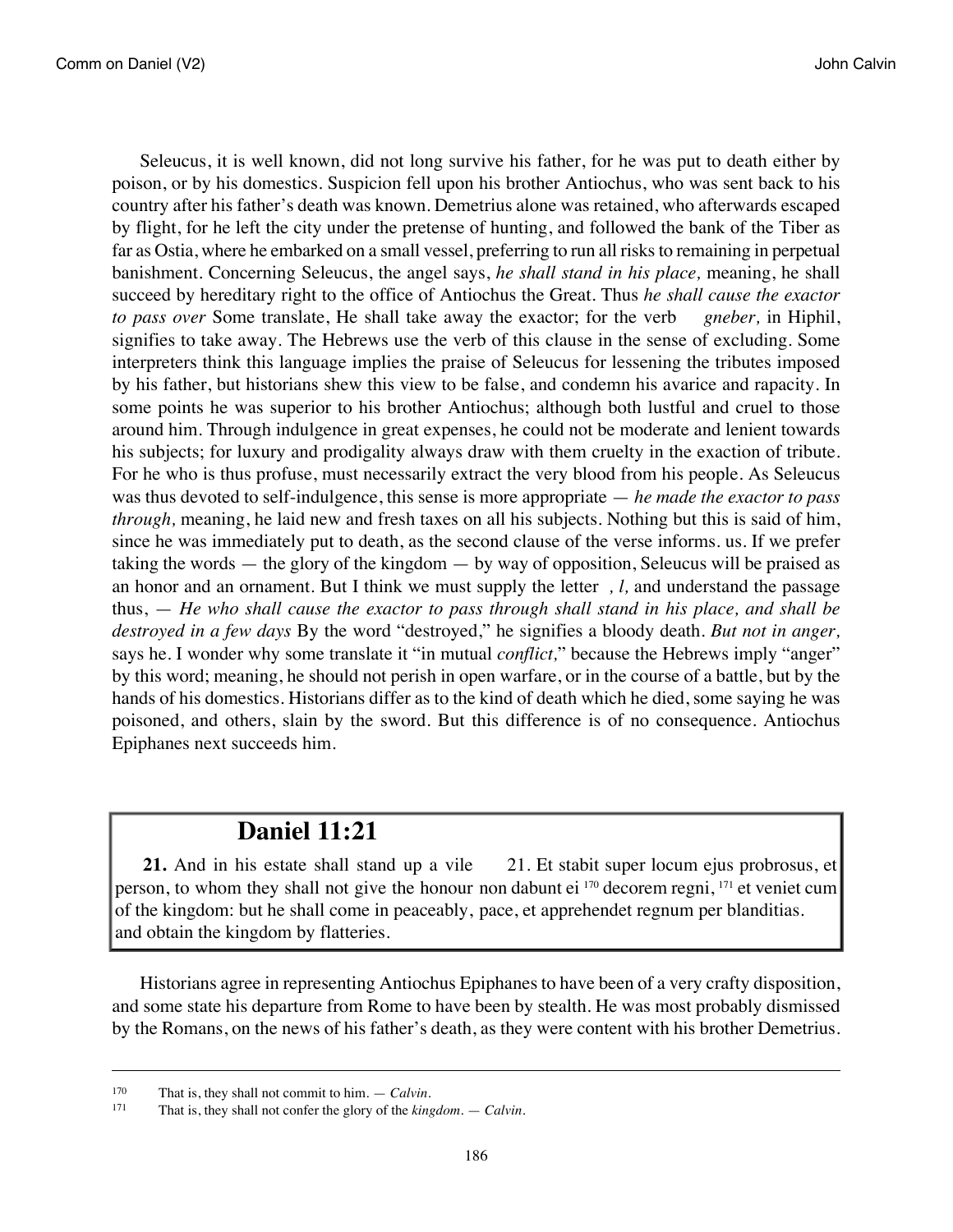They had other hostages besides, who were among the chief nobles of the land, as well as this third son of the king. However this was, all are agreed in relating his cunning. He was so cruel and fierce, that Polybius says he was called Epimanes by way of a nickname, and as he assumed the name of Illustrious, he was called the Madman, on account of his turbulent disposition. He was a monster puffed up with various vices; being of a slavish and flattering temperament, he endeavored to acquire the favor of Rome by artifice, as we shall afterwards discover. But when he was not actuated by fear, his cruelty and ferocity were beyond all bounds. For this reason he is called *contemptible.* He was held in some esteem at Rome, and was received by a portion of his people with great applause. But he was not endued with any heroic or even regal qualities, for he always flattered the Romans, and insinuated himself into the favor of the citizens in this way, until he came to his kingdom as a suppliant; and then the angel calls him a contemptible or despicable person. Another reason equally probable may be brought forward, namely, his seizing upon the throne by fraud and wickedness, after setting aside the legitimate heir. For Seleucus left a successor whom this perfidious plotter deprived of his rights, and thus fraudulently acquired the kingdom for himself. We know of what importance God makes every one's calling, and how he restrains men from rashly arrogating anything to themselves, as they ought always to be satisfied with that station which is assigned them by God. As, therefore, Antiochus seized on the kingdom without any right to it, and drove out the lawful heir, he was contemptible before God, and would never have been king at all except; by violence and tyranny on his part, as well as by deceit. and cunning devices. I have no hesitation in stating that the angel here censures the perverse conduct of Antiochus, by calling him *despised* through the absence of all nobleness of feeling.

He next adds, *They shall not confer upon him the honor of royalty.* By these words he announces the injustice of his reign through not being chosen by the votes of the people. We have stated that the son of Seleucus ought to have reigned without any dispute, but the very person who should have been his nephew's guardian, wickedly deprived his ward of his paternal inheritance. Hence the angel speaks of him rather as a robber than as a king, because he seized upon the kingdom, and was not elected by the popular choice. It follows, — *he shall come in peace, and seize the kingdom by flatteries* This is the explanation of the last clause. It might be asked, how did he deprive his nephew of his kingdom? the reply is — *he shall come peacefully,* meaning, he shall lay aside everything which he was agitating in his mind, and should not openly boast of his being king, but should deceitfully act in the character of guardian until he had the power of ruining his ward. *He shall come,* then, peacefully, *and shall seize the kingdom by flatteries* Thus we see the angel's meaning in these words. Besides, although Daniel did not see all these things, nor even many of the chosen people, yet they tasted enough of these prophecies to satisfy them, and to banish anxiety from their minds. They were permitted to perceive God speaking through his angel, and experience taught them the truth of everything which is contained here, even if many events should be hidden from them. But it was God's object to support the spirits of the pious, even to the advent of Christ, and to retain them in tranquillity amidst the greatest disturbances. Thus they would acknowledge the value of the promise of the Redeemer, after he had been set forth, as will be mentioned at the close of the chapter. I will now proceed to the next words.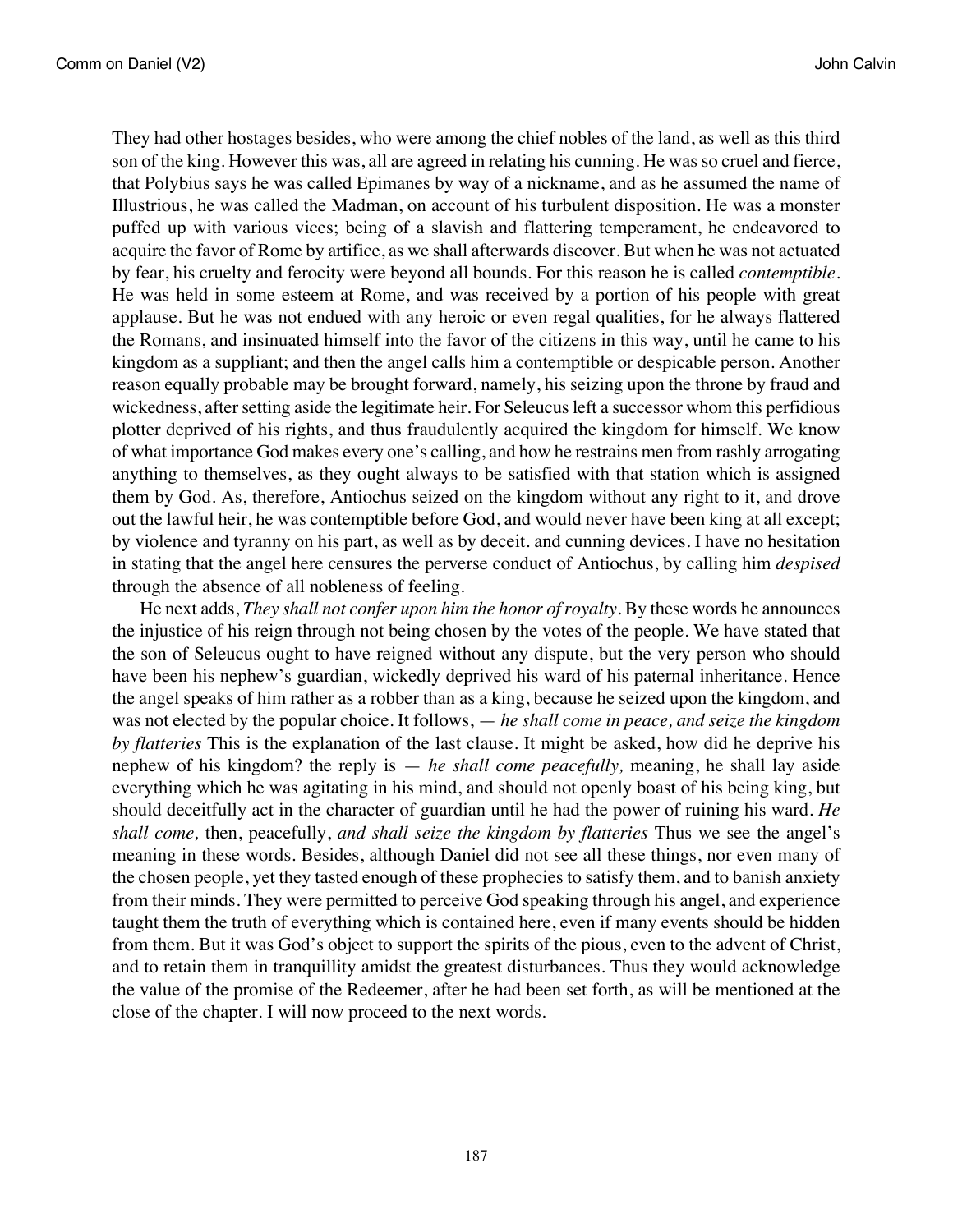### **Daniel 11:22**

**22.** Et brachia inundatione obruentur, *ad* be overflown from before him, and shall be *verbum, inundabuntur*, a conspectu ejus, et conterentur, atque etiam dux foederis. **22.** And with the arms of a flood shall they broken; yea, also the prince of the covenant.

We may naturally conjecture that the dominions of Antiochus were not immediately at peace, because a portion of his court favored the lawful heir. As it always happens in every change of government, there were many tumults in Syria before Antiochus could remove his adversaries out of his way. For although the kingdom of Egypt was then destitute of a head, as Ptolemy, called Philometor, was then only a boy, his counselors were in favor of the son of Seleucus, and so by secret supplies afforded their aid to the faction opposed to Antiochus. He had much trouble not only with his own people, but also with the neighboring nations. All pitied the lot of his ward, and his being quite undeserving of it moved many to render him every possible help. The boy was aided by the favor of Egypt, and of other nations. Thus Antiochus was subject to many severe commotions, but the angel announces his final conquest. *The arms,* he says, *shall be inundated* This is a metaphorical expression; for whatever aid the son of Seleucus acquired, was not by his own efforts, for he could use none, but by that of his friends. *The arms,* then, meaning, all the auxiliaries which should assist in the restoration of the son of Seleucus, *should be overwhelmed by an inundation* This is another metaphor, signifying, they shall be drowned as by a deluge; and by this figure the angel hints not only at the victory of Antiochus, but at its great facility. It was like a deluge, not by its own strength, but because God wished to use the hand of this tyrant in afflicting the Israelites, as we shall afterwards see, and also in harassing both Egypt and Syria. Antiochus was in truth God's scourge, and is thus compared to a deluge. Hence he says, *out of his sight.* He shews the terror of Antiochus to be so great, that at his very appearance he should dispirit and prostrate his enemies, although he was without forces, and was neither a bold nor a persevering warrior.

*And they shall be broken,* says he, *and also the leader of the covenant;* meaning, Ptolemy shall take the part of His relative in vain. For the son of Seleueus was the cousin of Ptolemy Philometor, since, as we have said, Cleopatra had married Ptolemy Philopator, whence this Philometor was sprung, and Seleueus was the brother of Cleopatra. He, then, was the *leader of the covenant* Ptolemy, indeed, who was but a boy, could neither undertake nor accomplish anything by his own counsel, but such was his dignity in the kingdom of Egypt, that he was deservedly called *leader of the covenant,* since all others followed the power of that king. The event fully proved with what ill success all who endeavored to eject Antiochus from his possessions, contended against him. It now follows, —

### **Daniel 11:23**

**23.** Et a conjunctione cum eo faciet dolum, shall work deceitfully: for he shall come up, and et ascendet, et praevalebit cum exigua gente, vel, *manu.* **23.** And after the league *made* with him he shall become strong with a small people.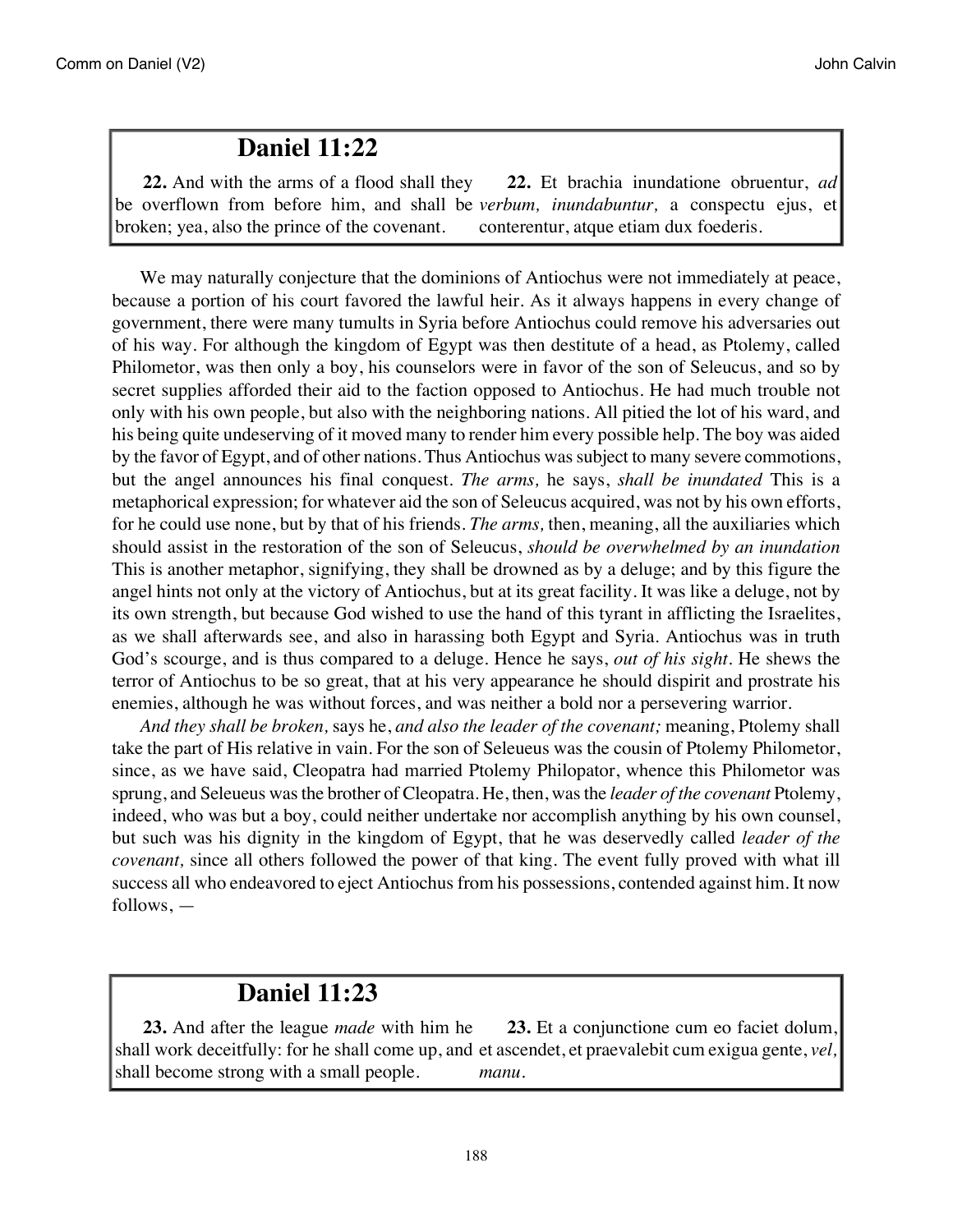The angel points out some interruption of the wars, because Antiochus would be content for a time with Syria, and would not make an attempt of Egypt. It was a great point to repel the attempts of all those who wished to recover the rights of his nephew. There is no doubt that the whole country was impoverished and exhausted with the continual expense of these wars; for whenever fresh commotion's arose, it was necessary to draw new levies from these provinces, and This occasioned very great expense. It is not surprising, then, if Antiochus, who was of a cunning disposition, negotiated a temporary peace with his nephew Ptolemy Philometor the king of Egypt. His sister Cleopatra still survived, and this was an honorable excuse. The angel, then, states first, the proposal of a truce leading to settled peace between the two sovereigns. He adds, however, the perfidious conduct of Antiochus in his friendships. *During,* or after *these agreements,* he *shall deal treacherously with him* Although, therefore, he pretended to be the friend and ally of his nephew, yet he conducted himself deceitfully towards him. *And he shall ascend, and shall prevail by a small band*; meaning, he shall attack the boy suddenly. For when Ptolemy anticipated a lasting friendship with his uncle, Antiochus took the opportunity of fraudulently attacking some cities with a small force: He thus deceived his enemy, who thought all things would be tranquil with him; and so when Ptolemy had no fear of his uncle, he suddenly lost some of his cities. The angel means this; *he shall rise* by deceit, and *shall prevail without large forces,* because there shall be no suspicion of warfare. It is easy enough to oppress an enemy in a state of tranquillity, and in the absence of all fear. It is afterwards added, —

### **Daniel 11:24**

**24.** In pace, et in pinguedinibus regionis, *aut* fattest places of the province; and he shall do *that provinciae*, veniet, *hoc est, in deliciis*, et faciet **24.** He shall enter peaceably even upon the which his fathers have not done, nor his fathers' quae non fecerunt patres ejus, et patres patrum fathers; he shall scatter among them the prey, and ejus: spolia et praedam, et substantiam illis spoil, and riches: *yea*, and he shall forecast his dispertiet, <sup>172</sup> et super munitiones cogitabit devices against the strong holds, even for a time. cogitationes suas, idque ad tempus.

The history is here continued: The angel shews how Antiochus in a short time and with a small band should acquire many cities, *as he should come in peace upon the fatness of the province,* implying his oppressing them while sleeping in security. He shews also how he should become conqueror, not by any hostile invasion of Egypt, but by cunning and stealth he should deprive King Ptolemy of his cities when he least expected it. There should be no appearance of war; hence he says, *he shall come in peace upon the fatness of the land* The word "fatness" is used metaphorically for "richness." When the Egyptians supposed all danger to be far removed, and were persuaded of the friendship of Antiochus towards them, and relied on him as an ally should any adversity arise, they indulged themselves in luxuries till Antiochus came suddenly and subdued them. He next adds, *He shall despise the spoil, and prey, and goods, which belonged to them* Some take the words for spoil and prey in the sense of "soldiers," and join it with the verb *ibzor,* "he shall disperse,"

<sup>172</sup> Or, he shall disperse their property. — *Calvin.*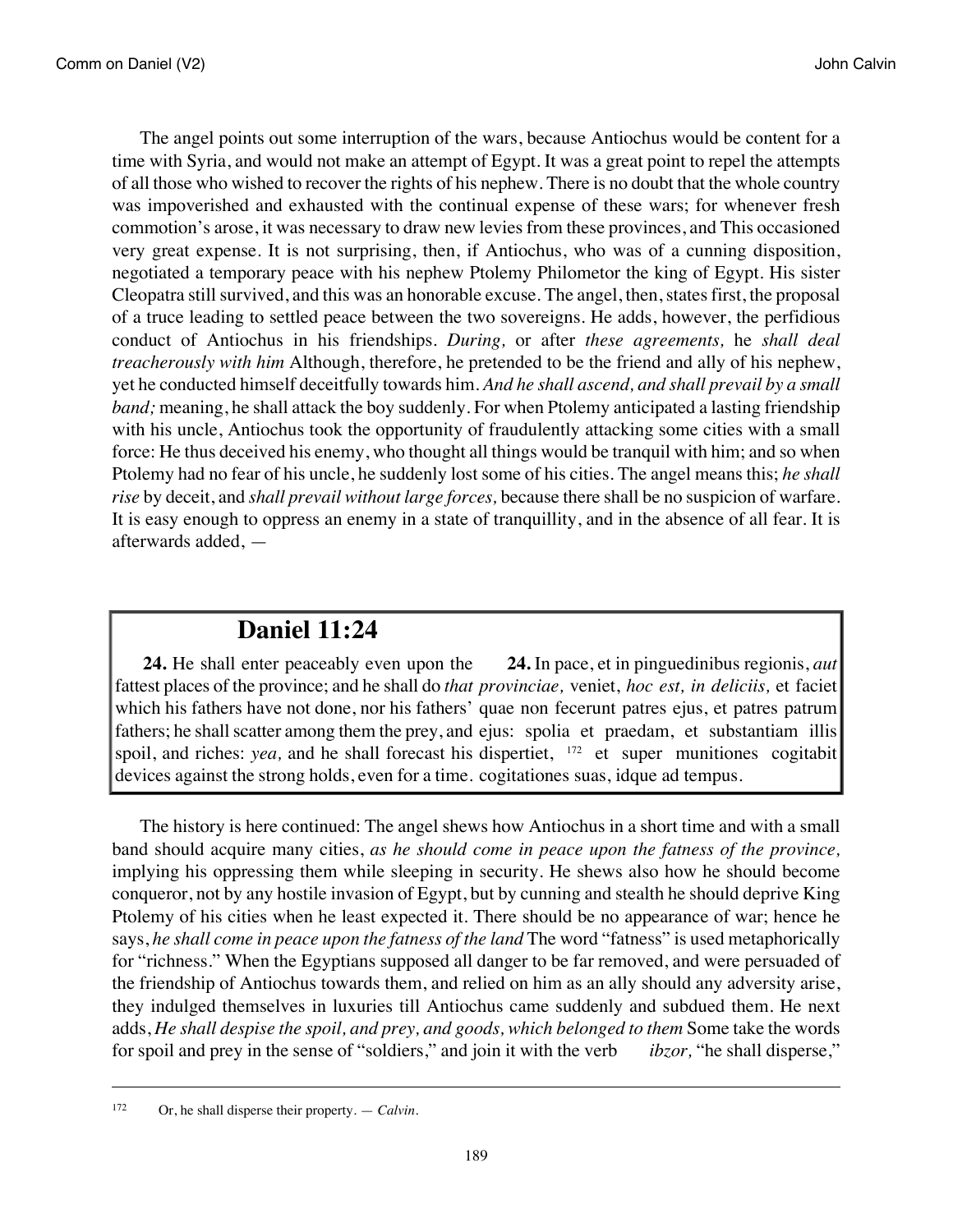meaning, he shall distribute their possessions among his soldiers, to conciliate their good will, and to prepare them for new wars, as we know how easily soldiers are enticed when they receive the rewards of their service; for they are actuated solely by covetousness and avarice. Some writers expound it in this way — Antiochus shall divide the prey among his soldiers, but I prefer the other sense — he *shall disperse the prey, and the spoil, and the goods, of the Egyptians* After suddenly oppressing the Egyptians, he shall proceed to spoil them like a robber.

He afterwards adds, *And against the fortifications shall he devise machinations,* meaning, he shall lay his plans for seizing the fortified cities. For at; first he penetrated as far as certain cities, and occupied first Coelo-Syria, and afterwards Phoenica, but could not quickly possess the fortified towns; hence he deferred the execution of his plans to a more suitable time. Therefore, the angel says, *he shall arrange his plans against the fortified cities, but only for the time;* meaning, he shall not immediately bring forward his intentions, hoping to oppress his nephew when off his guard. Thus under the disguise of peace an access to these cities would always be open to him, and he would reconcile to himself all whom he could corrupt by either gifts or other devices. We perceive, then, how a summary is here presented to us of the arts and schemes by which Antiochus should deprive his nephew of a portion of his territory and its towns, how suddenly he should invade some of the weakest in a state of unsuspecting tranquillity; and how by degrees he should invent machinations for seizing upon the stronger towns as well as he could. He also says, *for the time* The cunning and malice of Antiochus was always apparent throughout these transactions. He did not engage in open warfare, but was always endeavoring to add to his possessions by indirect frauds, — a course which was not without its success.

When it is said, *He shall do what neither his fathers nor his fathers' fathers did*, this must be restricted solely to Egypt. For Seleucus the first king of Syria enjoyed a wide extent of dominion, then he prospered in warfare, and his fame flourished even to a good old age, and though at last he was unsuccessful in battle, yet on the whole he was a superior and celebrated warrior. Besides this we know him to have been one of the chief generals of Alexander the Great. As to his son Antiochus, we have previously observed the wide extent of his dominion, and how highly he was esteemed for prudence and valor. The angel does not compare Antiochus Epiphanes generally with either his fat, her, or grandfather, or great-grandfather, but only with respect to Egypt. For his ancestors always longed after Egypt, but their designs against it were entirely frustrated; he, however, was more successful in his aggression where his ancestors had failed in their attempts. Hence it becomes manifest how God overrules the events of war, so that the conqueror and the triumphant hero is not the man who excels in counsel, or in prudence, or valor, but he who fights under the heavenly leader. It pleases God at one time to afflict nations, and at another to set over them kings who are really his servants. So he wished to punish Egypt by the hands of this robber. It afterwards follows, —

#### **Daniel 11:25**

**25.** Et excitabit robur suum, et cor suum courage against the king of the south with a great adversus regem austri, cum exercitu magno: et **25.** And he shall stir up his power and his army; and the king of the south shall be stirred rex austri irritabitur ad praelium cum exercitu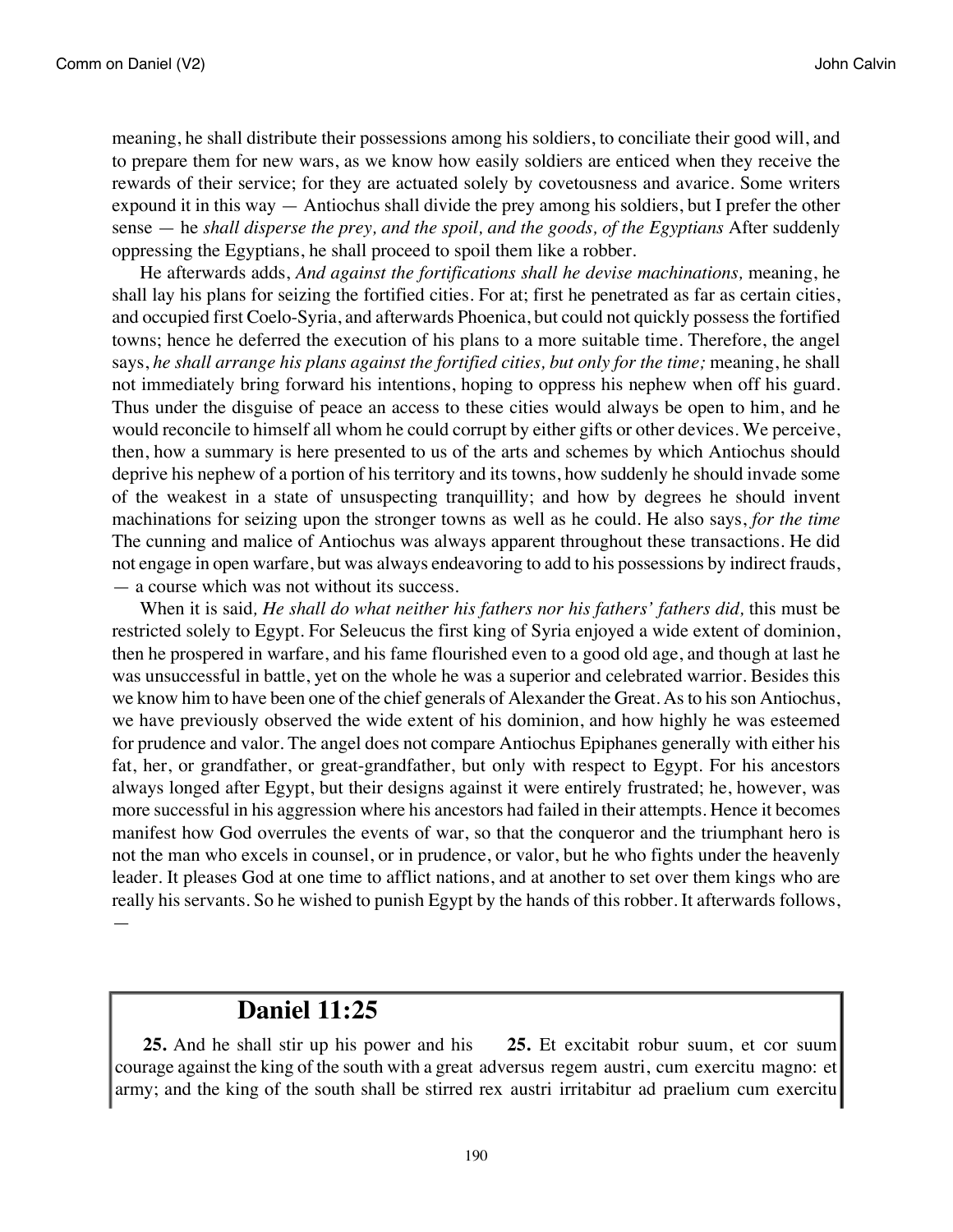up to battle with a very great and mighty army; magno, et robusto valde: et non stabit, quia but he shall not stand: for they shall forecast cogitabunt contra eum cogitationes.<sup>173</sup> devices against him.

The angel here announces how Antiochus Epiphanes after prevailing by fraud, should become bolder in his daring. he should venture to levy a hostile army and invade Egypt openly, without any further dissimulation. He therefore says, *at length he shall rouse his strength and his courage* He had previously crept along through hiding-places and fastnesses, and had not roused either his strength or his courage when remaining quiet at home; meanwhile he obtained the possession of various towns by treachery and other artifices. This was only creeping on by burrowing underground. But he now openly declares war, and brings his forces into the field of battle, and thus *stirs up his strength and his courage* As I have already said, his new method of warfare is here described as unusual with him, as his audacity, doubtless, gradually increased through that series of success which he had enjoyed, and by which he had become more powerful than his nephew, through the practice of deceit. He afterwards adds, *with a great army.* He had mentioned a small band, he now places opposite to it a large army; for it required a long space of time to collect extensive pecuniary resources for carrying on the war, and also for enlarging and extending his own boundaries. He was thus able to enroll fresh levies, while his prosperity induced many to become his auxiliaries. As he found himself in every way superior to his nephew, he collected a great army. *The king of the south also shall be irritated;* that is, he shall not dare to harass his own uncle Antiochus, but shall be forced to open warfare. *He shall come, then, with a great army,* very great, strong, and powerful, says he, *but he shall not stand, because they shall devise devices against him;* meaning, he shall be conquered by treachery. Here the angel signifies that Ptolemy should have sufficient courage to resist, had he not been betrayed by his adherents. We shall more clearly perceive this in the next verse to-morrow.

#### **PRAYER.**

Grant, Almighty God, that we may remain quiet under thy shelter and protection, hi the midst of those numerous disturbances which thou ever submittest to our eyes in this world. May we never lose our courage when an occasion is given to Satan and our enemies to oppress us, but may we remain secure trader thy protection, and every hour and every moment may we fly to thy guardianship. Relying on thine unconquered power, may we never hesitate so to pass through all commotion's, as to repose with quiet minds upon thy grace, till at length we are gathered into that happy and eternal rest which thou hast prepared for us in heaven, by Jesus Christ our Lord. — Amen.

## LECTURE SIXTIETH

<sup>173</sup> That is, they shall agitate against him perfidious counsels. — *Calvin.*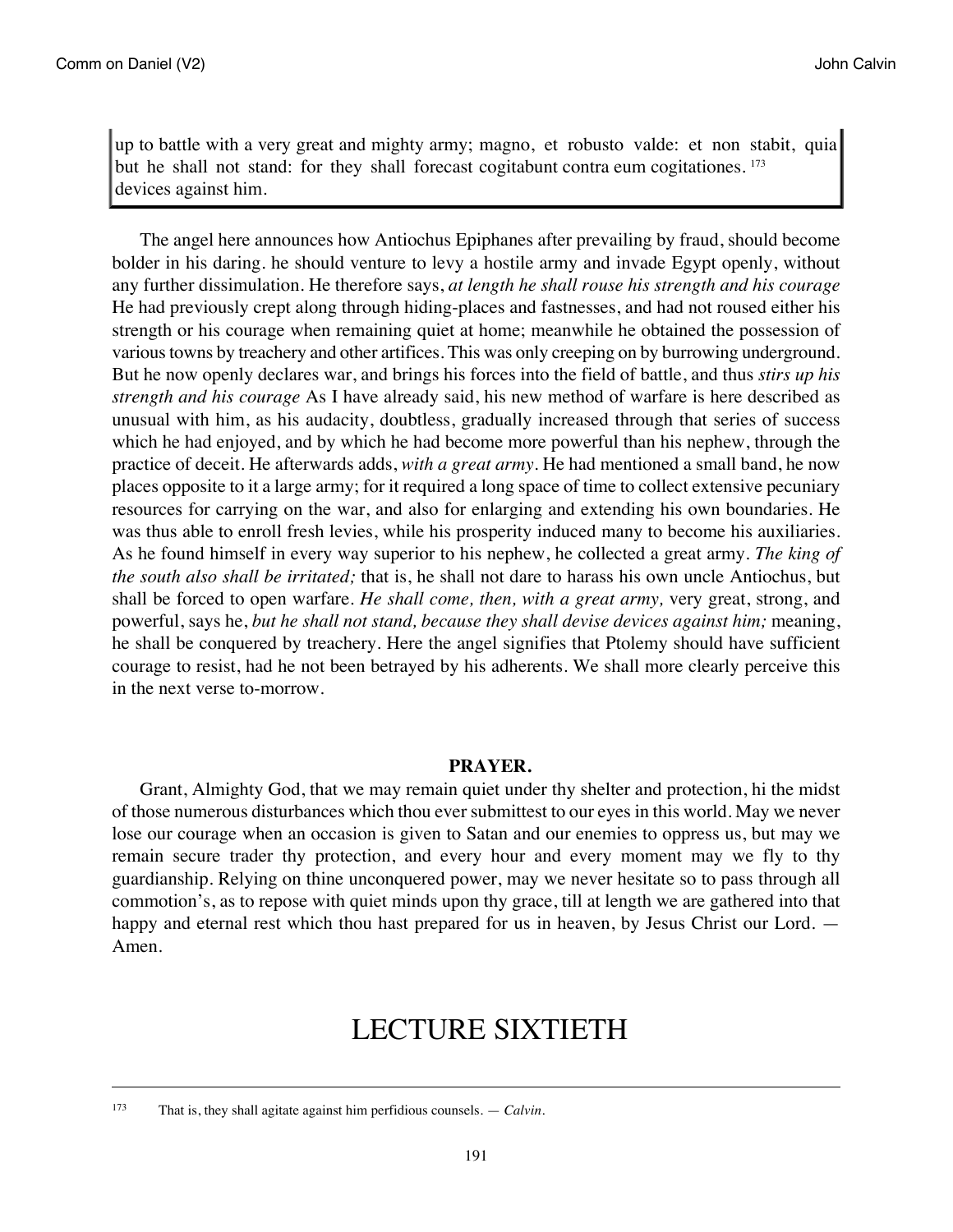### **Daniel 11:26**

**26.** Et qui comedent portionem cibi ejus, meat shall destroy him, and his army shall conterent eum, et exercitus ejus obruetur, et cadent vulnerati multi. **26.** Yea, they that feed of the portion of his overflow: and many shall fall down slain.

The angel predicted, yesterday, that Ptolemy should not stand forth in battle, through the treachery of his own adherents. He now expresses the kind of treachery, for his chief courtiers or counselors should be the authors of this perfidy. He opposes the common soldiers to their leaders, for in the second clause, he shews how the soldiers should discharge their duty without sparing either their life or their blood. We now understand the Holy Spirit's intention in this verse, for he says the authors of this perfidy should not be ordinary men, but the chief among the counselors. They are said to eat at the king's table, as in the first chapter we saw how a portion was given to Daniel, and to his companions, from the royal food at the king's table. Thus he shews how dishonorable this perfidy was, as they eat at his table, and were his intimate companions. *They shall destroy him,* says he, *and his army shall be overwhelmed* He shews that many were prepared for this duty, who would boldly and freely expose their lives to danger for their king's safety and their country's defense, *but many should fall wounded* He signifies that there should be a great slaughter in his army, and the issue of the battle would not be according to his wish, because his generals would not preserve their fidelity to their sovereign. By this example the angel describes to us the ordinary situation of kings. They choose their counselors not by their honesty, but by the mere appearance of congeniality in their affections and tastes. If a king is avaricious, or cunning, or cruel, or sensual, he desires to have friends and attendants who will not check either his avarice or his craftiness, his cruelty or his lust. Hence they deserve the conduct which they receive, and experience treachery from those whom they ought not to treat with so much honor, if they considered themselves in duty bound to God and to their people. It now follows,-

#### **Daniel 11:27**

**27.** Et duorum regum cor ipsorum, *hoc est,* do mischief, and they shall speak lies at one table; *et cor his duobus regibus*, in malum: et in mensa **27.** And both these kings' hearts *shall be* to but it shall not prosper: for yet the end *shall be* eadam, *una,* mendacium loquentur, et non at the time appointed. prospere eveniet, quia adhuc finis ad tempus statutum.

The angel here narrates that the close of this war should be by treaties and a hollow pretense of peace after the slaughter which Ptolemy had sustained. Although Antiochus might have followed up his own good fortune, yet he durst not venture to push his advantage to the extremity, but according to his disposition, he thought it more to his interest to make peace with his enemy. We have already alluded to his craftiness and his want of openness and integrity. The angel predicts the existence of bad faith in both these kings; the uncle and nephew will meet, says he, and sup together, and pretend the greatest friendship, *but they shall speak lies,* says he, *at the same table;*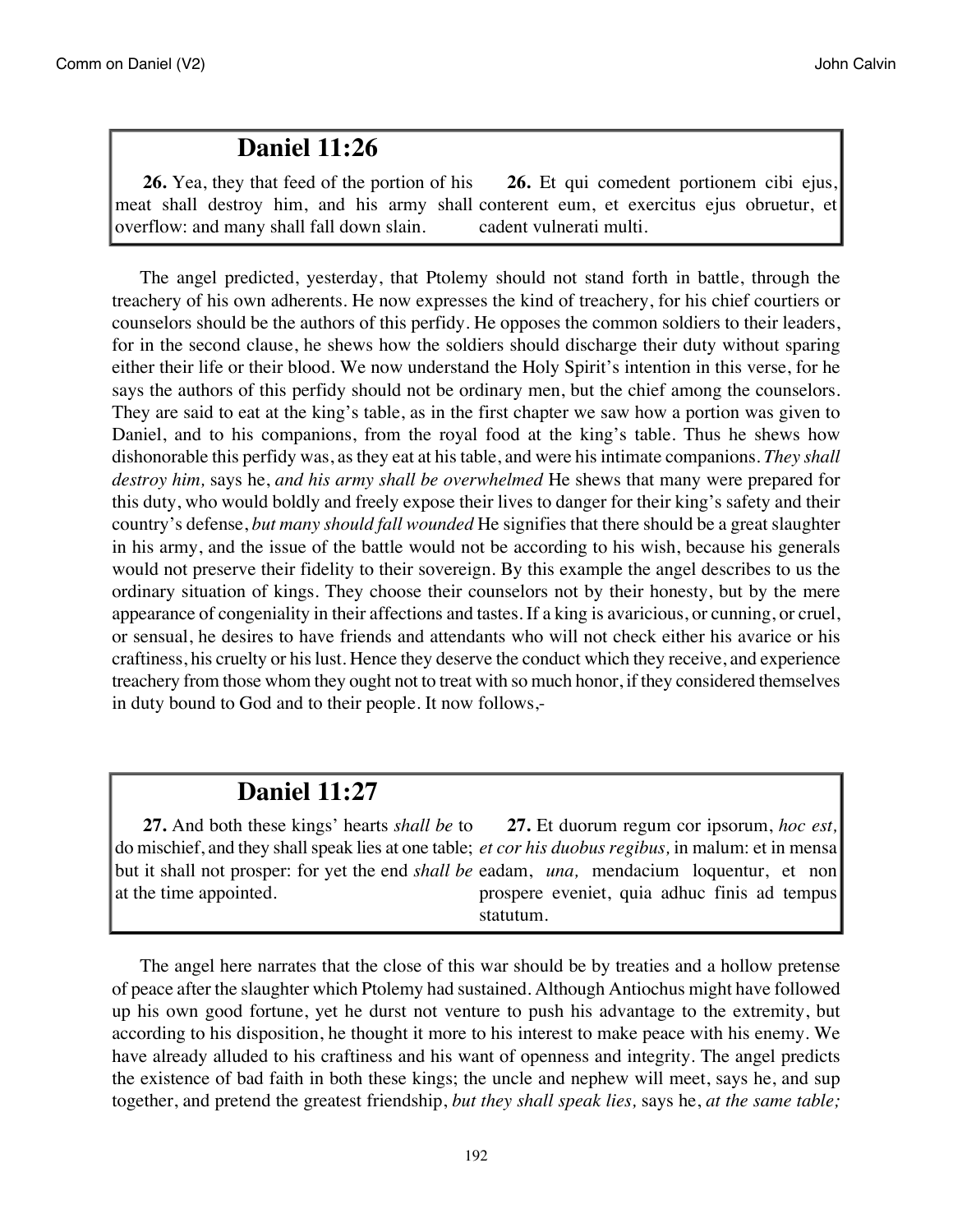meaning, they shall plot against each other, and each shall act fraudulently for his own ends. This prophecy indeed seems to be of little consequence to the faithful; but it was needful to shew that in such a state of confusion they could not hold out without being furnished with all kinds of support. If the angel had only said generally, first there shall be war, and then a temporary peace, this would not have been sufficient to sustain the minds of the pious; but when the details are so clearly pointed out, a remarkable confirmation is afforded them. Thus the faithful have no reason for doubting that God has spoken, when the angel predicts the future so exactly, and so openly narrates it, as if a matter of history.

He next adds, *Yet it shall not prosper, because the end is for the time,* says he. The angel recalls the faithful to the providence of God, as our minds always naturally rest in the midst of earthly things. We apprehend with our minds only as far as we see with our eyes. We always ask the reasons "why this happens" and "why that course of proceeding has not turned out well," entirely omitting the will of God. Hence the angel meets this fault and stupidity of men by saying, that whatever these kings were plotting should fail of success, *since the end was for the time;* meaning, God would hold many occurrences in suspense. While, therefore, we are considering only second causes, we perceive how the supreme power resides with God alone, and he governs by his will the mutual transactions of mankind. No slight advantage would result to the faithful from this instruction, because, while kings are devising many schemes, and using great cunning and all the perverse artifices of diplomacy, God still restrains their minds. He holds events by his secret bridle, and allows nothing to happen without his heavenly decree. Although we may gather this general instruction from this passage, yet the angel doubtless restricts what I have said to the historical events immediately before us. The end had not yet approached, yet the fitting time was fixed beforehand by God's secret counsel, so that Antiochus conquers at one period and retreats at another, as we shall see. It follows: —

### **Daniel 11:28**

**28.** Et revertetur in terram suam cum opibus great riches; and his heart *shall be* against the magnis, et cor ejus ad foedus sanctitatis, et faciet, holy covenant; and he shall do *exploits*, and et revertetur in terram suam. **28.** Then shall he return into his land with return to his own land.

Here the angel predicts the calamitous nature of that peace for the people of God, because Antiochus should turn his arms against Jerusalem and the whole Jewish people. It is said, *He shall return to his own land,* because he shall not possess Egypt. This return implies the victory of Antiochus, and yet his betaking himself within the boundaries of his own realm. When he adds, with great pomp, or *great riches,* he shews the source *whence* that wealth should be *derived, his heart should be against the holy covenant.* He partially destroyed Jerusalem and the temple of God. He was compelled to leave the temple and many treasures, through either shame, or reverence, or a miracle, as we read in the 2nd Book of Maccabees (Maccabees 5:2.) He would willingly have stripped the whole temple, but God then restrained him, while he had gathered for himself great wealth. Hence the angel joins the two events, he should return to Syria with great wealth, and his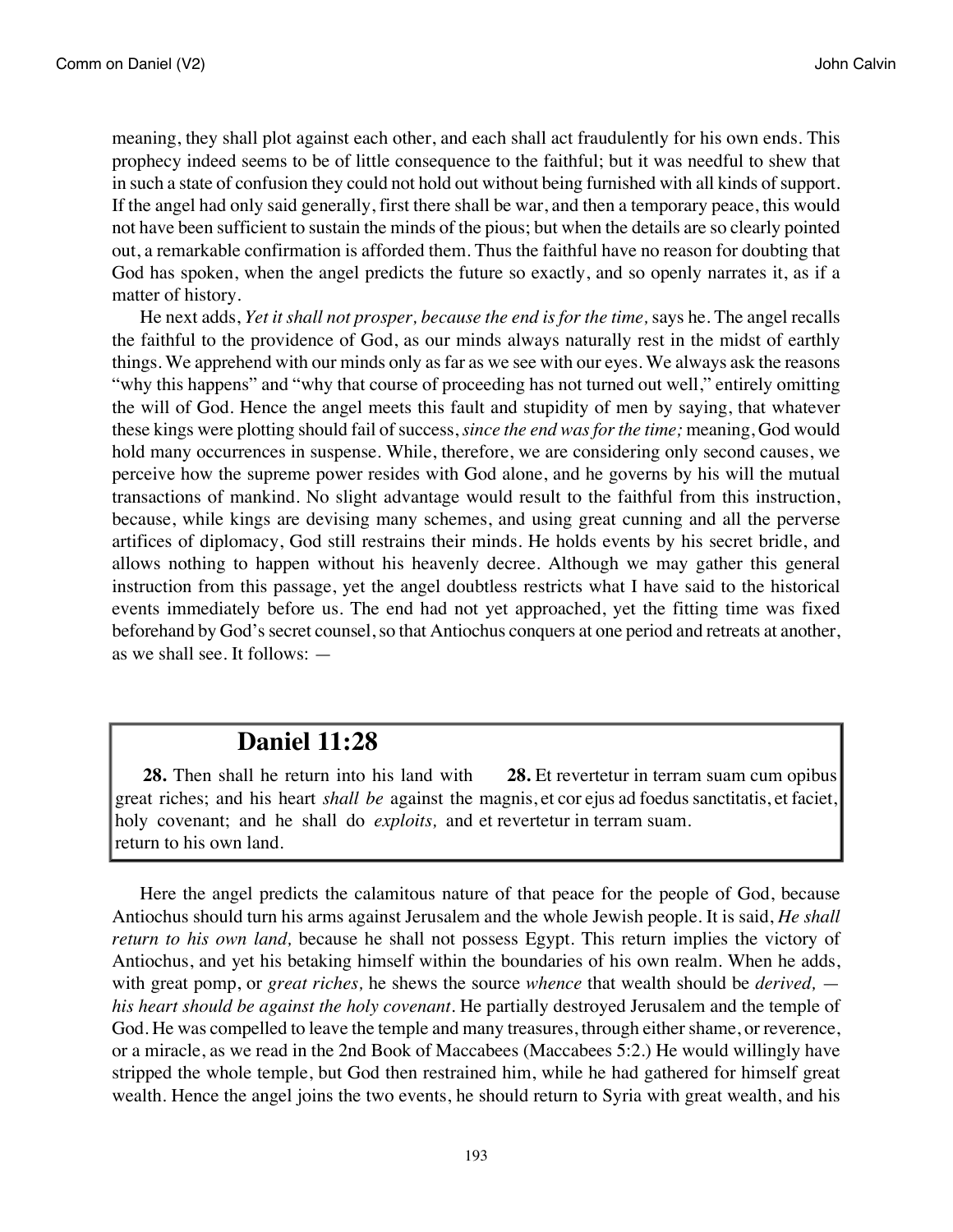heart should be against the holy covenant. Some refer this to persons, as if the angel meant the people who were in covenant with God. But the simpler sense pleases me better, — he should carry on war against God, because he was not enriched with such ample spoils as he had expected. We have mentioned his making peace with his enemy: lest, therefore, this expedition should be fruitless, he spoiled the temple of God. Thus *his heart was elated against God and against his holy covenant* The other exposition is too cold and too forced.

*And he shall do it and shall return to his own land.* This return at the end of the verse is taken in a different sense from that at the beginning, as now he should use his own will as a conqueror, and no one should oppose his arrival in his own territories. These two expressions are to be read *together,* — *he shall do it and return to his own dominions* The meaning of the word for "do" we have already explained. The angel signifies the absence of every obstacle which could prevent the destruction of the city and temple by Antiochus. This was a severe trial, and would cause the minds of the faithful to be disturbed and tossed about because God gave up his temple to this cruel tyrant, and permitted the sacred vessels and the hidden treasures to be carried off with the greatest ignominy. It was necessary, then, to inform the faithful beforehand of this grievous slaughter, lest its novelty should astonish them and overthrow the constancy of their faith. Hence we gather this practical instruction — God often predicts many sorrowful events for us, and yet this instruction ought not to embitter our feelings; for he wishes to fortify us against the trial which the novelty of the event, must occasion. Thus the angel, while treating of occurrences by no means agreeable, was a useful herald of all the calamities which must happen, lest anything unusual or unexpected should fall upon the pious. Thus they would acknowledge the affliction to proceed from God's hand; and while they were exposed to the lust of Antiochus, yet God by his certain and incomprehensible counsel allowed much license to this impious tyrant. It afterwards follows

#### **Daniel 11:29-30**

**29.** Ad tempus revertetur et veniet in come toward the south; but it shall not be as the AEgyptum: et non erit ut prius, it a posterius. <sup>174</sup> **29.** At the time appointed he shall return, and former, or as the latter.

**30.** Et venient contra eum naves Cithim, et against him: therefore he shall be grieved, and debilitabitur, <sup>175</sup> et revertetur, et indignabitur **30.** For the ships of Chittim shall come return, and have indignation against the holy adversus foedus sanctitatis, et faciet, et revertetur, covenant: so shall he do; he shall even return, et intelliget, <sup>176</sup> ad desertores foederis sanctitatis. and have intelligence with them that forsake the holy covenant.

First of all, the angel says, Antiochus should return a short time afterwards and take possession of Egypt. This was the fruit of that pretended peace and perfidious friendship which has already

<sup>174</sup> That is, the issue should be different, for the latter expedition should not succeed as the former one did. — *Calvin.*

<sup>175</sup> Or, he shall grieve, which sense I rather prefer.  $-$  *Calvin*.<br>176 That is he shall apply his *mind*  $-$  *Calvin* 

That is, he shall apply his *mind*. — *Calvin*.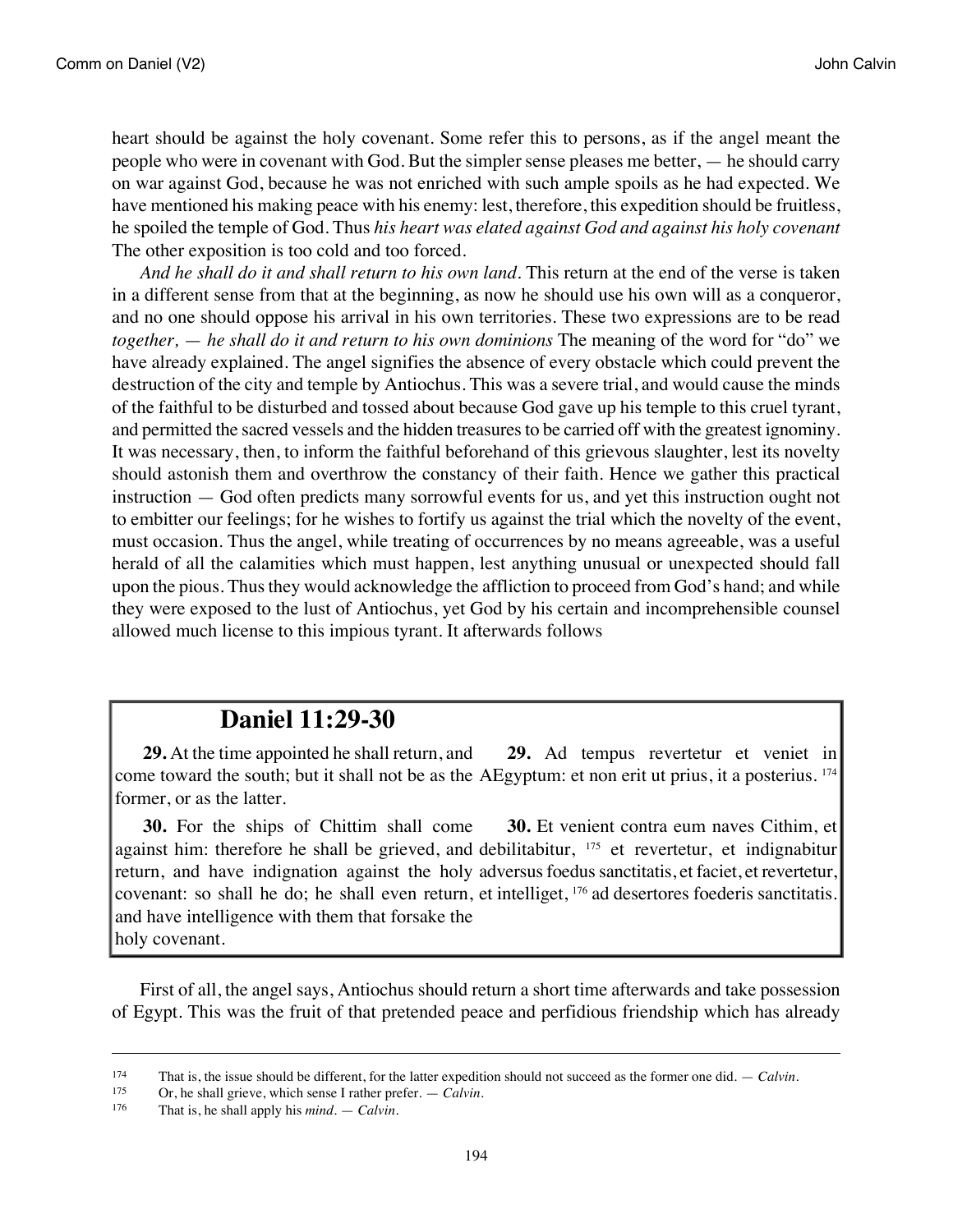been mentioned. For the uncle and nephew banqueted together in mutual distrust, as the angel has already stated, and as we found in the 27th verse of this chapter. This deception was shortly afterwards dissolved, when Antiochus, without any reasonable impulse, returned to Egypt. In this way he shewed his want of nothing but an opportunity for breaking the truce, and he only delayed it for a time, because he had no wish to oppress his nephew in haste. This, then, is one point. We may take the word *mogned,* "time," for a period divinely predetermined; but. as this explanation may seem too forced, I am contented with the common one. *He shall return,* then, *for a time, and shall come,* says he*, to Egypt; but the latter exposition shall not be like the former;* for the whole preparation for war which had struck such terror into Egypt should lose its effect. He had seized on a portion of the kingdom, and King Ptolemy Philometor was besieged when Publius Popilius arrived, of whom the angel will presently speak. For the cause of his return is added, —

*ships shall come from Chittim* We have explained this word elsewhere. By comparing all the passages of Scripture in which the word occurs, we shall find all the Gentiles denoted by it, from Macedon through the whole of Greece, as far as Illyricum and Italy. The ancients used another term for the Macedonians; they call them *Maketoe,* and some think the letter M a useless addition. But whether this be so or not, the circumstances shew the Macedonians, and Greeks, and other transmarine nations, to have been called Chittim. If any one still disputes about this word, let us desist from all contention; still, we cannot help observing what the perpetual tenor of Scripture enables us to discover, — that the Macedonians, Greeks, and Italians are included under this term. This passage is free from all doubt, because Antiochus was restrained not by the Greeks but by the Romans. Ambassadors were sent by them, not for this purpose alone, but to investigate the whole state of Greece and Asia Minor. The affairs of Greece were then very unsettled, and the Romans were turning their attention towards Achaia, for they thought the Achaean league would become too powerful. Among these ambassadors was P. Popilius, a stern man, as we may venture to conjecture, but austere and barbarous. When he met with Antiochus, who was then besieging Alexandria, and held the boy-king in captivity, he addressed him after his own manner. King Antiochus received him graciously, and mildly, and even blandly, and wished even to salute him, for, as we have already stated, his disposition was naturally servile. Popilius rejected all these advances, and ordered him to keep his familiarities for private intercourse; for Antiochus had been intimate with him when a hostage at Rome, during his father's lifetime. He rejected all these acts of courtesy, and explained to him the commands of the Senate, and ordered him instantly to depart from Egypt. The king said he would consult with his friends. But he was unable to lay aside his accustomed sternness; he drew a circle with the wand which he held in his hand, and ordered the king to summon his counselors, and to deliberate on the spot, otherwise he must declare war at once. When the king perceived this barbarian acting so decisively, he dared no longer to hesitate or dissemble, but threw himself at once into the power of the Senate, and suddenly retired from the country. This history is now described by the angel. All these events were as yet unperformed, but God set before the eyes of the pious what was then entirely concealed and contrary to the expectation of mankind. The angel therefore states the reason wily that expedition of Antiochus should be quite unlike the last one. *There shall come against him,* says he, *ships of Chittim,* meaning Italy, *and he shall grieve and return;* that is, he shall obey, although he shall feel indignant at such imperious treatment, and be compelled to retreat with every mark of disgrace. It was unworthy of a king to demean himself so humbly at the mere word of his adversary.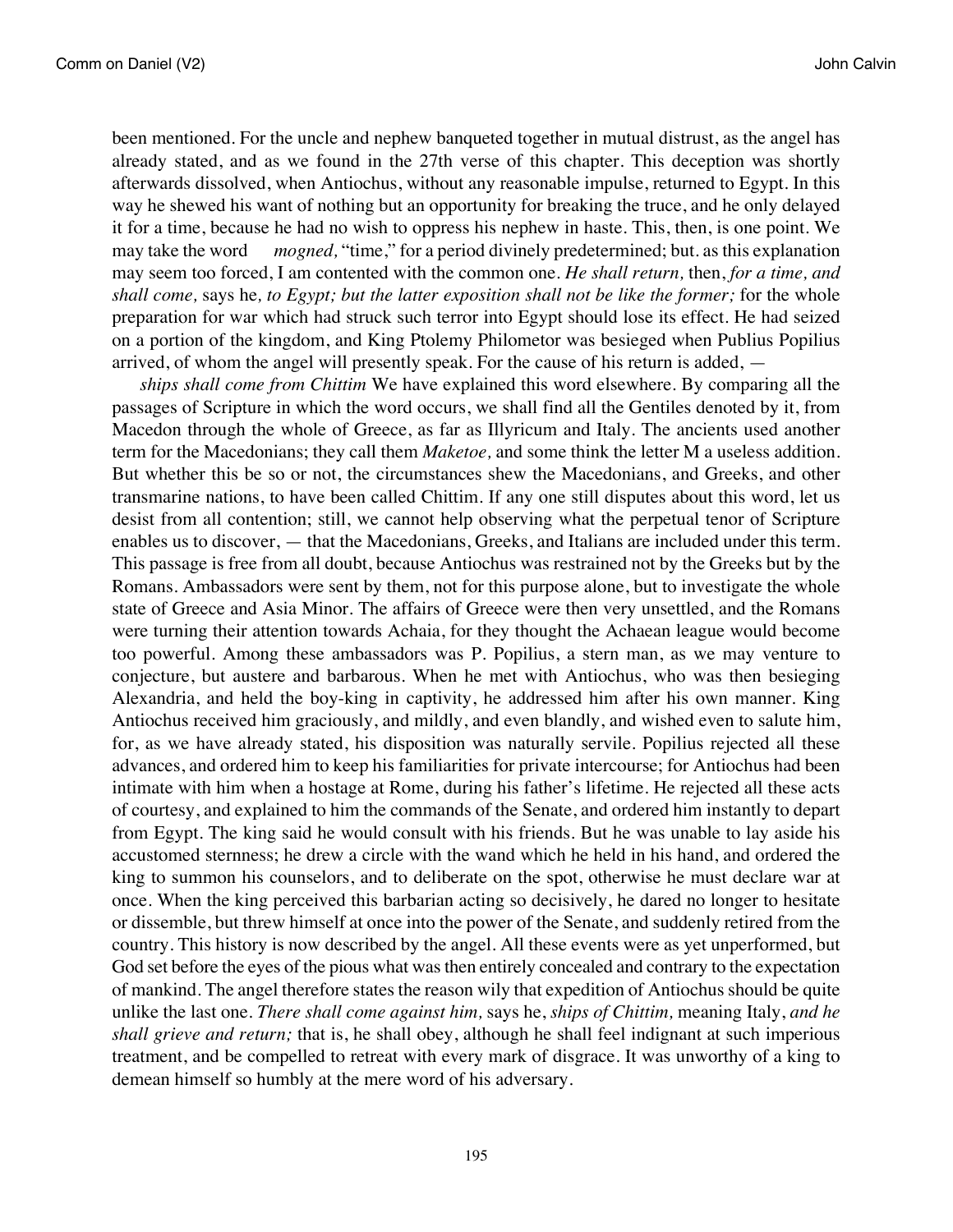This accounts for his indignation: *But he shall return and be indignant against the covenant of holiness;* meaning, he shall turn his rage against the temple and city of God. This second return involved the Jews in a far longer period of slaughter than the former one. Antiochus was then unwilling to return home, unless laden with spoil, after pretending to establish peace; but now he was compelled to retreat with great disgrace, and this only exasperated and enraged him. Hence he acted most outrageously towards both the people and the temple of God. Thus the angel says, *He shall be indignant against the holy covenant, and shall do so and return* He repeats the same language twice as if he had said, Antiochus should return to Syria without effecting his object, through obeying the Roman Senate, or rather his old friend whom he had known at Rome. We have already stated the reason, which we shall afterwards more fully explain, why the angel predicted the fury of the king as turned *against the holy covenant* It is this, — the confidence of the pious would naturally be injured by observing the divine permission granted to the tyrant for spoiling the temple.

He next adds, *And he shall act with intelligence towards the forsakers of the holy covenant* The angel here points out the manner in which secret agreements should take place between Antiochus and those apostates who should desert God's holy covenant. It is quite clear that he was summoned to Jerusalem, first, by Jason, and then by Menelaus. (2 Maccabees 4:19-23.) I shall touch but briefly events recorded in history. Profane authors inform us accurately of these occurrences, and besides this, a whole book of Maccabees gives us similar information, and places clearly before us what the angel here predicts. Every one who wishes to read these prophecies with profit, must make himself familiar with these books, and must try to remember the whole history. Onias the elder was a holy man; his son has been previously mentioned. (2 Maccabees 3:1.) For, with the view of escaping from snares, he set out for Egypt and built a temple, as Josephus informs us, and pretended to fulfill that passage in Isaiah which says, There shall be an altar to God in Egypt. But Onias the elder, who discharged faithfully and sacredly the office of high priest, was put to flight, and eventually put to death. Then Jason, whom he had sent to appease Antiochus, assumed the high priesthood, and betrayed the temple and the whole nation, as well as the worship of God. (2 Maccabees 4:35-37; also 7.) He afterwards met with the reward which he deserved, for he was slain, and then Menelaus succeeded him, and conciliated the favor of Antiochus. (2 Maccabees 5:9; 4:27.) The authority of the priesthood prevailed so far as to enable him to draw with him a great portion of the people. Here, then, the angel predicts how Antiochus, on approaching the city, should have deserters and apostates as His companions. The words are, *He shall apply his mind to the forsakers of the holy covenant,* and the sense is by no means obscure. Antiochus should not make open war against the Jews, but one faction should go forth to meet him and ingratiate themselves with him. I run through these events briefly, because when I afterwards arrive at a general summary, it will be far more convenient to elicit the general improvement. The angel says next:

#### **Daniel 11:31-32**

31. Et brachia ab ispso stabunt, et profanabunt shall pollute the sanctuary of strength, and shall sanctuarium roboris, *aut virtutis*, et abolebunt **31.** And arms shall stand on his part, and they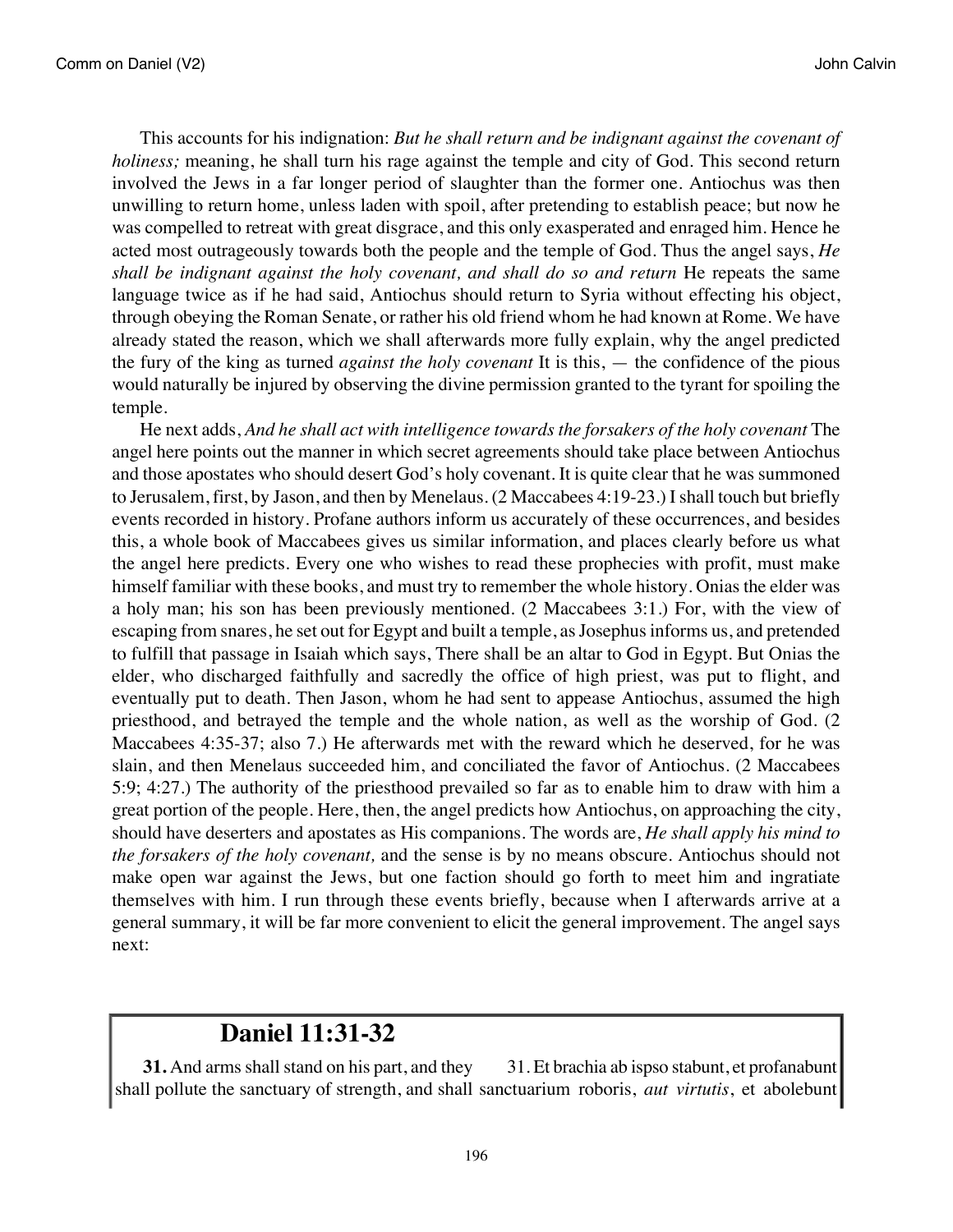take away the daily *sacrifice,* and they shall place the abomination that maketh desolate. sacrificium scilicet, et ponent abominationem quae obstupefaciet.<sup>177</sup>

32. Et impie agentes contra foedus abducet covenant shall he corrupt by flatteries: but the in errorem blanditiis, <sup>178</sup> et populus intelligentes people that do know their God shall be strong, <sup>179</sup> Deum suum roborabuntur et facient. **32.** And such as do wickedly against the and do *exploits.*

Here the angel describes the intestine evils of the Church, and more fully explains what he touched on in the last verse. He says, *The arms shall stand up for Antiochus* Some explain this of the garrison which that tyrant imposed on Jerusalem But it is seems too far-fetched. I do not hesitate to suppose the angel to refer here to the apostates and forsakers of the Law. *Arms,* then, *shall stand up from him,* meaning, he shall not contend in his own strength, but shall rely upon the people's assistance. Many should offer themselves in obedience to him, and thus Antiochus would find a party devoted to himself at Jerusalem, which should willingly prostitute itself to his will. He afterwards adds, *They shall profane the sanctuary of strength* The angel here joins together Antiochus and these impious apostates. (2 Maccabees 5:2.) To favor him, the temple is said to be polluted, and this was fulfilled when the statue of Jupiter Olympius was erected there. The tyranny and violence of Antiochus continued long afterwards, as we shall see in its own place. He brought the statue of the Olympian Jove into the temple, for the purpose of overthrowing the worship of God, and then he introduced other corruption's, which vitiated the purity of God's service. He might in one moment have overthrown the whole Law, but he first tried to mingle many superstitions with God's Law, and thus to estrange the Jews by degrees from true and sincere piety. The angel speaks of *the sanctuary of power,* to shew the faithful that Antiochus is not the conqueror of God, who was never deprived of his power, but continued the guardian and keeper of his temple even unto the end. He uses this epithet for the temple, to assure the pious that God had not given way to the violence of the tyrant. His authority stood untouched and untainted, although his temple was exposed to such foul pollution.

Lastly, he wished the faithful to retain by this teaching a sense of God's unconquered power in choosing that temple for his dwelling-place, although for a time Antiochus was so insulting, and was permitted to profane it with his impious crew. This instruction urged the pious to look upon God's power with the eye of faith, although it was then hidden from their view, and was trampled under foot by the impious in the pride of their audacity. Sorrowful indeed was the spectacle of this statue erected within the temple, for God, according to our previous statement, promised to be the defender of that sacred mountain. When the impious were raging thus insultingly, who would not have thought God to be altogether conquered and unable to defend his residence any longer? The angel then here encourages the faithful to cultivate far different thoughts from those suggested by the prospect before them. The temple, then, seemed weak and deprived of every protection, and yet with respect to God it was still a sanctuary of strength. He next adds, *And they shall abolish the continual sacrifice,* which really occurred; but I pass it over shortly now, as I shall have another

<sup>177</sup> We have treated this word before. — *Calvin*

<sup>178</sup> That is, he shall pervert them more and more by flatteries. — *Calvin*.<br>179 That is all the people who acknowledge — *Calvin* 

That is, all the people who acknowledge. — *Calvin*.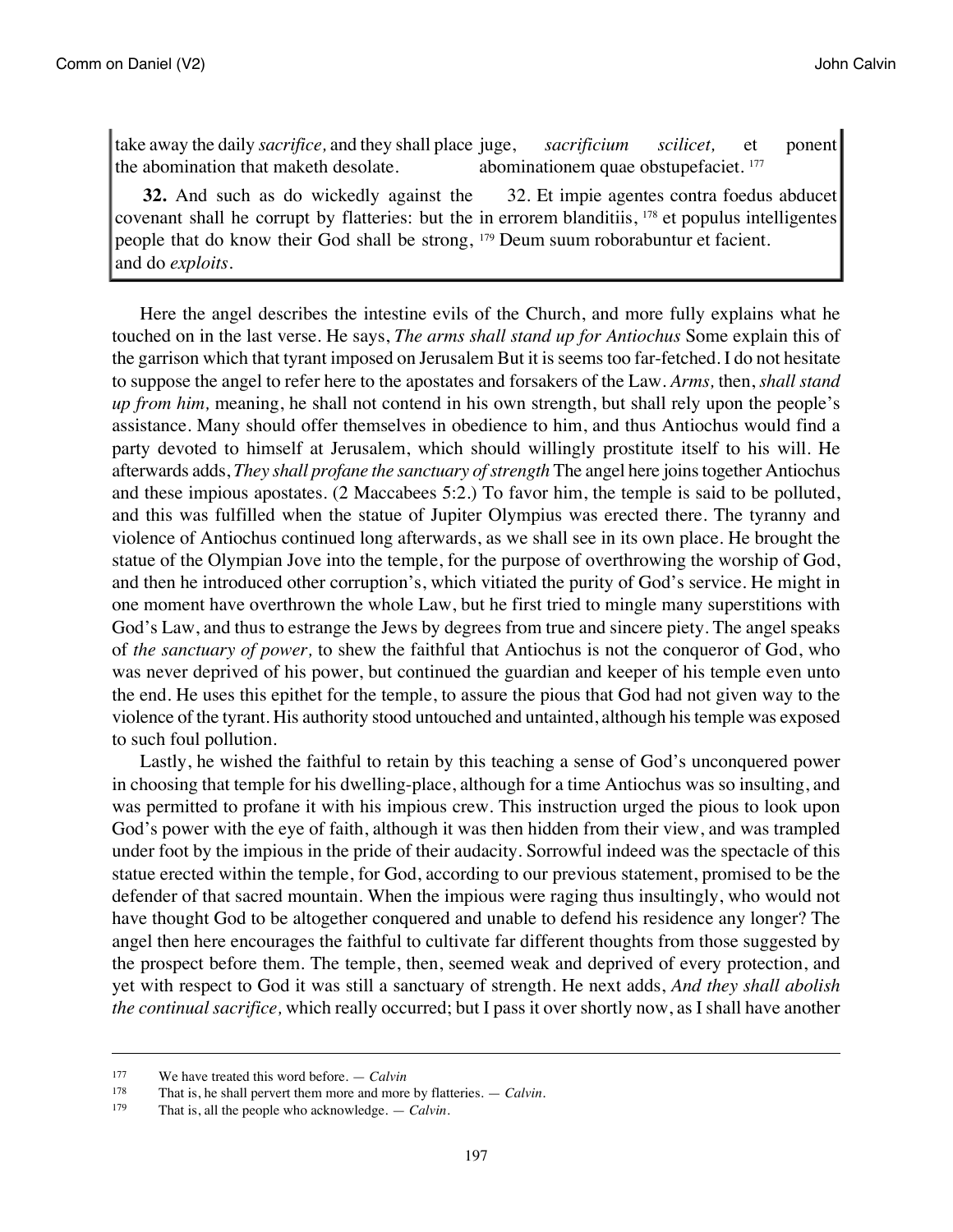opportunity of explaining it suitably and fully. *And they shall place,* or set up, *that abomination which shall cause astonishment* For who would not have been astonished when he saw the temple deserted by the Almighty? For if God cared for the temple services, why did he not resist rage like this? Why did he suffer himself to be subjected to such disgraceful indignity? The angel meets such temptations as these by saying, even if the very best men are astonished at such disgrace, yet nothing happens by chance; for God had already foreseen and decreed all things. They would not have been predicted, unless God had wished to prove the people's faith, and to exact the penalty for their ingratitude. But I cannot complete the subject to-day.

#### **PRAYER.**

Grant, Almighty God, that as we are instructed by thy Spirit and armed by thy sacred teaching, we may carry on the war bravely with open enemies and with all who boldly oppose true religion. May we also constantly despise all domestic foes and apostates, and resist them manfully. May we never be disturbed, even if various tumults should arise in thy Church. May we fix our eyes upon thee, and always expect a happier issue than appears possible at the time, until at length thou shalt fulfill thy promises. And may all events which now seem contrary to us, issue in our salvation, when thy Son our Redeemer shall appear. — Amen.

### LECTURE SIXTY-FIRST

We stated in the last Lecture, the seriousness of the test by which God proved the faithfulness of his people, in allowing Antiochus such unbounded liberty to pollute the Temple, and to abolish, for a time, all the sacrifices and services. He next set up in the midst of the Temple that abomination which cast down the spirits of the pious; for that prodigy could not be witnessed without the most profound astonishment. No one could suppose it possible, that God would expose his own sanctuary to such dishonor, as it was the only one which he had chosen in the whole world. It now follows, *And he shall deceive the transgressors of the covenant with blandishment, but a people knowing their God will retain it firmly and practice it* Here Daniel more clearly expresses what he had previously said of the corruption and overthrow of God's worship, as Antiochus should enticingly win over to himself a perfidious portion of those who were nominally, at, least, God's people. He thus repeats what we observed before. These hypocrites were like the arms of Antiochus; for had he captured the city by the force of arms, still he would not have dared to offer these insults to God's Temple, unless he had received assistance from those apostates who rejected all fear of the Almighty, and whom ambition and avarice alone had impelled to unite with that impious tyrant, who was the avowed and professed enemy of their religion. The angel, then, here confirms what he had previously said, shewing how the wicked and impious despisers of the covenant should be tools in the hand of this robber. For the first word of verse 32 is derived from *reshegn,* "to do wickedly," and refers to that special act of sinfulness, their despising God's covenant. This refers to those intestine enemies who had previously boasted themselves to be sons of Abraham, and who were masked by circumcision, the sign of that covenant. He does not here point out any of the mere dregs of the people, but the impious priests, Menelaus, Jason, and others like them, as the passage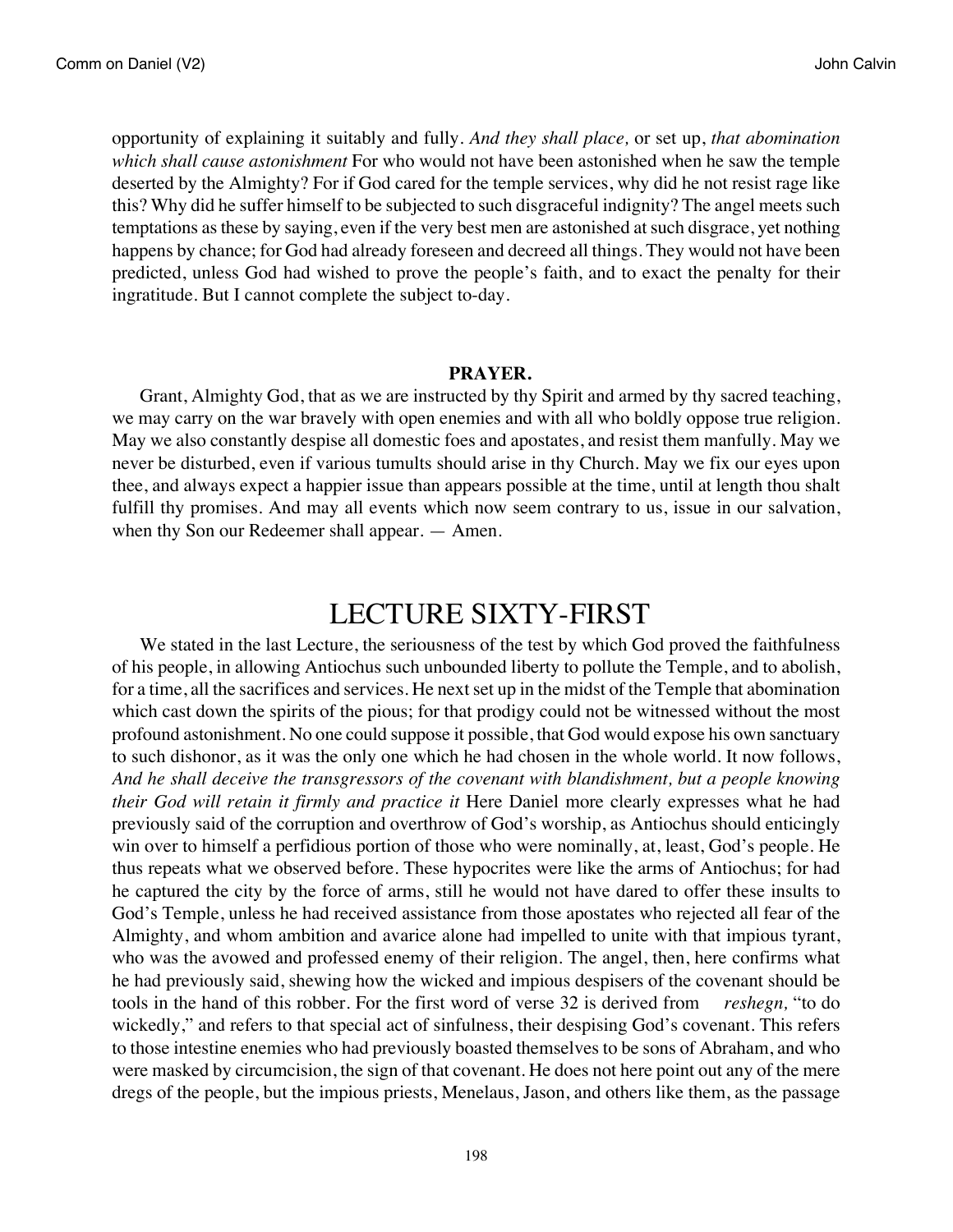has already been explained. He says then, *these should be deceived by the blandishments of Antiochus* He doubtless offered to the priests and to others what he thought they would value most; one he set over the Temple, another he deceived with vain and fallacious promises for a time, by distributing a variety of gifts among them. In this way he corrupted them all by his flatteries. To these the Prophet opposes the sincere worshippers of God, and the Hebrew copula ought to be understood here as implying this contrast. He had already spoken of many as deceived by vain promises, and had called them transgressors of the covenant: he now adds, *But the people who know God shall strengthen themselves and shall do it* The angel means that the perfidy of those of whom he had spoken, should not prevail with the pious to lead them into the same alliance of wickedness, and to hurl them headlong into the same snares. Although such was the perfidy of these revolters, yet *all who know God,* says he, *shall strengthen themselves*

This passage is specially worthy of notice, as experience teaches how very few stand their ground, when many fall away. The example of one often draws with it a hundred into the same rule; but the constancy of a hundred is scarcely sufficient to retain one in his position. In this case we behold the depth of our natural depravity. For we are not only moved, but shaken by the very slightest breezes, and even when God sets before us a firm resting-place, still we do not cease our vacillation. When an Apostle sets before us the examples of the saints, he says, a cloud of witnesses is ever gazing upon us, with the view of retaining us in the fear of God, and in the pure confession of our faith. (Hebrews 12:1.) But that cloud vanishes too soon from our view. Meanwhile, if any trifler whom we know to be a man of no weight, and whom we have ourselves condemned, — if such a one should decline even so little from the right way, we think such an example sufficient to excuse us. Wherefore, I had good reason for stating how this passage lays open to us our perverse and malignant disposition. We can scarcely be attracted towards God by a multiplicity of appliances, but we are easily dragged towards the devil to our own destruction. Hence we ought diligently to meditate upon this passage, and continually to reflect upon the Prophet's language. Although apostates may be deceived by flatteries and reject God's worship, betray the Church and throw off all semblance of piety, yet all the pious shall stand fast in the faith. Let no one therefore quote the example of the thoughtless to excuse his fault, if he trait are the perfidious, the double-minded, and the hypocritical. The angel here depicts to us a picture of the Church, by shewing how many should prove backsliders; but this levity, inconsistency, and perfidy ought never to be an obstacle to the foes of God to impede their progress in faith and piety.

We should also notice the epithet which designates the pious. *They are called a people knowing their God.* The people may be supposed to mean the vulgar, but this is forced. It may also be simply opposed to the profane Gentiles; but I think there is here an implied contrast between the true and genuine sons of Abraham, and the false Israelites, who boasted themselves to be members of the Church when they had nothing but the empty title. For in the prophets as in the writings of Moses, the name "people" is often used in a favorable sense for that elect nation which God had adopted as peculiarly his own. All the Israelites who were descendants of Abraham after the flesh, used to boast with much vanity in their being the elect people, and thus the word was ever on their lips. Wherefore the Prophet reproves the foolish boasting of those who were a. accustomed to shelter themselves under the name of God, and without having anything real in themselves. Hence *the people,* meaning God's people, *shall strengthen themselves;* but, by way of correcting any erroneous view, he adds, *who shall know God,* as in the 73d Psalm, (Psalm 73:1.) How good is the God of Israel to those who are upright in heart! Here the Prophet restricts the name of Israel to the elect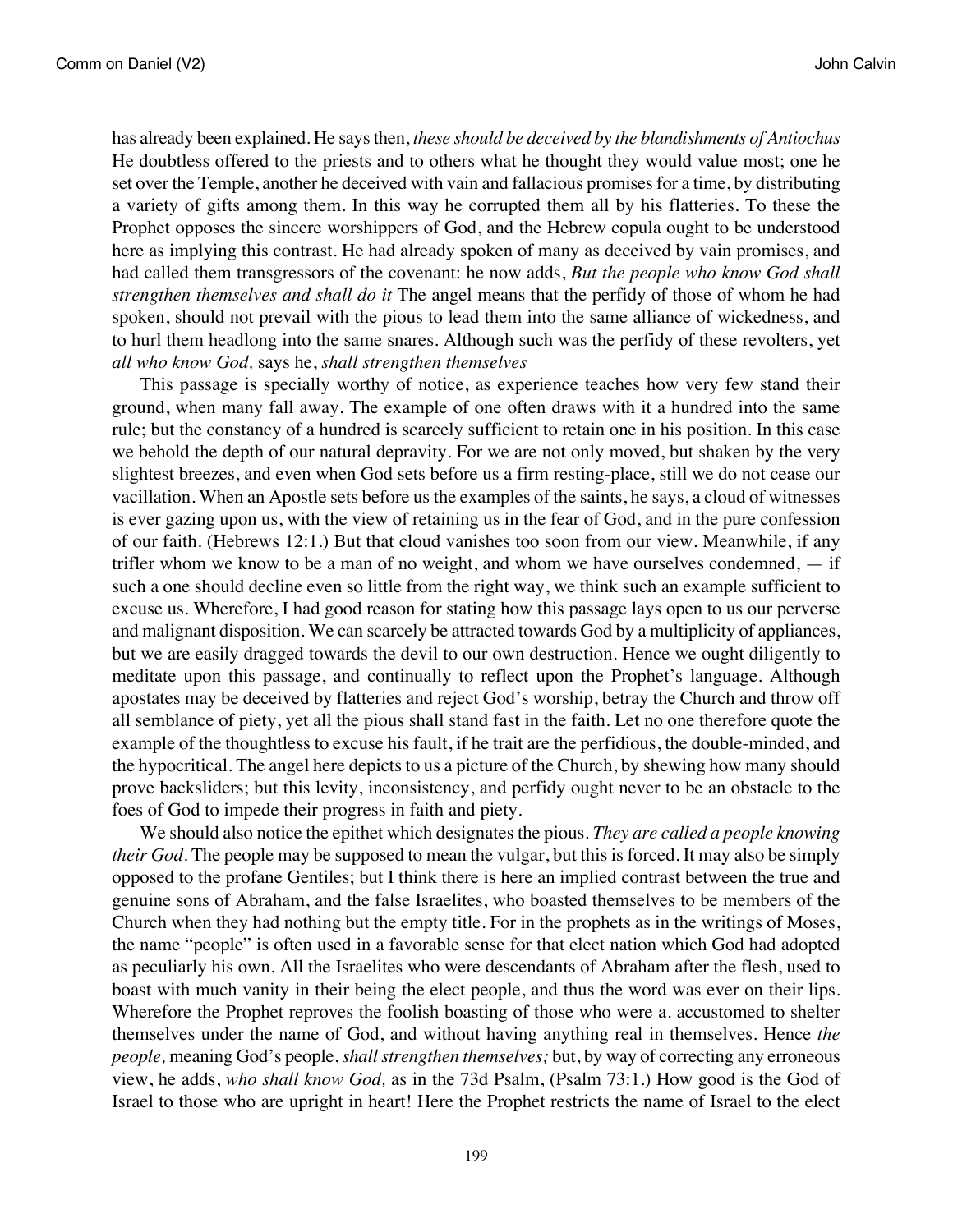sons of Abraham who cultivate piety seriously and heartily, as it had become a prevalent habit carelessly to misuse this name of God. So here, *the people who shall know their God,* means his true people — those whom he acknowledges as his elect. The angel here makes a distinction between the pious sons of Abraham and the pious worshippers of God. It is worthy of careful observation, that the angel assigns their knowledge of God as the cause and foundation of their constancy. How then, we may ask, does it come to pass, that some few are left, when the apostates thus prostitute themselves? Because their knowledge of God shall prevail, and enable them to overcome these attacks, and bravely to repel them, and to become superior to any temptations. We see, then, the source whence our own fortitude is derived — the knowledge of God. This acknowledgment is no vain and cold imagination, but springs from that faith which spreads its living root in our hearts. Hence it follows, we do not really acknowledge God, unless we boldly contend when we are put to the test, and remain firm and stable, although Satan endeavors, by various machinations, to weaken our faithfulness. And unless we persist in that firmness which is here described, it is quite clear, that God has never been truly and really acknowledged by us. The relation too is not without its weight in the phrase, *the people who shall know their God* Here is a silent reproof, since God revealed himself to the Israelites as far as was sufficient to retain their allegiance. No one, therefore, could offer any excuse without being guilty of impiety, sacrilege, and perfidy, after being so fully instructed by the Law and the prophets. This instruction must now be applied to our own times.

We observe in these days how many fall off from the Church. Persecution sifts all those who profess to belong to Christ, and thus many are winnowed like chaff, and but a small portion remain steadfast. Their backsliding ought not to overthrow our faithfulness when they so carelessly forsake all piety, either through being enticed by the allurements of Satan, or deceived by the conduct of the ungodly. Let us bear in mind the assertion of the angel, and thus the true knowledge of God will reign supreme in our hearts, and we shall still proceed in the course we have pursued. And to shew how consistently the faithful progress in the teaching of the Law and the Gospel, he says*, they shall strengthen themselves and shall do it.* Here the word "to do" is taken in the sense of to "*execute*" — "exploiter," as we say in France; meaning, they shall summon their courage to discharge their duty; for the word "to do," or "to execute," is referred to the vocation of the pious; they should not be sluggish or slothful in the discharge of their duty, says the Prophet, but should gather courage for these contests. And whence? from the acknowledgment of God. We observe, too, that faith is no idle feeling or cold imagination, lying suffocated in our minds, but an energizing principle. For we may say that from faith springs strength, and from strength execution, and thus we avoid all slothfulness hi our calling. It follows —

### **Daniel 11:33-34**

**33.** Et intelligentes populi docebunt multos, people shall instruct many: yet they shall fall by et cadent in gladio, et flamma, et exilio, *vel*, the sword, and by flame, by captivity, and by *captivitate*, et direptione, diebus multis. **33.** And they that understand among the spoil, *many* days.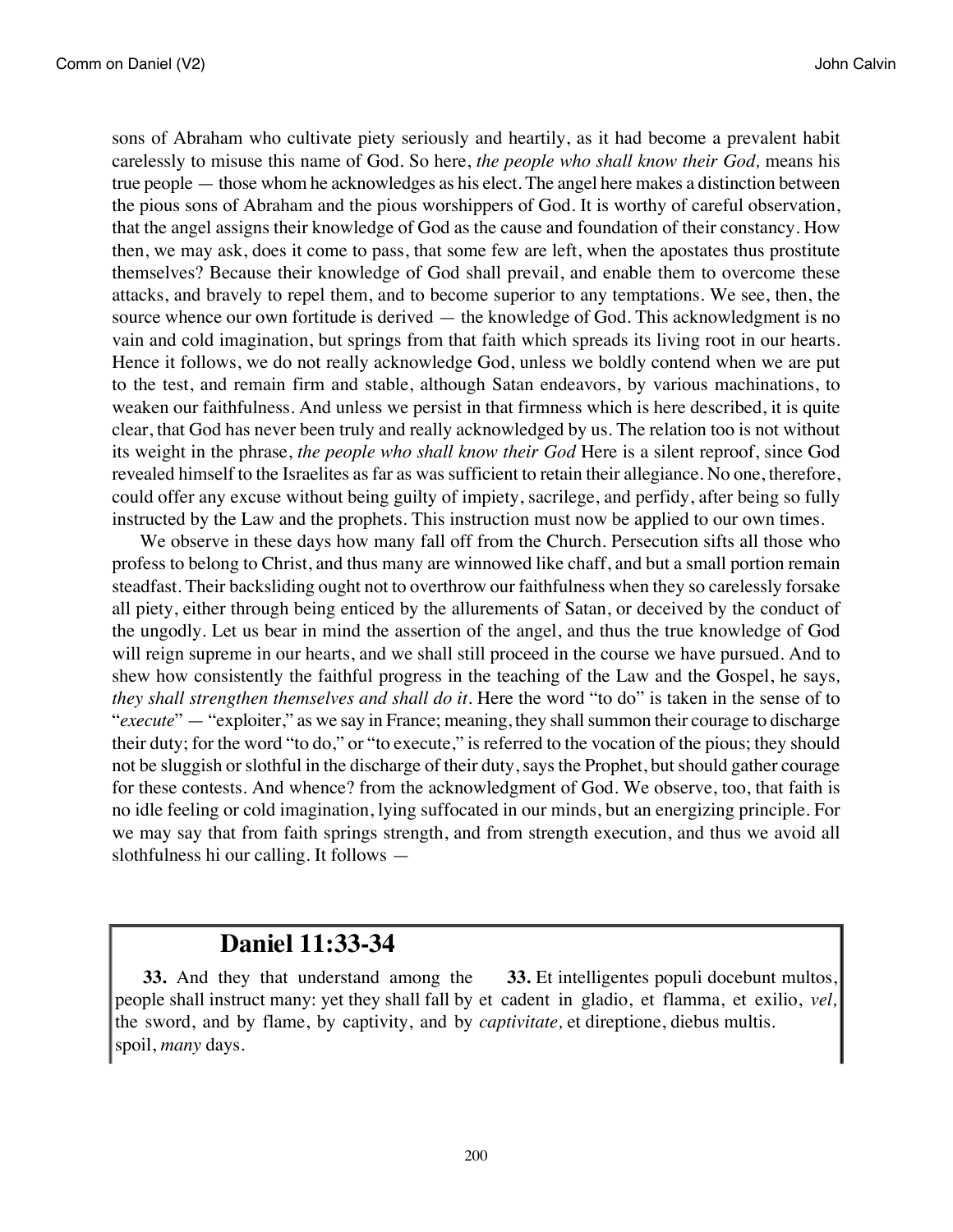34. Et in cadendo, <sup>180</sup> juvabuntur auxilio <sup>181</sup> holpen with a little help: but many shall cleave modico: et adjungent se illis multi in blanditiis. **34.** Now when they shall fall, they shall be to them with flatteries.

With reference to the words, they mean, *those who shall be taught among the people shall make many understand* Some take the first word of the verse transitively, as "those who shall instruct," but this is wrong; and they shew their ignorance by supposing the relative pronoun understood before the next verb, as if it were, "and those who shall teach." The simple sense is, "Those who shall be wise among the people shall teach many." Here the Prophet, under the angel's guidance, predicts the multitude of apostates as well as the existence of some of an opposite character, who should retain the people within the pure worship and fear of God. Without doubt, he speaks specially of the priests. The greater part were defaulters, and they implicated the foolish vulgar in their wickedness. We observe similar effects at this day in the Papacy, as they corrupt the whole world by their sacrifices. At that time the priests laid snares for the people, and drew them almost all with them into the same impiety. The angel here allows the existence of some wise men among the people; I do not restrict this entirely to the priests, although I suppose the angel to begin with them. A small portion of them taught the truth, and God joined a party with them, but yet the angel predicts the existence of another remnant. Yet afterwards, in the second place, he embraces others who were truly proficient in God's law, and although the obligations of the priesthood did not bind them, yet they labored to recall the wandering into the way of salvation. He says, then, *Whosoever should be skillful should teach many.* There is also here a tacit contrast between the honest servants of God and those fictitious teachers who pride themselves on their titles; as we observe an instance of this in these days in the Papacy. For bishops and cardinals, abbots and pretenders of this kind, strut about with insolence and stupefy the miserable vulgar. What? do not we represent the Church? Is not judgment with us, as well as the interpretation of the Law and of Scripture? As, therefore, in these times these impostors arrogate to themselves all knowledge and wish to be thought equal to the angels, so we know it came to pass among the ancient people. The Prophet, therefore, here chastises that foolish confidence by saying, *Those who shall be understanding among the people;* meaning, the truly wise. As if he had said, those masked hypocrites acquire reputation for themselves, but without the slightest reason. God considers those only intelligent who remain in the pure doctrine of his Law, and practice piety with simplicity and sincerity. Hence he calls these, *the intelligent among the people.* He repeats the word "people," in the same sense as before, implying that all who use this name are not true Israelites before God, as true knowledge of him is required. What kind of knowledge or skill is meant, we easily ascertain from the next verse. For all knowledge which men think they possess without this acquaintance with God, is nothing but vanity. These, therefore, *shall teach many* This prediction of the angel not only asserts the existence of some among the people who should remain constant amidst such grievous assaults, and should preserve the integrity of their faith, but says they should be the directors of others; as if he had said, God will grant to each of his elect, not only the power of a bold resistance and of preserving himself pure and uncontaminated amidst every corruption, but at the same time he will render these good

<sup>180</sup> When they shall fall. — *Calvin.*

<sup>181</sup> These two words spring from the same root; as "they shall be fortified," comes from "fortitude," so "they shall be assisted," from "assistance." — *Calvin.*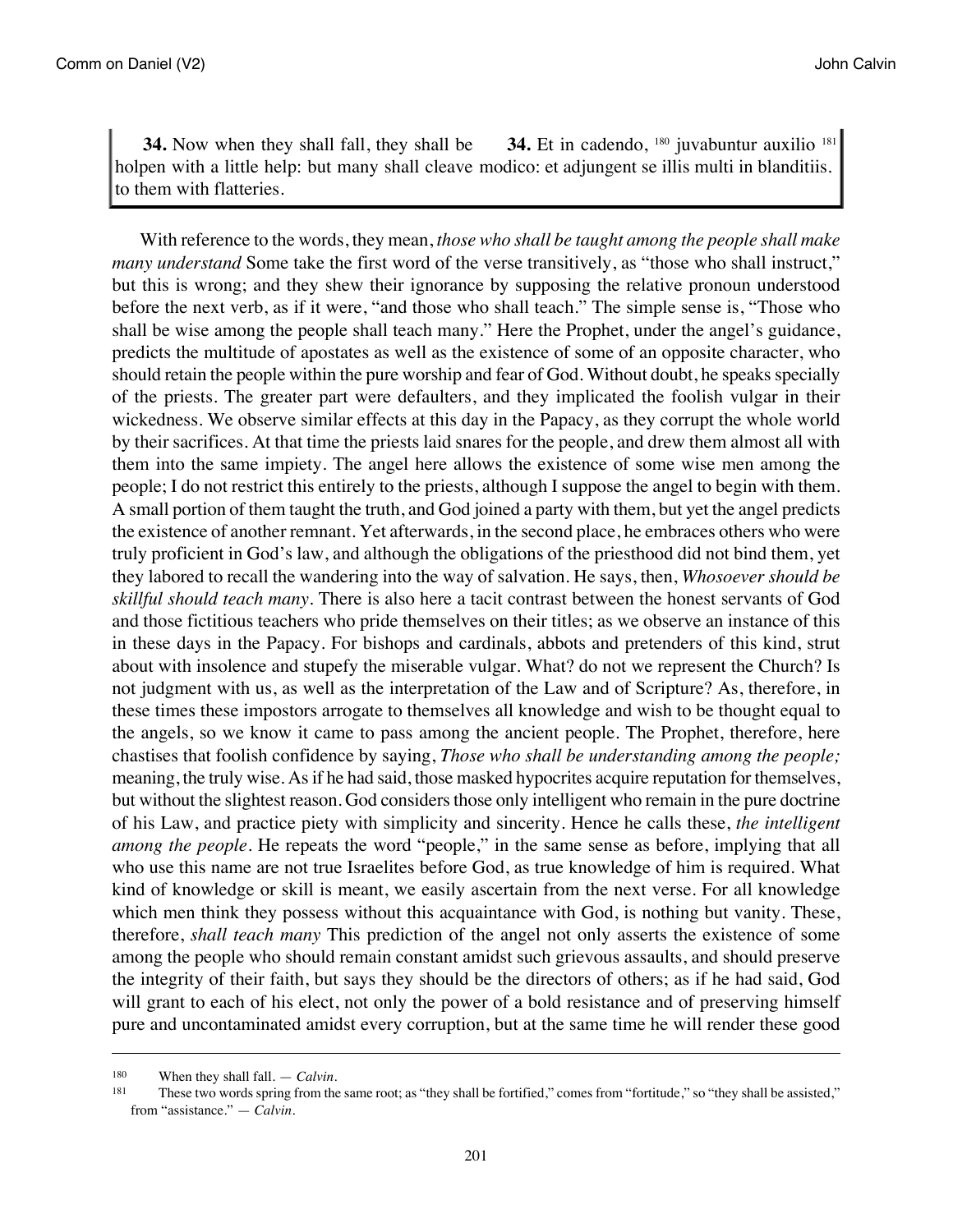men the supporters of others, either in preventing their decline, or if they have fallen off, in bringing them back into the right path.

Lastly, the angel signifies how small a seed God should preserve in his Church as the teachers and rulers of others, though but few in number; as Isaiah says, God shall consume his people, but that consumption should leave some remnant, and then it shall flow forth. (Isaiah 10:22.) The sentiment of this passage is the same; even if many should degenerate and depart from the faith, and this spirit should extend to the whole people, yet some few should stand firm perhaps ten in a thousand — and these should be God's ministers in gathering together a new Church; and thus the land which was formerly sterile, should profit by this irrigation and produce new seed. *Those,* therefore, *who shall be wise among the people shall teach many.* While the angel is here predicting the future, we ought to take to ourselves this admonition: the more each of us becomes a proficient in the faith, the more he ought to exert his utmost endeavors to teach his rude and ignorant neighbors according to this exhortation of the angel. God does not stretch forth his hand to us to lead each of us to follow his own course, but to assist others and to advance their spiritual progress. We read therefore here, a condemnation of the slothfulness of those on whom God has bestowed much knowledge and faith, when they fail to use the trust committed to them for the edification of their brethren. This prediction of the angel ought to influence each of us, as a law and rule, to seek the profit of his brethren according to the measure of his *intelligence.* The angel adds, — these should not be teachers of shadows, who prescribe men's duty at their ease, and dispute without inconvenience, danger, or personal trouble, about what is right in itself and pleasing to God, but they should be strenuous warriors for the truth. Here, therefore, the angel joins his instruction with fortitude, as by this measure it would overcome all dangers, anxieties, and terrors. The passage becomes, in this way, most useful to us in these days, if we only learn to reflect upon what God delivers to us by his angel and his prophet. In conclusion then, the angel demonstrates how God never approves of any teachers as true and legitimate, unless they deliver their message as if ready to defend it, and prepared to seal it with their blood whenever it shall be necessary. We must read the two clauses together, *Those who teach many the worship of God shall fall by the sword and the flame;* meaning, they would rather fall or perish a hundred times by the sword and the flame than desist from their office of teaching. Besides, the angel here mentions the various kinds of death, for the sake of exhortation; for, had he mentioned only *the sword,* he would not have fully expressed the usefulness of this instruction. Whatever teachers God sets over his Church, they are not fully proved in the discharge of their duty by overcoming a single form of temptation, but they must contend with foes on the right hand and on the left, and must not allow the variety of their perils to weaken either their constancy or their fortitude. If the sword threaten them on one side, and fire on the other, — if they must suffer the spoiling of their goods and banishment from home, nevertheless these teachers must persevere in their course. We observe, then, the multiplicity of conflicts here enumerated by the angel, to teach us the strength of the grace of the Spirit in supporting the teachers and rulers of the Church, and in preventing them from yielding to any temptations while contending even with the sword, and fire, and exile, and the spoiling of their goods.

He adds, *And that too for many days* This circumstance possesses great weight, as we observe many endure for a time with a manly and intrepid courage, who afterwards languish, and then vanish away and become utterly unlike their former selves. The angel, however, here promises to those who should be sustained by the Spirit of God an invincible constancy. They should gather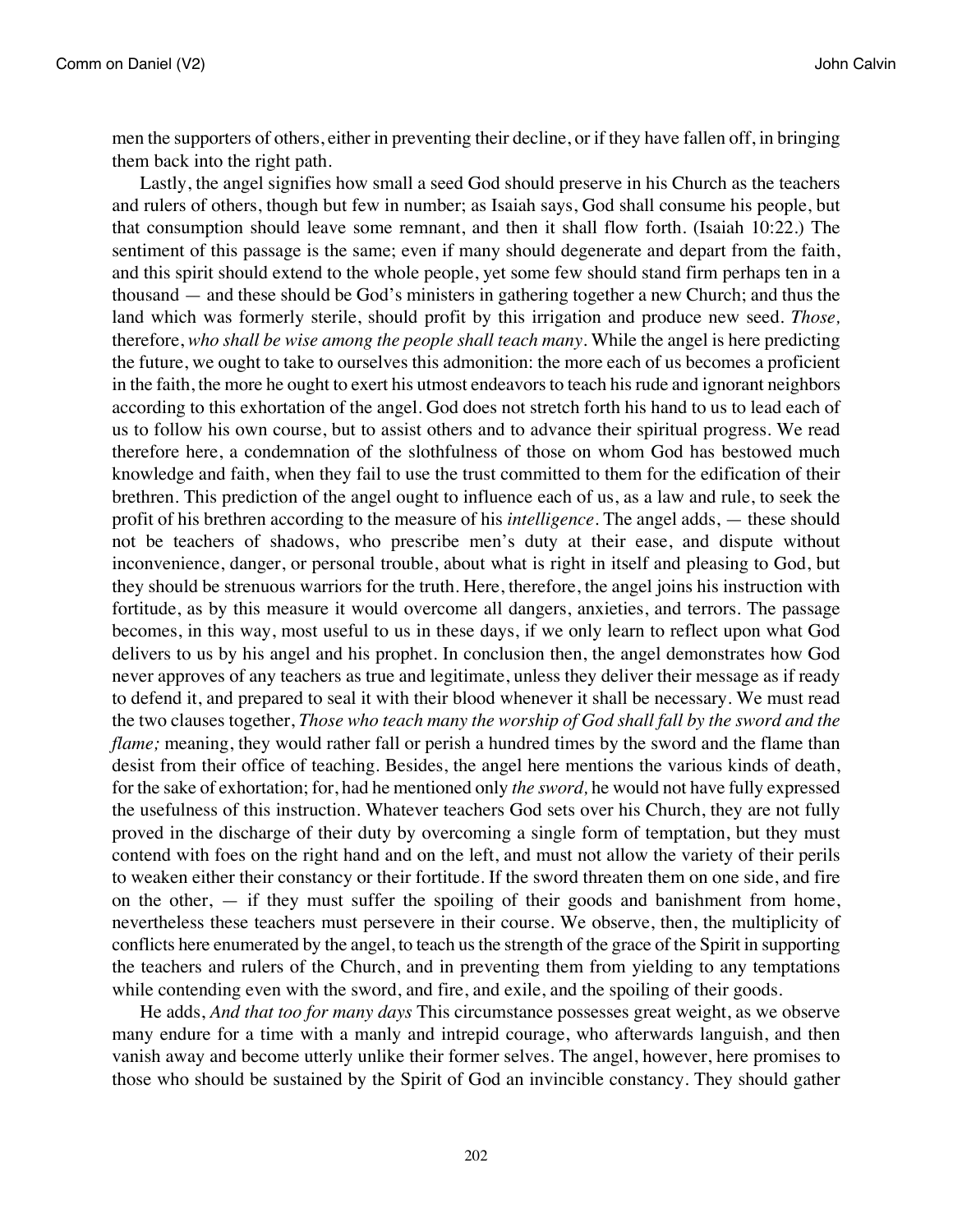fresh courage for fresh conflicts, not only for a single day, or month, or year, but it should never fail them. He adds next,

*And when they shall fall, or* shall have fallen, *they shall be strengthened,* or assisted, *with a small help* Without the slightest doubt, the angel here speaks of the Maccabees, by whose assistance the faithful were gathered together and *completely* separated from those apostates who had betrayed God's temple and worship. He calls the help *small,* and truly it was so. For what could the Maccabees do to resist Antiochus? The powerful influence of this king is well known; and what was Judea when compared with Syria? The Jews indeed had destroyed their own power; we have already seen how they violated treaties, and corrupted the majority of their own people there was neither skill, nor plan, nor concert among them. *The help, then*, *was small,* which God sent them. But then the angel shews how God would afford succor to his people when in distress, and allow them some alleviation from the cruelty of the tyrant.

He adds next, *Many shall join themselves to them by flatteries* Even from this small number the angel cuts off the greater part, and informs them of the miserable condition of the Church, because very few should dare to oppose the madness of the tyrant, and out of these few many should be hypocrites The whole of this chapter must be interpreted of Antiochus, and yet doubtless God wishes to promote our improvement by these prophecies. They belong equally to us; for as God governs his Church in a variety of ways, so he always sustains it under its various crosses and trials.

Besides this, the old enemy the devil, who formerly opposed the Church, is equally troublesome to us. He assails us partly by enemies without and partly by enemies within. Such teaching as this was useful, not only to the ancients, but, to us also in the present day. First of all, the angel predicts the assistance to be received by the faithful as *small.* Let us learn, then, when God wishes to succor and to help us, — that he does not always exert the fullness of his power. He does not thunder from heaven and overthrow our enemies by the first stroke of his lightning; but he enables us to contend successfully with our cross, and thus we are far separated from the reprobate by our firmness in resistance. Again, from the second clause we must notice the absolute certainty of many hypocrites being found mingled with the souls of God, and when God purges his Church, but a small portion will remain sincere, just as in these days the very counterpart of this prophecy is exhibited before our eyes. The whole Papacy is called the Church of God; we are but few in number, and yet what a mixture exists even among us? How many in these days profess attachment to the Gospel, in whom there is nothing either solid or sincere! If God should search narrowly into small Churches, still among these few, some would be found deceivers. It never has been otherwise, or shall be different. until the end of the world. Here, then, we are admonished to desire, as far as lies in our power, the purity of the Church, and to avoid all impurity, because, in desiring auxiliaries too eagerly on the pressure of any urgent necessity, we shall be certain to become sprinkled with many stains which may ultimately cover us with confusion. The angel doubtless here reproves a fault in the conduct of the Maccabees. Although God stirred them up to afford some consolation to his Church, their proceedings are not to be approved; for it does not follow that all their actions were praiseworthy because their cause was pious and holy. But I must defer this subject till to-morrow.

#### **PRAYER.**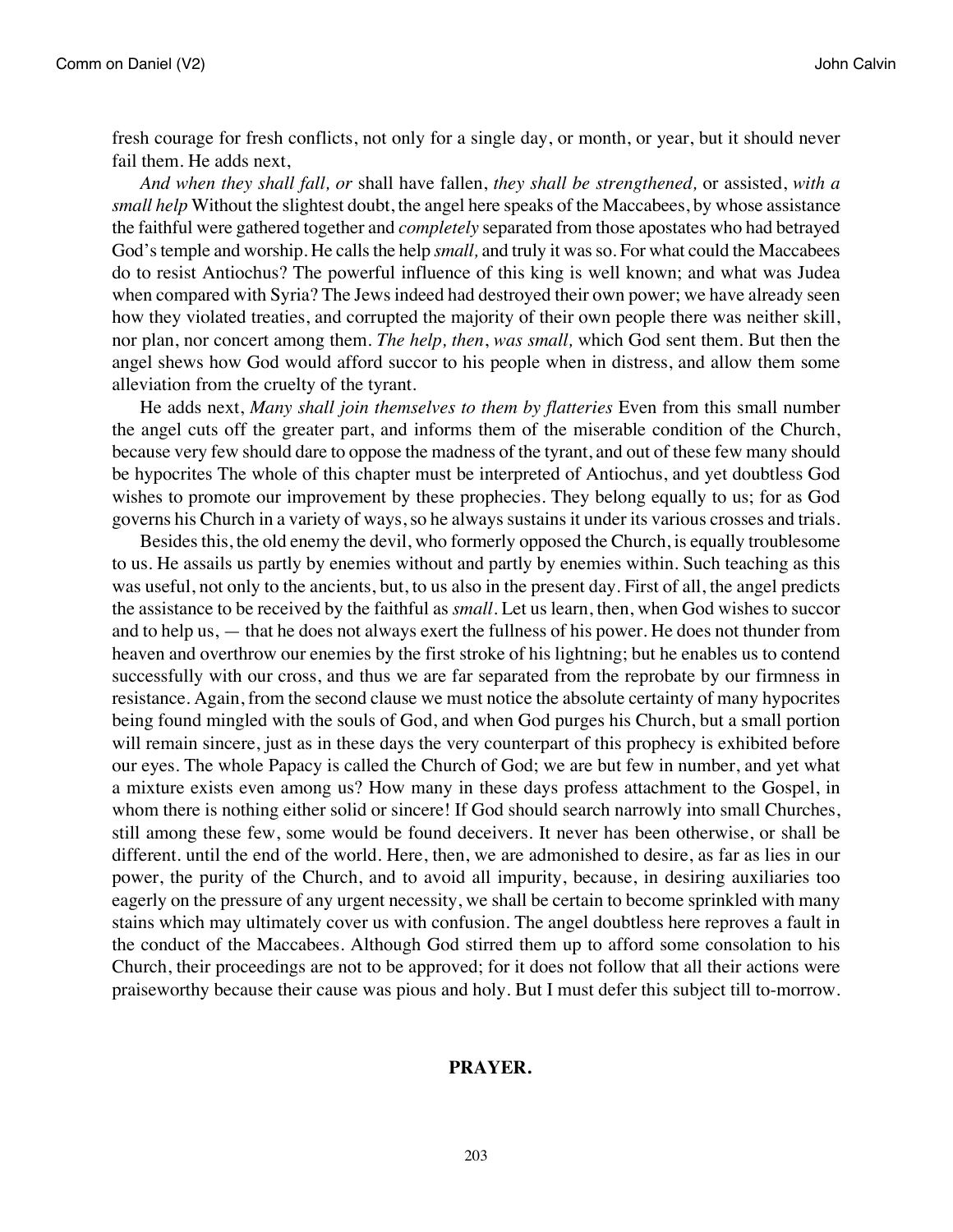Grant, Almighty God, as at this day thou dost try the faith of thy people by many tests, that they may obtain strength from the unconquered fortitude of thy Holy Spirit. May we constantly march under thy standard, even to the end, and never succumb to any temptation. May we there join intelligence with zeal in building up thy Church: as each of us is endowed with superior gifts, so may he strive for the edification of his brethren with greater boldness, manliness, and fervor, while he endeavors to add numbers to the cause. And should the number of those who are professed members of thy Church diminish, yet may some seed always remain, until abundant produce shall flow forth from it, and such fruitfulness arise as shall cause thy name to be glorified throughout the whole world, in Jesus Christ our Lord. — Amen.

## LECTURE SIXTY-SECOND

We began yesterday to explain what the angel said about the future persecution of the Church, and its subsequent consolation. He first shewed how all the intelligent among the people should be subject to the cruelty of their enemies, in consequence of their manly perseverance in teaching others. We have shewn how inefficient those teachers whom God has set over his Church would be, if they discharged their duties at ease and in the shade, and were unprepared to undergo all contests, and intrepidly to expose their lives to a variety of dangers. This, then, is a living and efficacious method of touching, when we do not cease to discharge our duties in the midst of sword and flame. But, on the other hand, we must notice how much this instruction is sought for when these fatal conflicts arise. Many in these days listen to our instruction concerning Christ; only they must continue without injury or annoyance. We observe many greedily drinking in the evangelical doctrines; but yet when anything disperses the crowd they flee immediately, and with as little consideration as when they first joined the assembly. That conduct which we daily observe was equally common in former times. Clearly enough this fault has been rampant throughout all ages, and it is innate in men not only to escape the cross and all things vexatious, but especially to disclose their own infirmities, because they are unwilling to undergo any danger for the worship of God and the free confession of the truth. This passage, then, must be noticed, since the Prophet not only exhorts the learned and the wise to instruct others, but he prescribes a rule for the infirm and unlearned, urging them to strengthen theme-selves against all temptations, when they see all things in confusion, and Satan plotting for the complete annihilation of piety. As this is the angel's language, we must diligently notice the circumstances of the times, for he was not here instituting a peaceful school, and discoursing like philosophers at their ease concerning virtue without any practical contest; but he enforces the duty of both learning and teaching, even if a variety of deaths should be placed before our eyes. He speaks next, as I have lately stated, the language of consolation. God shews how he would afford help to his elect, although it might possibly seem of no consequence to them. For he dwells on *the smallness of the assistance* — which literally happened. Without doubt the angel referred to Mattathias and his sons, usually called the Maccabees. (1 Maccabees 2:1.) A restriction is put upon that help by an allusion to the members who should prove hypocritical out of that small band. We are fully aware how the Church would be reduced in its extent, for all would not prove sound in the faith, but the greater part would be drawn aside by those fallacies which the angel here calls *blandishments.* This was a very grievous trial to the faithful when they perceived their own fewness and weakness in the face of their enemies. Besides, they dared not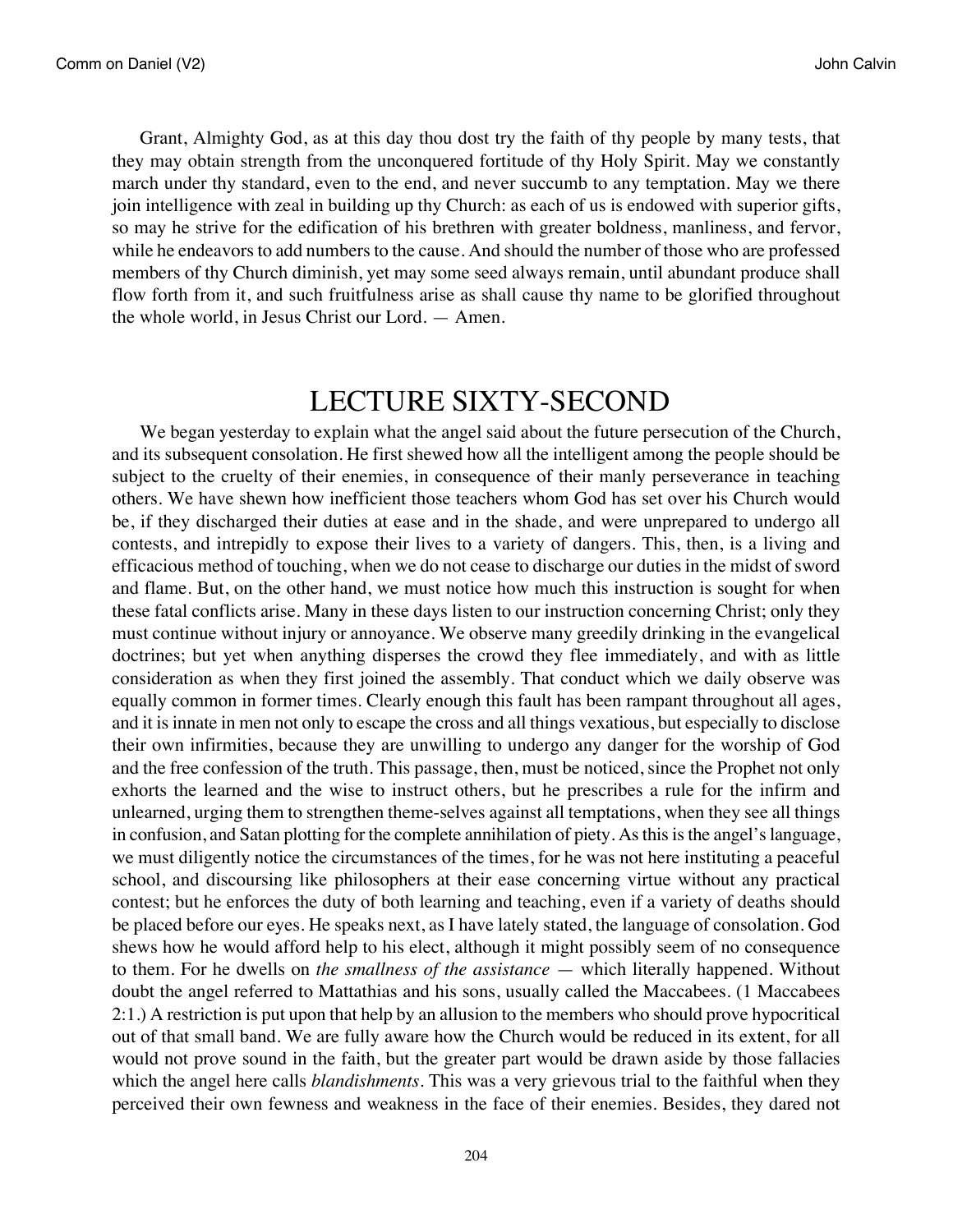trust those allies who had pledged their faith to them and made wonderful promises, since many were deceived by these flatteries, and abandoned the cause through want of sincerity of mind.

We have already adverted to the usefulness of such instruction for our own times.; for we ought to apply it personally to ourselves, as our circumstances are similar to those of the ancients. Out of the great multitude of those who wish to be esteemed Christians, we observe how very few retain the pure and uncorrupted worship of God. The Papists treat their own community, which is defiled with filth of all kinds, as the only Church; there piety is utterly subverted or else contaminated with the multitude of superstitions. And even in that small company which has withdrawn itself from the Papal idolatries, the greater part is full of perfidy and deceit. They pretend to remarkable zeal, but if you thoroughly examine them, you will find them full of deception. For if God should probe his Church to the quick, as he did some years ago in Germany, and as he may do shortly in our own case, in all these serious conflicts, and amidst these persecutions, many will boast in the bravery of their championship, and yet their zeal will quickly ooze away. When the Lord, therefore, exercises us by methods similar to those by which he proved the ancient Church, this ins6ruetion ought always to occur to our remembrance, lest our minds should grow dull and languid.

This passage may lead us to inquire whether the angel approved of all the exploits of the Maccabees. We may reply to the question in two opposite ways. First of all, if any one persists in contending from the angel's words for God's approval of every action of the Maccabees, this view is by no means correct. God might use the Maccabees in succoring the wretched Israelites, and yet it does not follow that they conducted the good cause properly and lawfully. It very often occurs, when the faithful offer their services to God, and have one object set before them, that they fail either through inconsiderate zeal, or through partial ignorance. Whether we take this view or not, our object is often good when our manner of proceeding is objectionable. And thus it was with the Maccabees; God, doubtless, stirred up Mattathias to collect the dispersed remnant of the people, to restore his worship, and to purge his temple from the abominations which Antiochus had set up. Yet in the troublous times which occurred, his sons, doubtless, failed in many points of duty. The cause which they undertook was just, while particular actions of theirs cannot be approved by us. It now follows —

#### **Daniel 11:35**

**35.** Et ex intelligentibus cadent ad probandum fall, to try them, and to purge, and to make *them* <sup>182</sup> in ipsis, <sup>183</sup> et mundandos, <sup>184</sup> et dealbandos **35.** And *some* of them of understanding shall white, *even* to the time of the end: because *it is* usque ad tempus finis, *id est*, *finitum*, quoniam adhuc usque ad praefixum tempus. yet for a time appointed.

The angel pursues the same sentiment as before shewing us how the children of God, in their eagerness to defend the cause of piety, should be subject to many grievous persecutions. *Some of*

<sup>182</sup> Or, to be tried; the word properly signifies to pour out. — *Calvin*

<sup>&</sup>lt;sup>183</sup> That is, to purify them.  $-\text{Calvin}$ .<br><sup>184</sup> Or to purge them again  $-\text{Calvin}$ .

Or, to purge them again.  $-$  *Calvin*.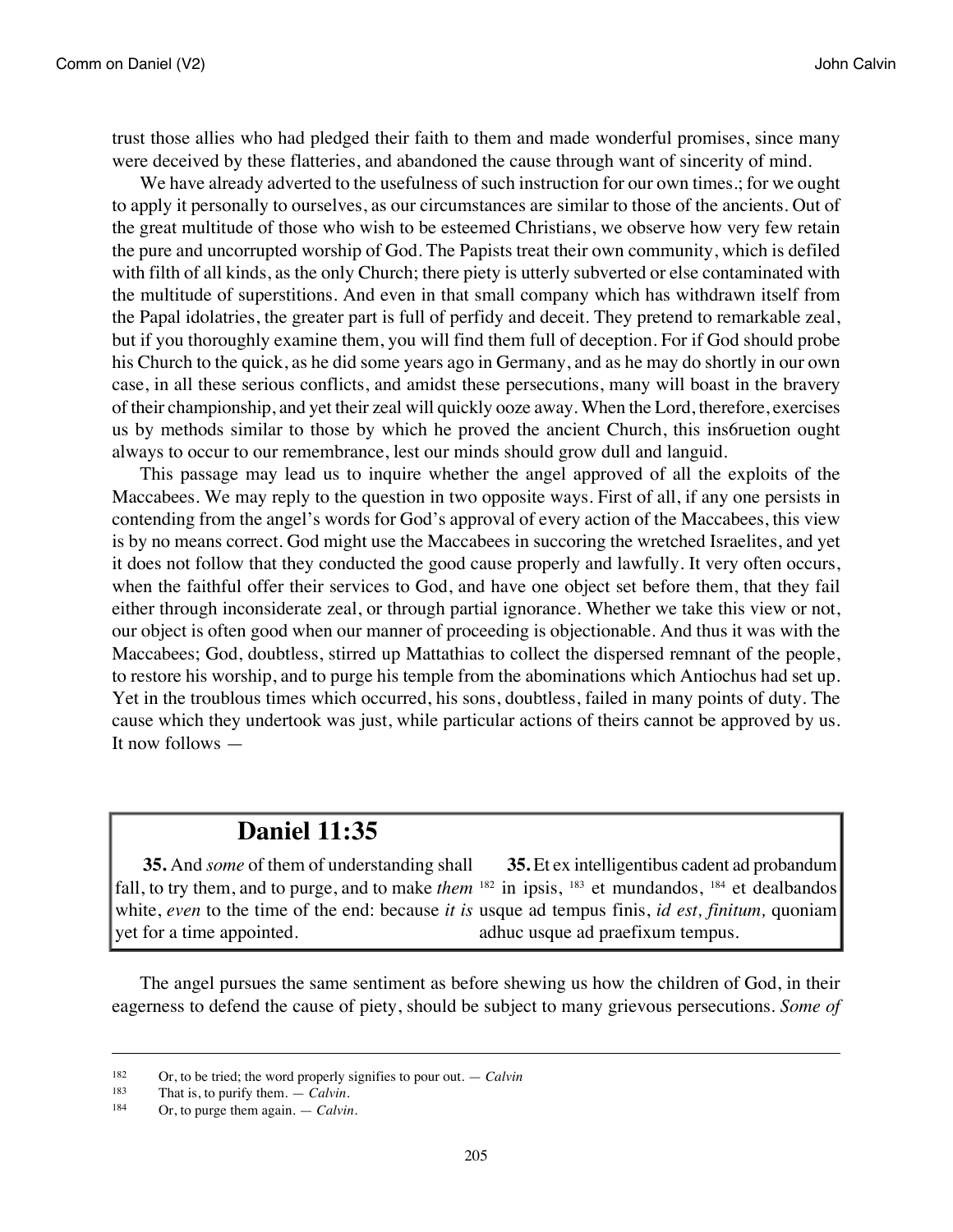*the learned shall fall;* meaning, that calamity shall not be for a single moment only; for those who earnestly desired to defend the true worship of God should perish by the sword, and by fire, and by other methods of destruction, and their successors, too, should suffer the same calamities. The phrase, *the learned should fall,* implies the perishing of the very flower of the Church. There will always be much refuse among a people, and the greater part of it flies off and revolts when their religion requires of them the sacrifice of their life. A few remain, here called intelligent, who, as we stated yesterday, are not wise after the flesh. Making provision for the flesh, implies taking care of themselves, and of their own interests, running no risks, and avoiding all troubles; while those are called intelligent, who, forgetful of their own lives, offer themselves in sacrifice to God. They do not hesitate to incur universal hatred, and are prepared to meet death with fortitude. The angel, therefore, predicts the perishing of the flower of the Church. For who could have expected the name of God to have existed upon earth when all His sincere worshippers were thus murdered with impunity? The severity of the despotism of Antiochus is notorious, no one dared to utter a word, all the sacred books were burnt, and he thought the worship of God entirely abolished. Women with their children were promiscuously seized for burning, and the satellites of this tyrant did not spare the mothers with infants hanging on their breasts. (1 Maccabees 1.) During the progress of such atrocious cruelty, who would not have thought the whole seed of God to have been extinct? But the angel here shews the true result to have been different, namely, *that the sons of God should be purged, cleansed, and whitened* He signifies that all events should not prove so destructive, but should rather promote their salvation. This passage unfolds to us the nature of true prudence in the sight of God; for we ought to be prepared for death, rather than be turned aside from the free and ingenuous profession of the heavenly doctrine, and from the true worship of God. For this necessity is imposed on the sons of God — to fall either by the sword or by fire, and to suffer the spoiling of their goods, and banishment from their homes. The angel points out from the result how persecutions which seem to issue in the destruction of the Church, are yet profitable and salutary to the sons of God, as This is the method of their being *purified, and cleansed, and whitened* But we must always remember how some defiling dregs, which require clearing out, remain in the elect, nay, even among the holy Martyrs. The angel does not here treat of hypocrites, or of ordinary believers, but of whatever is most conspicuous and most perfect in the Church, and yet asserts their need of purification. None, therefore, he concludes, possess such sanctity and purity as to prevent the remnant of some pollution which requires to be removed. Hence it becomes necessary for them to pass through the furnace, and to be purified like gold and silver. This is extended to all God's martyrs.

This reminds us of the great folly of the Papists, in imagining the merits of saints to be transferred to us, as if they had more than they required for themselves. Indulgences, as they call them, depend upon this error, according to the following reasoning, — had Peter lived to the ordinary period of human life, he would have proved faithful to the end, and then would have merited the crown of the heavenly kingdom; but when he went beyond this, and poured out his blood in martyrdom, some merits were superabundant; these ought not to be lost, and hence the blood of Peter and Paul profit us at this day for the remission of sins. This is the Papal theology, and these miserable sophists are not ashamed of these gross blasphemies, while they vomit forth such foul sacrilege. But the angel's teaching is far different; — the martyrs themselves are benefited by meeting death for their adherence to the truth, because God *purges, and cleanses,* and refines, *and whitens them.* The angel would not have said this except some admixture of dross still defiled the purity of the saints. But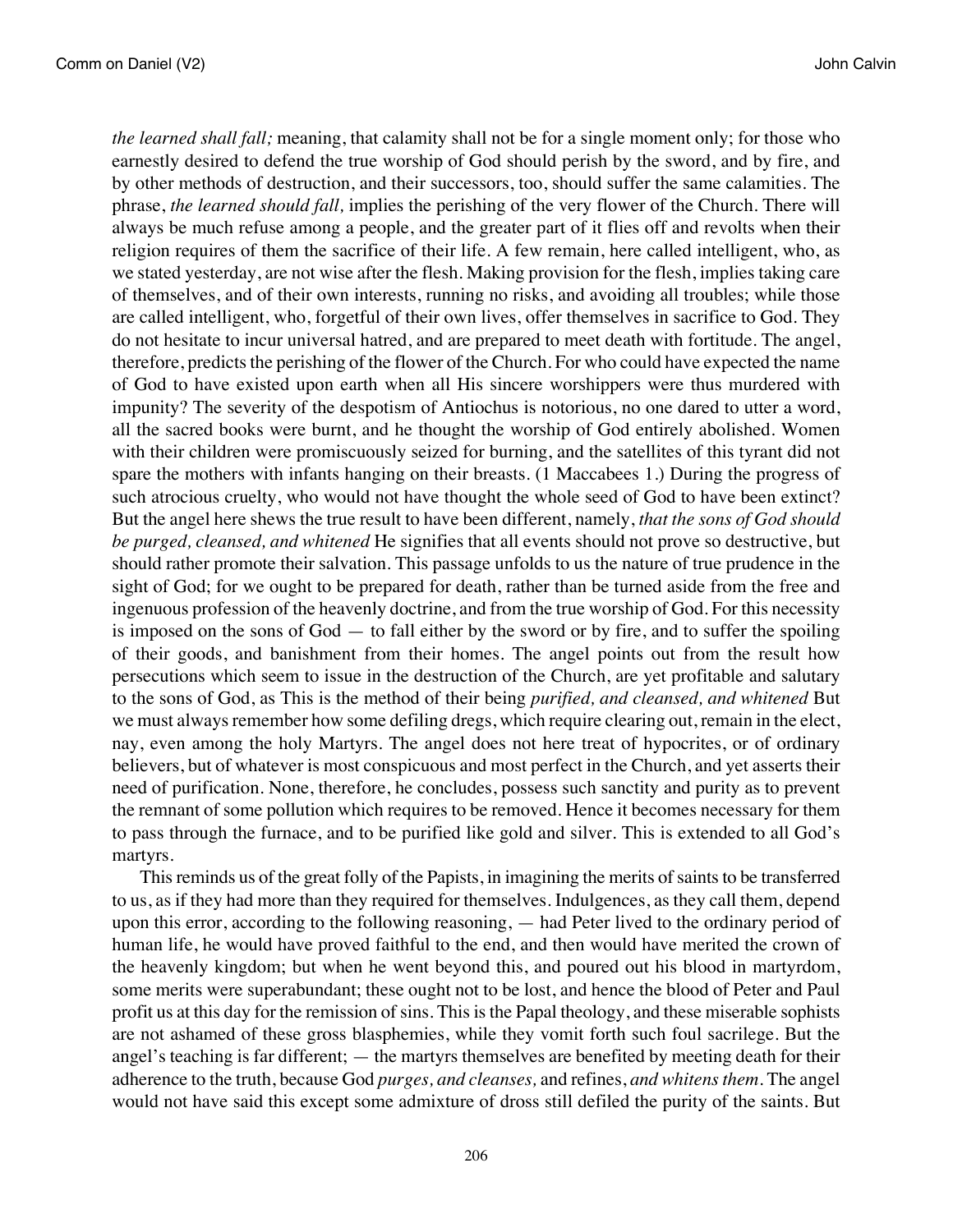this doctrine ought to be more than enough to animate us to undergo all dangers, when we see ourselves stained and polluted with hidden dross; besides this, we ought certainly to determine that death would be profitable in this sense, as God will then purge us from those vices by which we are both infected and defiled. Whence the value of the repetition here; the angel does not simply say *to purge* them, but adds, *to cleanse and whiten them.* Whatever holiness may shine forth in the best of men, yet many stains and much defilement he concealed within them; and thus in consequence of their many failings, persecution was always useful to them.

The angel mitigates whatever might seem exceedingly bitter, by saying, *until the time of an end,* meaning, a fixed and definite time. These words imply the merciful character of God, in not urging his people beyond their strength, as Paul also states his faithfulness in granting them a happy issue out of their trials, and in not pressing' us beyond the measure of that strength and fortitude which he has conferred upon us. (1 Corinthians 10:13.) The angel predicts an end to these evils, and confirms this opinion by saying, *even to a determined time* In the last clause he signified the temporary nature of the persecutions of which he had spoken; for they should not cease directly, nor yet for two or three years. By the words, *as yet even to a time determined,* he urges the sons of God to prepare themselves for new contests, as they should not reach the goal for the space of a year. But if God wished to humble them for three, or ten, or a hundred years, they should not despond, but wait for the time divinely predetermined, without depending on their own will. This is the substance of the instruction conveyed. It now follows:

#### **Daniel 11:36**

**36.** Et faciet secundum voluntatem suam, *vel,* will; and he shall exalt himself, and magnify *libidinem*, rex: et extollet se, et magnificabit se **36.** And the king shall do according to his himself above every god, and shall speak supra omnem Deum, et contra Deum deorum marvelous things against the God of gods, and loquetur mirabilia, et prospere aget usque ad shall prosper till the indignation be accomplished: consummationem irae, quoniam decisio facta est, *vel decisa est, nempe consumptio.* for that that is determined shall be done.

This passage is very obscure, and has consequently been explained in very opposite ways by interpreters. And whatever is obscure, is usually doubtful, and there would be little utility and no termination, if I were to narrate the opinions of them all. I shall therefore follow another method, and omitting all superfluous labor, I shall simply inquire the angel's meaning. I must, however, refer briefly to opinions received by the consent of the majority, because they occupy the minds of many, and thus close the door to the correct interpretation. The Jews, for instance, are not agreed among themselves, and their difference of opinion only serves to produce and perpetuate darkness, rather than to diffuse the clearness of light. Some explain it of Antiochus, and others of the Romans, but in a manner different to that which I shall afterwards state. The Christian expositors present much variety, but the greater number incline towards Antichrist as fulfilling the prophecy. Others, again, use greater moderation by supposing Antichrist to be here obliquely hinted at, while they do not exclude Antiochus as the type and image of Antichrist. This last opinion has great probability, but. I do not approve of it, and can easily refute it. Antiochus did not long survive the pollution of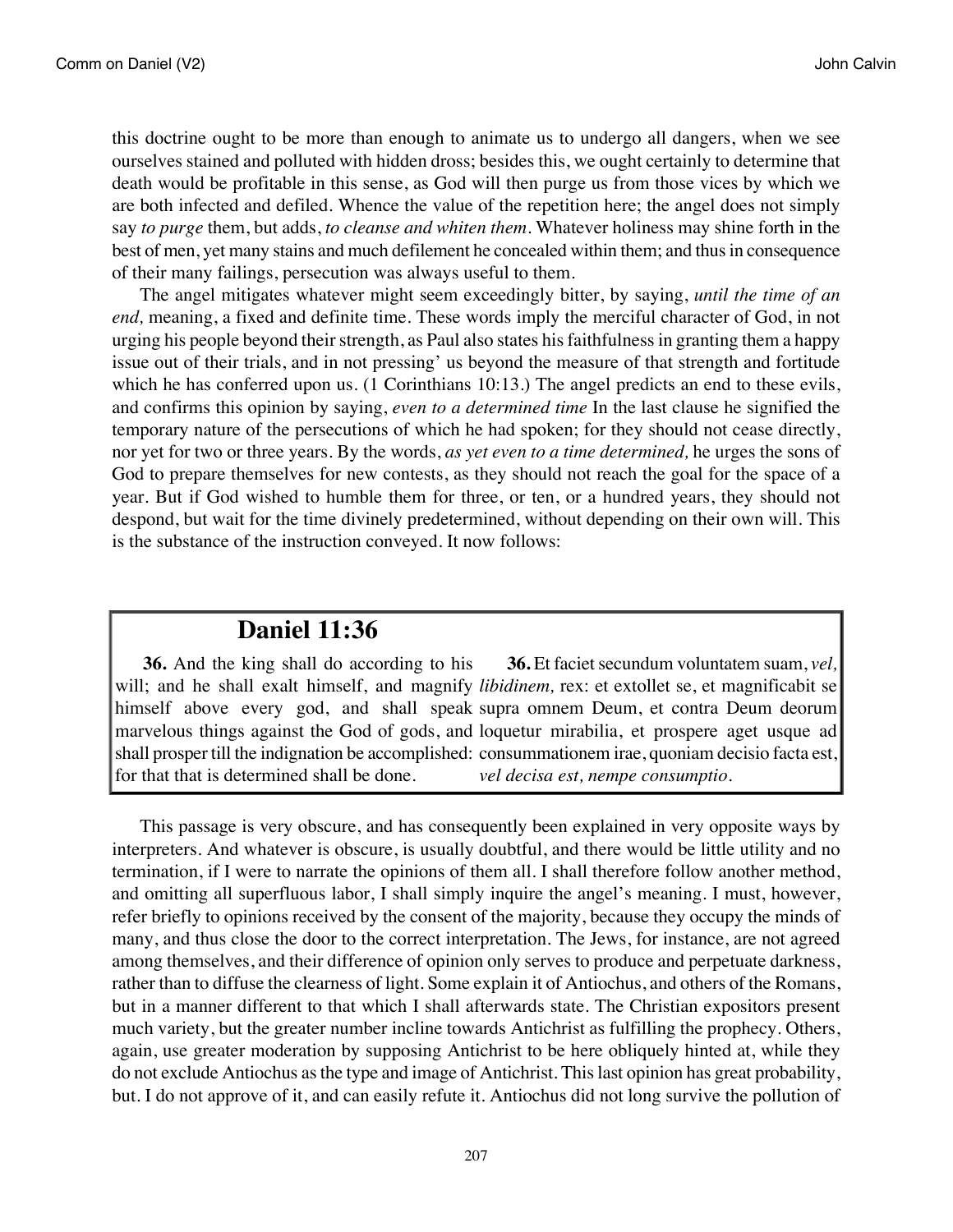the Temple, and then the following events by no means suit the occurrences of this time. Nor can his sons be fairly substituted in his place, and hence we must pass on to some other king, distinct from Antiochus and his heirs. As I have already stated, some of the Rabbis explain this of the Romans, but without judgment, for they first apply the passage to Vespasian, and Titus his son, and then extend it to the present times, which is utterly without reason, as they chatter foolishly, according to their usual custom. Those who explain it of Antichrist, have some color of reason for their view, but there is no soundness in their conclusion, and we shall perceive this better in the progress of our exposition. We must now discover what king the angel here designates. First of all, I apply it entirely to the Roman Empire, but I do not 185 consider it to begin at the reign of the Caesars, for this would be unsuitable and out of date, as we shall see. By the word "king" I do not think a single person indicated, but an empire, whatever be its government, whether by a senate, or by consuls, or by proconsuls. This need not appear either harsh or absurd, as the Prophet had previously discussed the four monarchies, and when treating of the Romans he calls their power a kingdom, as if they had but a single ruler over them. And when he spoke of the Persian monarchy, he did not refer to a single ruler, but included them all, from Cyrus to the last Darius, who was conquered by Alexander. This method of speech is already very familiar to us, as the word "king" often means "kingdom." The angel, then, when saying, *a king shall do* anything, does not allude to Antiochus, for all history refutes this. Again, he does not mean any single individual, for where shall we find one who exalted himself against all gods? who oppressed God's Church, and fixed his palace between two seas, and seized upon the whole East? The Romans alone did this. I intend to shew more clearly to-morrow how beautifully and appositely everything related by the angel applies to the Roman empire; and if anything should appear either obscure or doubtful, a continued interpretation will bring it to light and confirm it.

We lay this down at once; the angel did not prophesy of Antiochus, or any single monarch, but of a new empire, meaning, the Roman. We have the reason at hand why the angel passes directly from Antiochus to the Romans. God desired to support the spirits of the pious, lest they should be overwhelmed by the number and weight of the massacres which awaited them and the whole Church even to the advent of Christ. It was not sufficient to predict the occurrences under the tyranny of Antiochus; for after his time, the Jewish religion was more and more injured, not only by foreign enemies, but by their own priesthood. Nothing remained unpolluted, since their avarice and ambition had arrived at such a pitch, that they trod under foot the whole glory of God, and the law itself. The faithful required to be fortified against such numerous temptations, until Christ came, and then God renewed the condition of his Church. The time, therefore, which intervened between the Maccabees and the manifestation of Christ ought not to be omitted. The reason is now clear enough why the angel passes at once from Antiochus to the Romans.

We must next ascertain how the Romans became connected with the elect people of God. Had their dominion been limited to Europe alone, the allusion to them would have been useless and out of place. But from the period of the kings of Syria being oppressed by many and constant devastation's in war, both at home and abroad, they were unable to injure the Jews as they had previously done; then new troubles sprang up through the Romans. We know, indeed, when many of the kings of Syria were indulging in arrogance, how the Romans interposed their authority, and that, too, with bad faith, for the purpose of subjecting the east to themselves. Then when Attalus

<sup>185</sup> The edit. of 1617 has *nunc* instead of *non,* which is the correct reading. — *Ed*.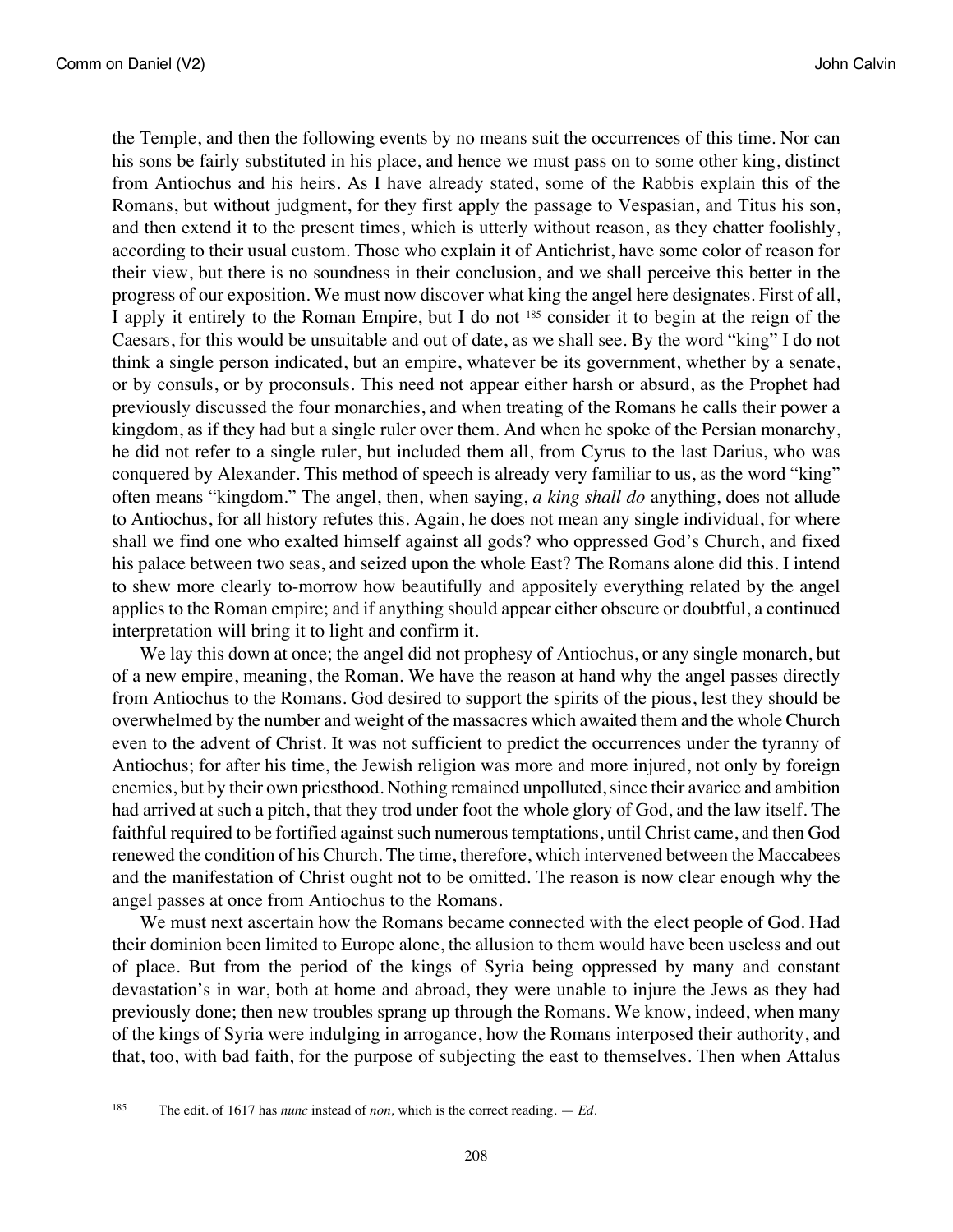made the Roman people his heir, the whole of Asia Minor became absorbed by them. They became masters of Syria by the will of this foolish king, who defrauded his legal heirs, thinking by this conduct to acquire some regard for his memory after his death. From that period, when the Romans first acquired a taste of the wealth of these regions, they never failed to find some cause for warfare. At length Pompey subdued Syria, and Lucullus, who had previously carried on war with Mithridates, restored the kingdom to Tigranes. Pompey, as I have already remarked, subjected Syria to the Romans. He left, indeed, the Temple untouched, but we may conjecture the cruelty which he exercised towards the Jews by the ordinary practice of this people. The clemency of the Romans towards the nations which they subdued is notorious enough. After Crassus, the most rapacious of all men, had heard much of the wealth of the Jews, he desired that province as his own. We know, too, how Pompey and Caesar, while they were friends, partitioned the whole world among themselves. Gaul and Italy were assigned entirely to Caesar; Pompey obtained Spain, and part of Africa and Sicily; while Crassus obtained Syria and the regions of the east, where he miserably perished, and his head, filled with gold, was Carried about in mockery from place to place. A second calamity occurred during that incursion of Crassus, and from this time the Jews were harassed by many and continual wars. Before this period, they had entered into an alliance with the Romans, as we are informed by the books of the Maccabees, as well as by profane writers. Therefore, when they granted liberty to the Jews, (1 Maccabees 8, and 14) it; was said 186 they were generous at the expense of others. This was their ordinary and usual practice; at first they received with friendship all who sought their alliance by treaty, and then they treated them with the utmost cruelty. The wretched Jews were treated in this way. The angel then alludes to them first, and afterwards speaks of Antiochus. All these points, thus briefly mentioned, we must bear in mind, to enable us to understand the context, and to shew the impossibility of interpreting the prophecy otherwise than of the Romans.

I now proceed to the words, *The king shall do according to his will* I have stated that we need not restrict this expression to a single person, as the angel prophesies of the continued course of the Roman monarchy. *He shall raise himself and magnify himself,* says he, *above every god.* This will be explained by and bye, where the king is said to be a despiser of all deities. But with reference to the present passage, although impiety and contempt of God spread throughout the whole world, we know how peculiarly this may be said of the Romans, because their pride led them to pass an opinion upon the right of each deity to be worshipped. And, therefore, the angel will use an epithet for God, meaning fortitude's and munitions, *megnezim* as in Daniel 11:38. That passage, I shall show you to-morrow, has been badly explained; for interpreters, as we shall discover, are utterly "at sea" as to its meaning. 187 But here the angel, by attributing contempt of the one God and of all deities to the Romans, implies their intense pride and haughtiness, in which they surpassed other profane nations. And, truly, they did not preserve even a superstitious fear of God; and while they vauntingly paraded the superior piety of both their ancestors and themselves, yet, an accurate perusal of their writings will disclose what they really thought. They made a laughingstock of all divinities, and ridiculed the very name and appearance of piety, and used it only for the purpose of retaining their subjects in obedience. The angel then says most truly of his empire, *it shall magnify itself*

<sup>186</sup> The Latin is "*ille dicebat,*" the French has "*un quidam disoit,*" — a curious mixture which implies uncertainty. Can it be Crassus? — *Ed*.

<sup>187</sup> See the Dissertations at the end of this volume.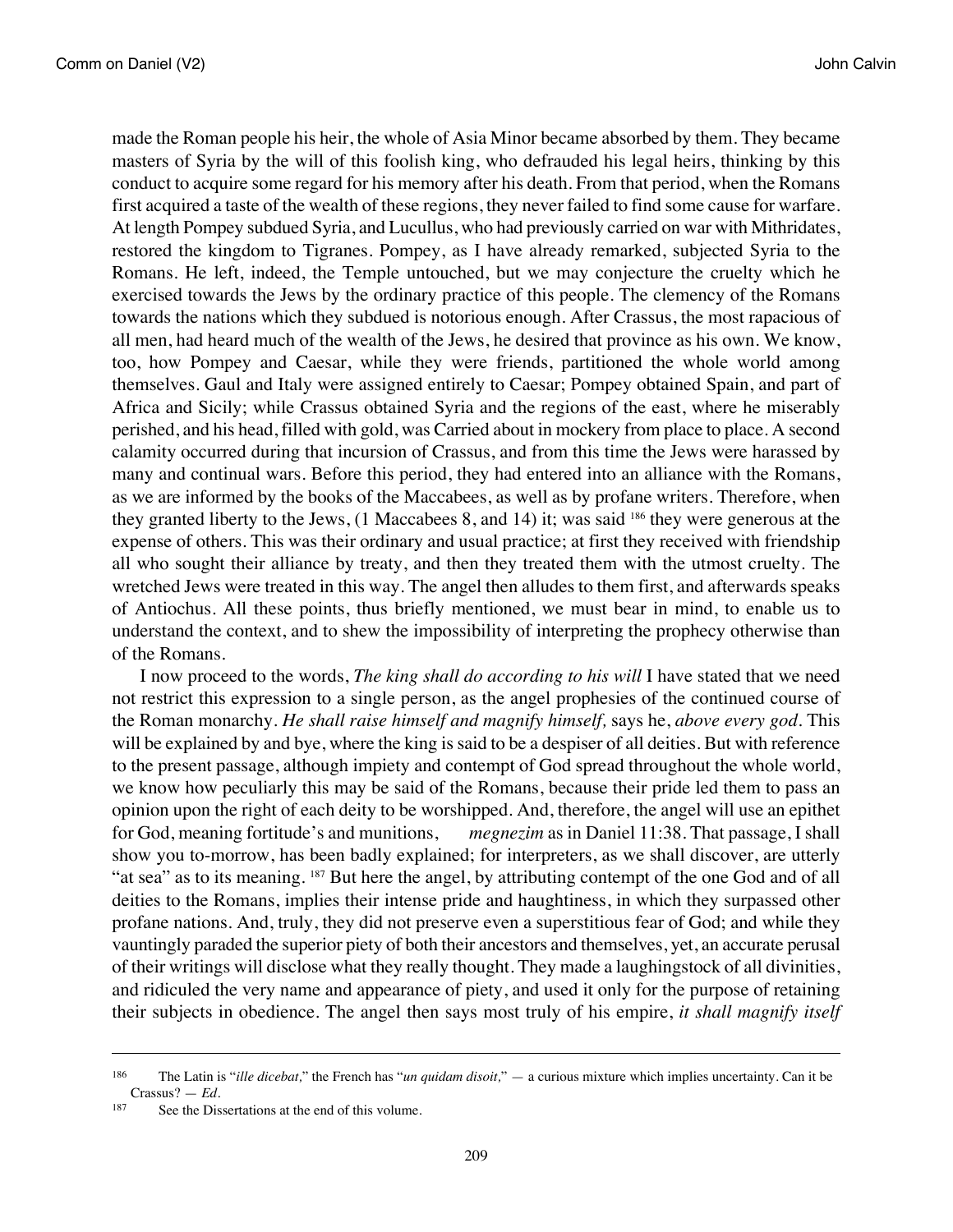*against all deities;* and *it shall speak wonderful things against the God of gods,* by which the Jewish religion is intended. For before they had passed into Asia Minor, and penetrated beyond Mount Taurus, they were ignorant of the law of God, and had never heard of the name of Moses. They then began to take notice of the worship of some peculiar god by that nation, and of the form of their piety being distinct from that of all other people. From the period of the knowledge of the peculiarities of the Jewish religion being spread among the Romans, they began to vomit forth their blasphemies against *the God of gods* We need not gather together the proof of this from their histories; but Cicero in his oration for Flaccus, (section. 28,) tears most contemptuously to pieces the name of the true God; and that impure slanderer  $-$  for he deserves the name  $-$  so blurts out his calumnies, as if the God who had revealed himself to His elect people by his law, was unworthy of being reckoned with Venus or Bacchus, or their other idols. Lastly, he treats the numerous massacres to which the Jews were exposed, as a proof of their religion being hated by all the deities; and this he thinks ought to be a sufficient sign of the detestable character of their religion. The angel then has every reason to declare the Romans puffed up with pride and haughtiness, as they did not hesitate to treat the name of the true God with such marked contempt.

*He shall utter,* says he, *remarkable things against the God of gods* The angel seems to refer to a single individual, but we have stated his reference to be to this empire. He adds next, *And he shall prosper until the consumption,* or completion, or consummation *of the indignation, since the determination has been made* Here also the angel treats of a long succession and series of victories, which prevent the application of the passage to Antiochus. For he died immediately after he had spoiled the Temple; all his offspring perished by each other's hands; and the Romans, to their great disgrace, acquired possession of Syria and that portion of the East. We must necessarily explain this of the Romans, as they notoriously prospered in their wars, especially on the continent of Asia. And if they were sometimes in difficulties, as we shall see to-morrow when treating the words which the angel will then use, they soon recovered their usual success. The angel here says, *This king shall prosper till the end of the indignation;* meaning, until God should punish the hypocrites, and thus humble his Church. I refer this to God, as I shall explain more at length tomorrow.

#### **PRAYER.**

Grant, Almighty God, as in these days the affairs of the world are in a state of disturbance, and as wherever we turn our eyes we see nothing but horrible confusion: Grant, I pray, that we may be attentive to thy teaching. May we never wander after our own imaginations, never be drawn aside by any cares, and never turn aside from our stated course. May we remain fixed in thy word, always seeking thee and always relying on thy providence. May we never hesitate concerning our safety, as thou hast undertaken to be the guardian of our salvation, but ever call upon thee in the name of thine only-begotten Son. — Amen.

## LECTURE SIXTY-THIRD

We yesterday commenced an explanation of the prophecy, in which the angel begins to treat of the Roman Empire. I then shewed the impossibility of applying any other exposition to the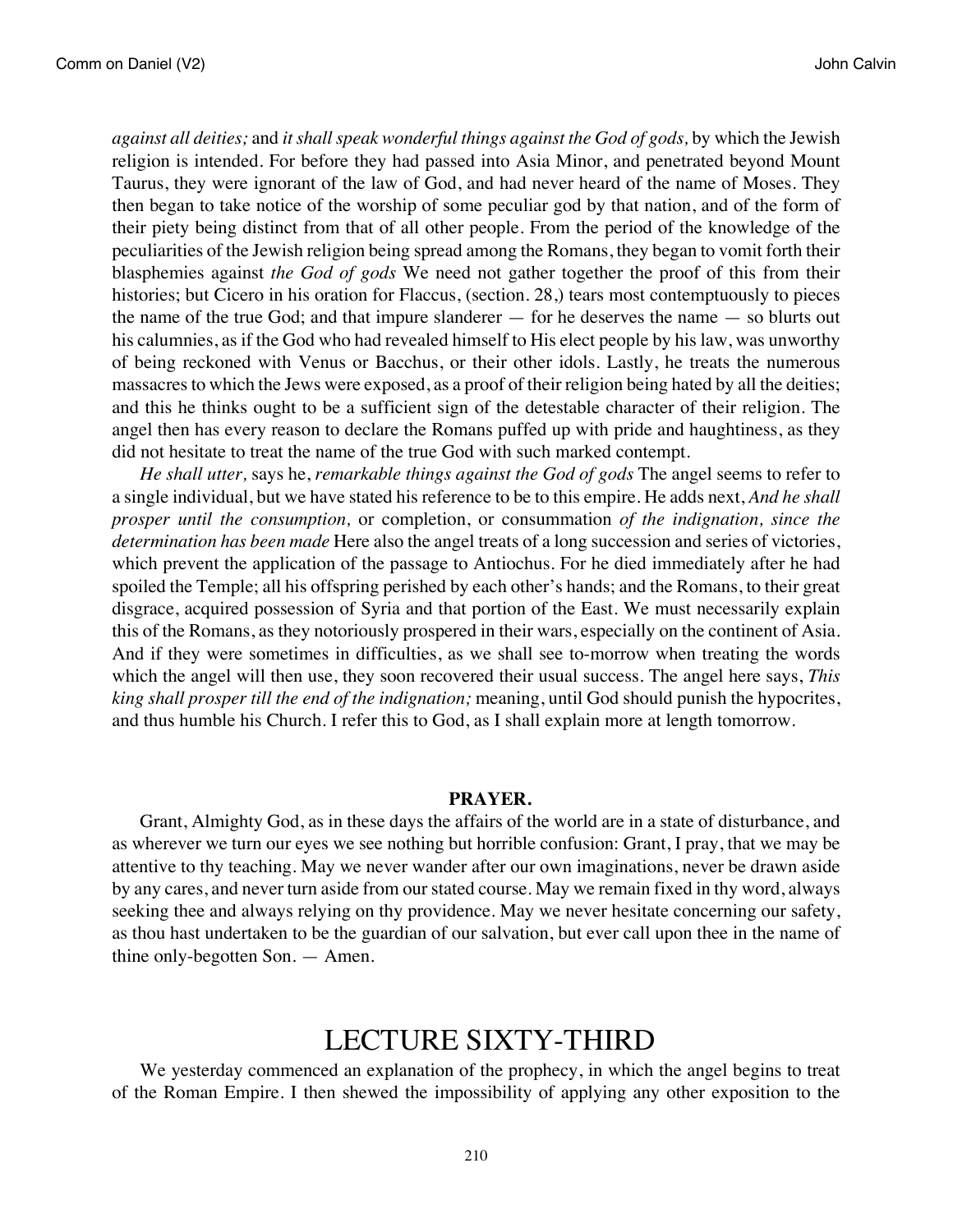passage, as it would have been absurd to pass by the point most necessary to be known. At the very beginning, we stated that God did not inform Daniel of other occurrences for the purpose of pandering to the foolish and vain curiosity of the many, but to fortify his servants, and to prevent their falling away in the midst of these most grievous contests. But after the death of Antiochus, we know by what various and grievous machinations Satan had endeavored to overthrow the faith of all the pious. For this reason their courage required propping up. If the whole of this period had been passed over in silence, God would have appeared to have neglected his servants. Therefore either our yesterday's subject of comment would have been useless, or else this clause ought to be added, lest the prophecy should appear either defective or mutilated. And we previously observed, while the angel was predicting future changes, there was no omission of the Roman Empire, which is again introduced here. Let us remember, then, that the angel is not now speaking of Antiochus, nor does he make a leap forwards to Antichrist, as some think, but he means a perpetual series. Thus the faithful would be prepared for all assaults which might be made upon their faith, if this rampart had not been interposed. The remainder of the verse now remains to be explained, *Even to the end of the wrath, because the decision has been made* The angel had narrated the perverseness of this king in not sparing the living God, but in darting his calumnies against him. He now adds, *He shall prosper even to the end of the wrath* The angel doubtless here meets the next trial which might utterly overwhelm the faithful, unless they hoped for some termination to it. By *wrath* he does not mean the rage of those who were sent as proconsuls into Asia and the East, or even the bitterness and rigor of the Roman people and Senate, but the word refers to God. We must remember, then, what I have previously impressed, namely, the sons of God are called upon to examine their faults, to humble themselves before God, without either murmuring or complaining when chastised by his rods. We know how impatient human nature is in bearing adversity, and how grudgingly men submit to the cross, not only stubbornly refusing it, but openly rebelling against God. Hence those who are oppressed by his hand are always outrageous, unless he displays himself as their judge. The angel then here presents us with a reason why God did not rashly expose his Church to the lust of the impious; he only wished to exact the punishment due to their sins; and judgment ought always to begin at the house of God, as we learn from another prophet. (Isaiah 10:12; Jeremiah 25:29; 1 Peter 4:17.)

The conclusion, then, the angel, in the first place, exhorts the pious to repentance, and shews them how deservedly God laid his hand upon them, because it was absolutely necessary. He then mitigates what would otherwise have been too severe, by adding, *till the end,* or completion. The word signifies both consumption and end, but it here means end, or completion. The explanation next follows, *since the determination,* or decision, *has been made,* says he. This means, God will not pursue his children to extremities without moderation, but will bring their punishment to an end after they have been humbled. As we read in the 40th chapter of Isaiah, the time of their warfare was completed, when God pitied his Church, and freed it from the tyranny of its enemies. (Isaiah 40:2.) Isaiah there speaks in the person of God; the Church had received double, meaning, sufficient punishment had been exacted. It almost implies his being displeased with himself for having been too severe against his Church, as we are familiar with the indulgence with which he usually treated his children. He says, then, in this passage, *Even to the end of the wrath;* meaning, the punishment should be but temporary, as God had prescribed a certain termination which should put an end to all their troubles and anxieties. It follows: —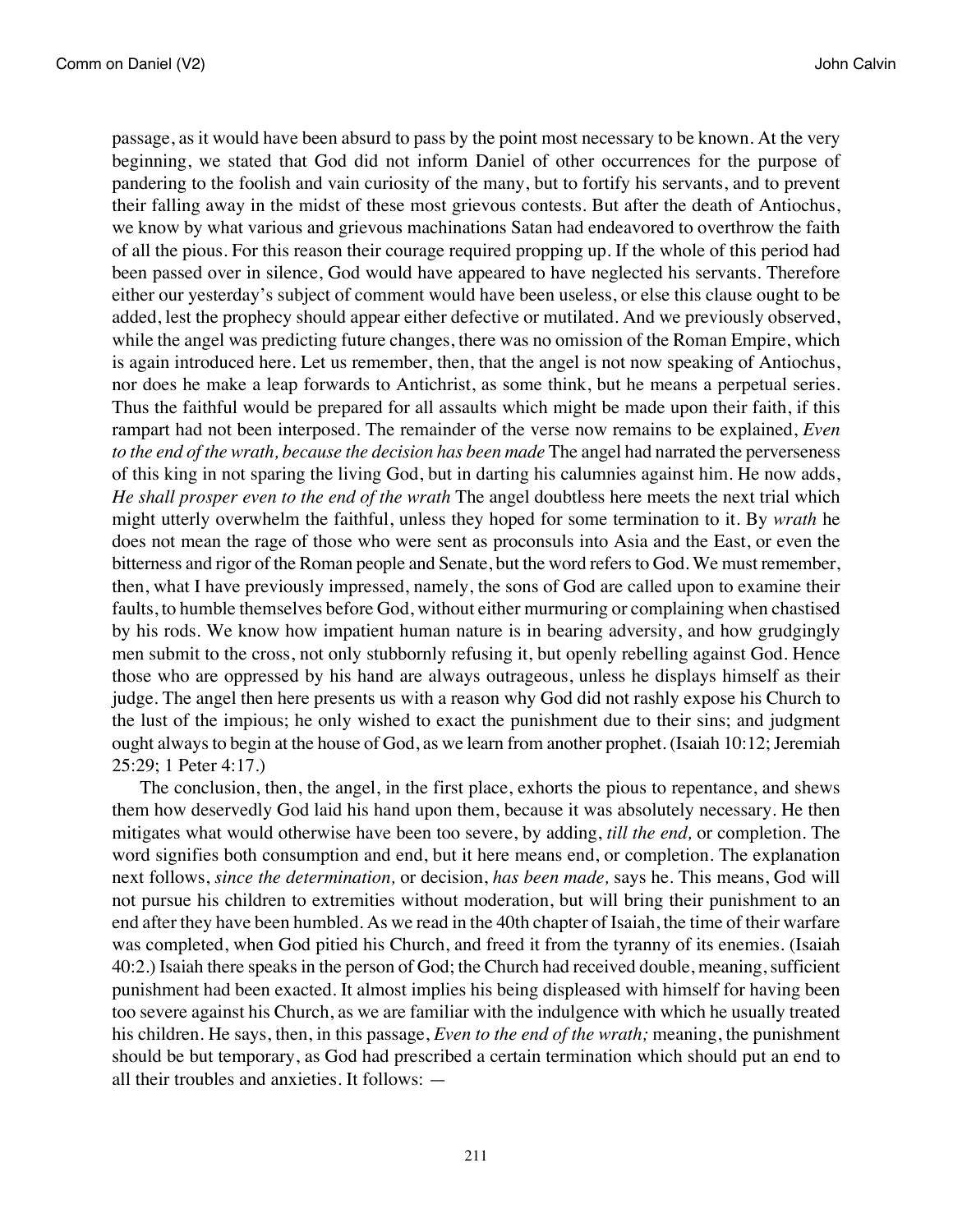### **Daniel 11:37**

**37.** Et ad deos patrum suorum non attendet, fathers, nor the desire of women, nor regard any et ad desiderium, vel, amorem, mulierum, et ad **37.** Neither shall he regard the God of his god: for he shall magnify himself above all. ullum Deum non attendet, quia super omne, *super omnia,* sese magnificabit.

I do not wonder at those who explain this prophecy of Antiochus, experiencing some trouble with these words; for they cannot satisfy themselves, because this prediction of the angel's was never accomplished by Antiochus, who did neither neglect all deities nor the god of his fathers. Then, with regard to the love of women, this will not suit this person. But it is easy to prove by other reasons already mentioned, the absence of all allusion here to Antiochus. Some refer this prophecy to the Pope and to Mohammed, and the phrase, the love of women, seems to give probability to this view. For Mohammed allowed to men the brutal liberty of chastising their wives, and thus he corrupted that conjugal love and fidelity which binds the husband to the wife. Unless every man is content with a single wife, there can be no love, because there can be no conjugal happiness whenever rivalry exists between the inferior wives. As, therefore, Mohammed allowed full scope to various lusts, by permitting a man to have a number of wives, this seems like an explanation of his being inattentive to the love of women. Those who think the Pope to be intended here remind us of their enforcing celibacy, by means of which the honor of marriage is trodden under foot. We know with what foulness the Roman Pontiffs bark when marriage is hinted to them, as we may see in the decrees of Pope Siricius, in the seventh chapter of the first volume of the Councils. 188 They quote the passage, Those who are in the flesh cannot please God; and thus compare marriage with fornication, thereby disgracefully and reproachfully throwing scorn upon an ordinance sanctioned by God. We observe, then, some slight correspondence, but the remaining points will not suit this idea. Some assert that as Mohammed invented a new form of religion, so did the Pope; true indeed, but neither of them are intended here, and the reason is, because God wished to sustain the spirits of his people until the first coming of Christ. Hence he predicts by his angel the sufferings to be endured by the Church until Christ was manifest in the flesh. We must now come to the Romans, of whom we began to explain the passage.

The angel says, *The king shall pay no regard to the gods of his fathers.* The application of this clause is at first sight obscure; but if we come to reflect upon the outrageous pride and barbarity of the Romans, we shall no longer doubt the meaning of the Prophets words. The angel states two circumstances; this king should be a despiser of all deities, and yet he should worship one god, while the singular and magnificent pomp displayed should exceed all common practices. These two points, so apparently opposite, were found united in the Romans. Our explanation will appear clearer by adding the following verses,

### **Daniel 11:38-39**

<sup>188</sup> The French edition altogether omits this reference to the *Concilia* — *Ed.*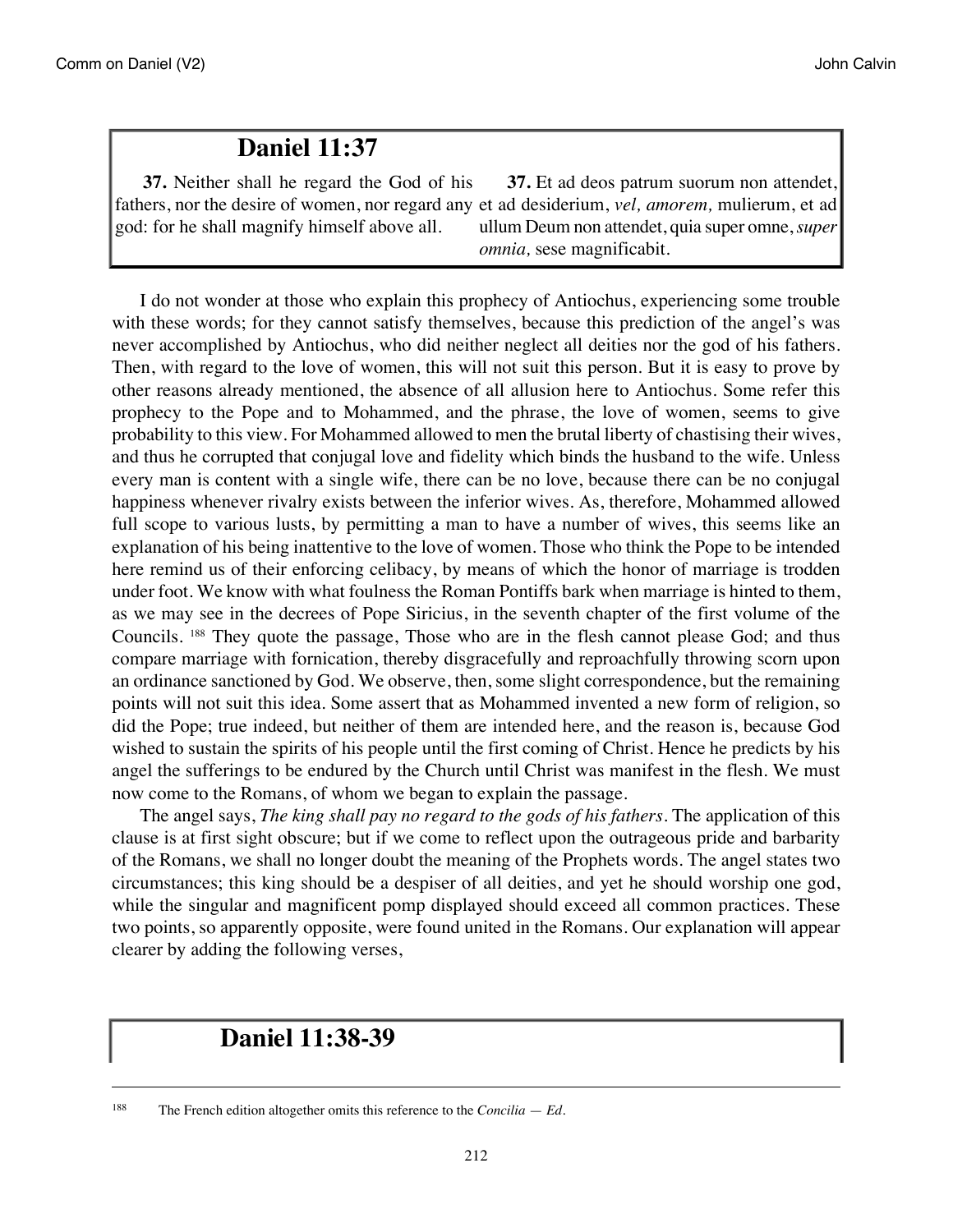**38.** Et Deum fortitudinum, *vel, munitionum,* of forces: and a god whom his fathers knew not in loco suo honorabit: et Deum quem non **38.** But in his estate shall he honour the God shall he honour with gold, and silver, and with cognoverunt patres ejus honorabit cum auro, et precious stones, and pleasant things. argento, et lapide pretioso, et desiderabilibus, 189

*hoc est, rebus omnibus pretiosis.*

**39.** Et faciet adversus munitiones with a strange god, whom he shall acknowledge fortitudinum cum Deo alieno, quem agnoverit, **39.** Thus shall he do in the most strong holds and increase with glory: and he shall cause them multiplicabit gloriam, et dominari faciet eos in to rule over many, and shall divide the land for multis, et terram dividet pretio. gain.

As I have already hinted, at the first glance these statements seem opposed to each other; the king of whom we are now treating shall despise all deities, and yet shall worship a certain god in no ordinary way. This agrees very well with the Romans, if we study their dispositions and manners. As they treated the worship of their deities simply as a matter of business, they were evidently destitute of any perception of the divinity, and were only pretenders to religion. Although other profane nations groped their way in darkness, yet they offered a superstitious worship to some divinities. The Romans, however, were not subject to either error or ignorance, but they manifested a gross contempt of God, while they maintained the appearance of piety. We gather this opinion from a review of their whole conduct. For although they fetched many deities from every quarter of the world, and worshipped in common with other nations Minerva, Apollo, Mercury, and others, yet we observe how they treated all other rites as worthless. They considered Jupiter as the supreme deity. But what was Jupiter to them in his own country? Did they value him a single farthing, or the Olympian deity? Nay, they derided both his worshippers and himself. What then really was their supreme god? why the glow of the Capitol; without the additional title of Lord of the Capitol, he was nobody at all. That title distinguished him as specially bound to themselves. For This reason the Prophet calls This Roman Jupiter *a god of bulwarks,* or of powers. The Romans could never be persuaded that any other Jupiter or Juno were worthy of worship; they relied upon their own inherent strength, considered themselves of more importance than the gods, and claimed Jupiter as theirs alone. Because his seat was in their capital, he was more to them than a hundred heavenly rulers, for their pride had centered the whole power of the deity in their own capital. They thought themselves beyond the reach of all changes of fortune, and such was their audacity, that every one fashioned new deities according to his pleasure. There was a temple dedicated to fortune on horseback; for this gratified the vanity of the general who had made good use of it is cavalry, and obtained a victory by their means; and in building a temple to equestrian fortune, he wished the multitude to esteem himself as a deity. Then Jupiter Stator was a god, and why? because this pleased somebody else; and thus Rome became full of temples. One erected an image of fortune, another of virtue, a third of prudence, and a fourth of any other divinity, and every one dared to set up his own idols according to his fancy, till Rome was completely filled with them. In this way Romulus was deified; and what claim had he to this honor? If any one object here — other nations did the same — we admit it, but we also know in what a foolish, brutal, and barbarous state of antiquity

<sup>189</sup> That is, with all precious things. — *Calvin.*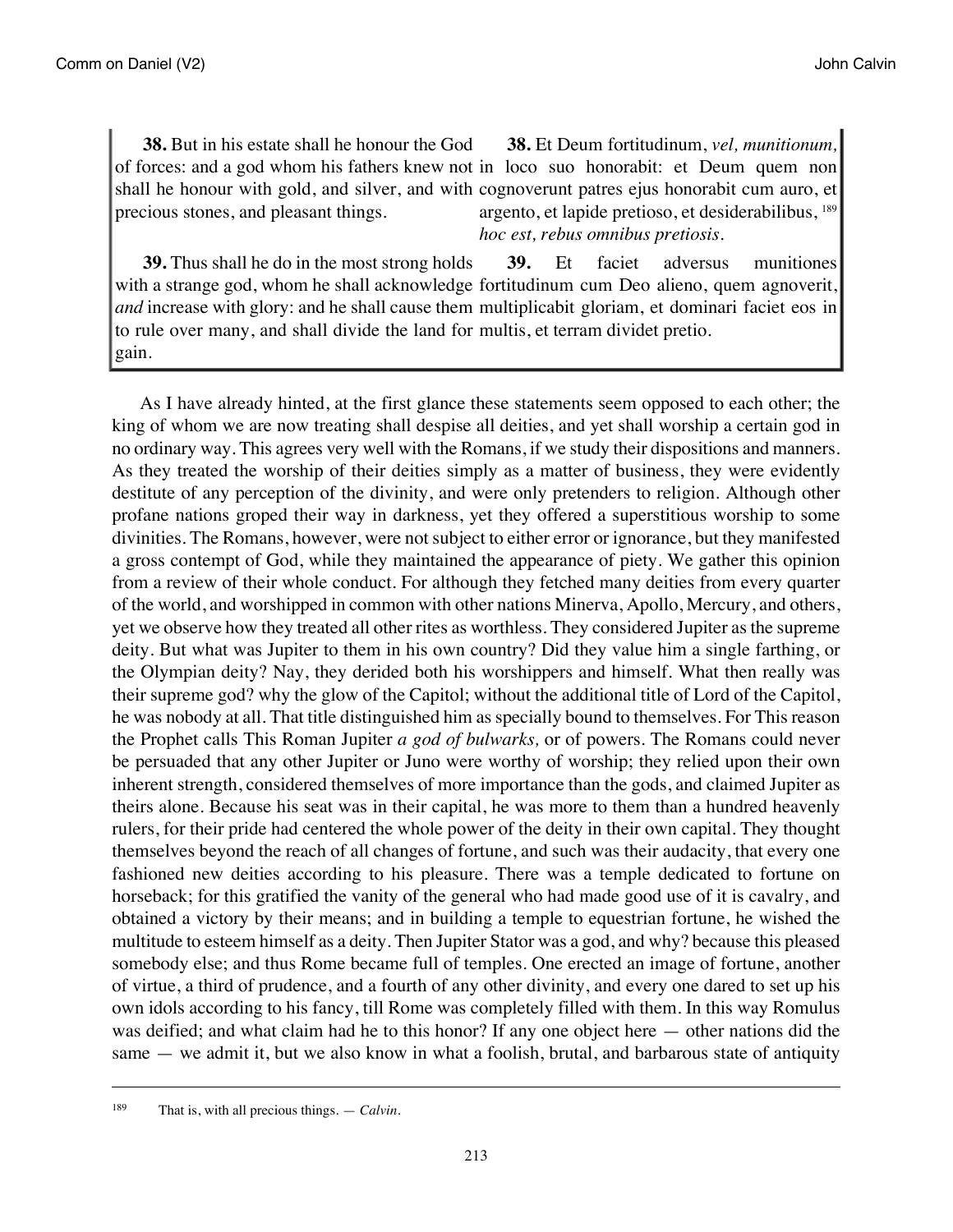they continued. But; the Romans, as I have already intimated, were not instigated to this manufacture of idols by either error or superstition, but by an arrogant vanity which elevated themselves to the first rank among mankind, and claimed superiority over all deities. For instance, they allowed a temple to be erected to themselves in Asia, and sacrifices to be offered, and the name of deity to be applied to them. What pride is here! Is this a proof of belief in the existence of either one god or many? Rome is surely the only deity, — and she must be reverently worshipped before all others!

We observe then how the expression of this verse is very applicable to the Romans; *they worshipped the god of bulwarks,* meaning, they claimed a divine power as their own, and only granted to their gods what they thought useful for their own purposes. With the view of claiming certain virtues as their own, they invented all kinds of deities according to their taste. I omit the testimony of Plutarch as not quite applicable to the present subject. He says in his problems, it was unlawful to utter the name of any deity under whose protection and guardianship the Roman State was placed. He tells us how Valerius Soranus was carried off for foolishly uttering that deity's name, whether male or female. These are his very words. And he adds as the reason, their practice of using magical incantations in worshipping their unknown divinity. Again, we know in what remarkable honor they esteemed "the good goddess." The male sex were entirely ignorant of her nature, and none but females entered the house of the high priest, and there celebrated her orgies. And for what purpose? What was that "good goddess?" Surely there always existed this *god of bulwarks,* since the Romans acknowledged no deity but their own selves. They erected altars to themselves, and sacrificed all kinds of victims to their own success and good fortune; and in this way they reduced all deities within their own sway, while they offered them only the specious and deceptive picture of reverence. There is nothing forced in the expression of the angel, — *he will pay no attention to the gods of his fathers;* meaning, he will not follow the usual custom of all nations in retaining superstitious ceremonies with error and ignorance. For although the Greeks were very acute, yet they did not dare to make any movement, or propose any discussions on religious matters. One thing we know to be fixed among them, to worship the gods which had been handed down by their fathers. But the Romans dared to insult all religious with freedom and petulance, and to promote atheism as far as they possibly could. Therefore the angel says, he *should pay attention to the god of his fathers* And why? They will have regard to themselves, and acknowledge no deity except their own confidence in their peculiar fortitude. I interpret the phrase, *the desire of women,* as denoting by that figure of speech which puts apart for the whole, the barbarity of their manners. The love of women is a scriptural phrase for very peculiar affection; and God has instilled this mutual affection into the sexes to cause them to remain united together as long as they retain any spark of humanity. Thus David is said to have loved Jonathan beyond or surpassing the love of women. (2 Samuel 1:26.) No fault is there found with this agreement, otherwise the love of David towards Jonathan would be marked with disgrace. We know how sacred his feelings were towards him, but "the love of women" is here used *par excellence,* implying the exceeding strength of this affection. As therefore God has appointed this very stringent bond of affection between the sexes as a natural bond of union throughout the human race, it is not surprising if all the duties of humanity are comprehended under this word by a figure of speech. It is just as if the angel had said; this king of whom he prophesies should be impious and sacrilegious, in thus daring to despise all deities; then he should be so evil, as to be utterly devoid of every feeling of charity. We observe then how completely the Romans were without natural affection, loving neither their wives nor the female sex. I need not refer to even a few examples by which this assertion may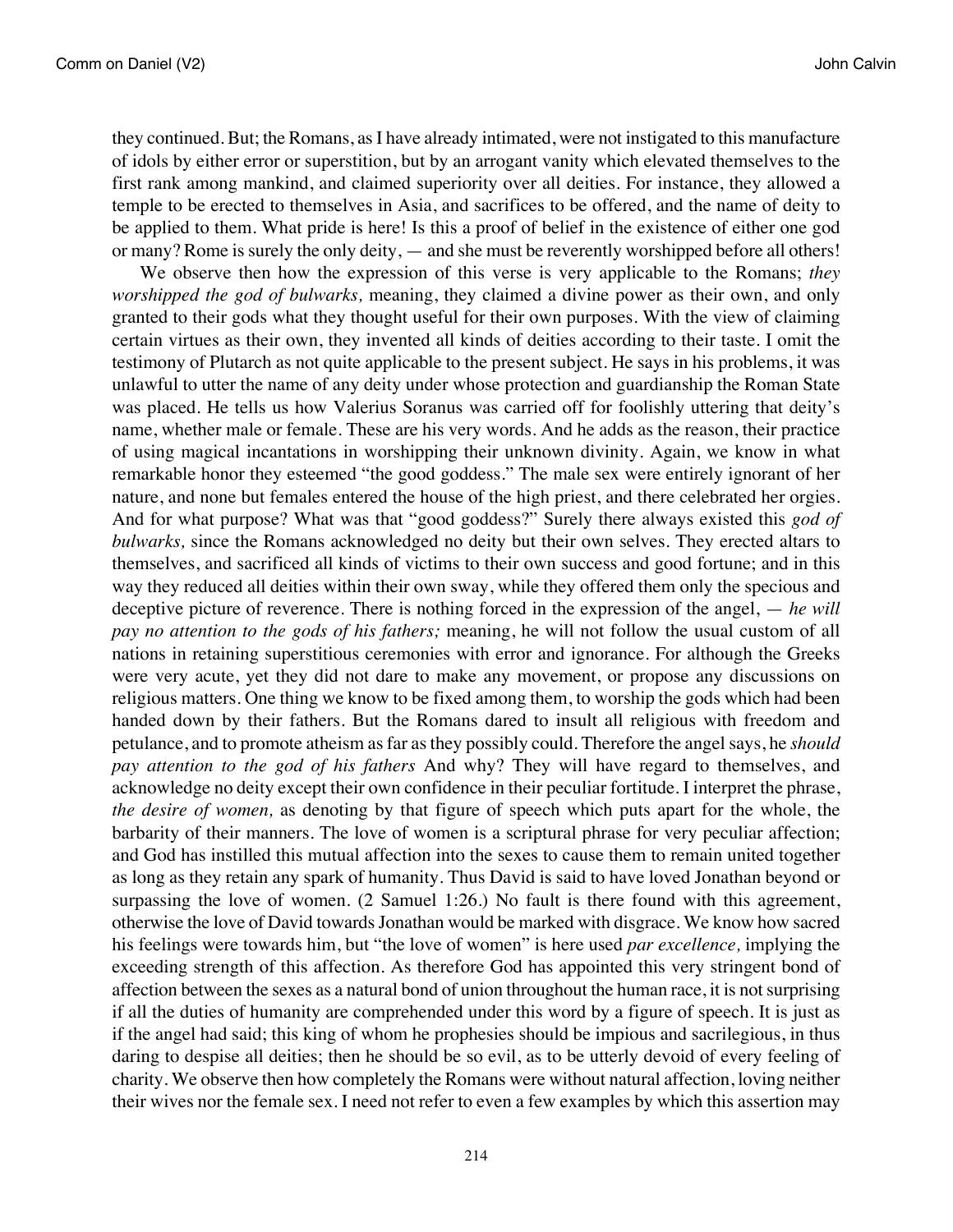be proved. But throughout the whole nation such extreme barbarity existed, that it ought really to fill us with horror. None can obtain an adequate idea of this, without becoming thoroughly versed in their histories; but whoever will study their exploits, will behold as in a mirror the angel's meaning. This king, then, should cultivate neither piety nor humanity.

*And he shall not pay attention to other gods, because he shall magnify himself against them all.* The cause is here assigned why this king should be a gross despiser of all deities, and fierce and barbarous against all mortals, *because he should magnify himself above them all* That pride so blinded the Romans, as to cause them to forget both piety and humanity; and so this intolerable self-confidence of theirs was the reason why they paid no honor to any deity, and trampled all mortals under foot. Humility is certainly the beginning of all true piety; and this seed of religion is implanted in the heart of man, causing them whether they will or not to acknowledge some deity. But the Romans were so puffed up by self-consequence, as to exalt themselves above every object of adoration, and to treat all religions with contemptuous scorn; and in thus despising all celestial beings, they necessarily looked down on all mankind, which was literally and notoriously the fact. Now, the second clause is opposed to this, *He shall worship or honor the god of fortitude's* He had previously used this word of the Temple, but this explanation does not seem suitable here, because the angel had before expressed the unity of God, while he now enumerates many gods. But the angel uses the word "fortitude's," or "munitions," for that perverse confidence by which the Romans were puffed up, and were induced to treat both God and men as nothing hi comparison to themselves. How then did these two points agree — the contempt of all deities among the Romans, and yet the existence of some worship? First, they despised all tradition respecting the gods, but afterwards they raised themselves above every celestial object, and becoming ashamed of their barbarous impiety, they pretended to honor their deities. But where did they seek those deities, as Jupiter for instance, to whom all the tribe of them were subject? why, in their own capitol. Their deities were the offspring of their own imaginations, and nothing was esteemed divine but what pleased themselves. *Hence* it is said, *He shall honor him in his own place.* Here the angel removes all doubt, by mentioning the place in which this god of fortitude's should be honored. The Romans venerated other deities wherever they met with them, but this was mere outward pretense. Without doubt they limited Jupiter to his own capitol and city; and whatever they professed respecting other divinities, there was no true religion in them, because they adored themselves in preference to those fictitious beings. Hence *he shall worship the god of ramparts in his place, and shall honor a strange god whom his fathers knew not* <sup>190</sup>

Again, *He shall honor him in gold, and silver, and precious stones, and all desirable things;* meaning, he shall worship his own deity magnificently and with remarkable pomp. And we know how the riches of the whole world were heaped together to ornament their temples. For as soon as any one purposed to erect any temple, he was compelled to seize all things in every direction, and so to spoil all provinces to enrich their own temples. Rome, too, did not originate this splendor for the sake of superstition, but only to raise itself and to become the admiration of all nations; and thus we observe how well this prophecy is explained by the course of subsequent events. Some nations, in truth, were superstitious in the worship of their idols, but the Romans were superior to all the rest. When first they became masters of Sicily, we know what an amount of wealth they

<sup>190</sup> The word "Mahuzzin" has occasioned a great variety of translations. See Wintle *in loco,* and the Dissertation on this passage at the end of this volume.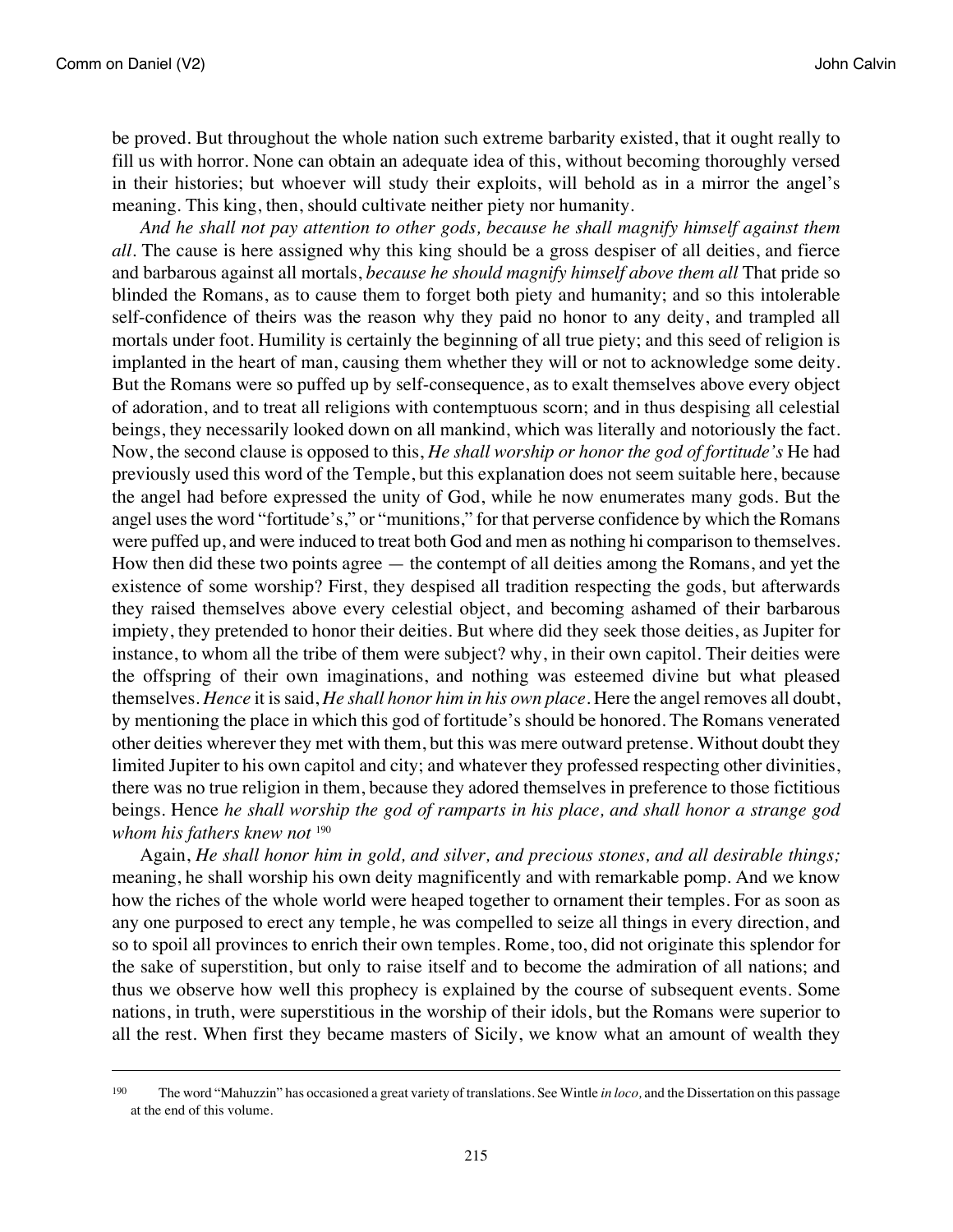abstracted from a single city. For if ever any temples were adorned with great and copious splendor and much riches, surely they would confess the extreme excellence of those of Sicily. But Marcellus stripped almost all temples to enrich Rome and to ornament the shrines of their false deities. And why so? Was it because Jupiter, and Juno, and Apollo, and Mercury, were better at Rome than elsewhere? By no means; but because he wished to enrich the city, and to turn all sorts of deities into a laughingstock, and to lead them in triumph, to shew that there was no other deity or excellence except at Rome, the mistress of the world. He afterwards adds, *He shall perform* Here, again, the angel seems to speak of prosperity. Without doubt he would here supply courage to the pious, who would otherwise vacillate and become backsliders when they observed such continued and incredible success, in a nation so impious and sacrilegious, and remarkable for such barbarous cruelty. Hence he states how the Romans should obtain their ends in whatever they attempted, if their fortitude should prevail, as if it were their deity. Although they should despise all deities, and only fabricate a god for themselves through a spirit of ambition; yet even this should bring them success. This is now called a *foreign deity.* Scripture uses this word to distinguish between fictitious idols and the one true God. The angel seems to say nothing which applies especially to the Romans. For the Athenians and Spartans, the Persians and the Asiatics, as well as all other nations, worshipped strange gods. What, then, is the meaning of the name? for clearly the angel did not speak after the ordinary manner. He calls him *strange,* as he was not handed down from one to another; for while they boasted vainly in their veneration of the idols received from their ancestors, together with all their sacred institutions and their inviolable rites, yet they inwardly derided them, and did not esteem them worth a straw, but only wished to retain some fallacious form of religion through a sense of shame. We remember the saying of Cato concerning the augurs, "I wonder when one meets another how he can refrain from laughing!" thus shewing how he ridiculed them. If any one had asked Cato either in the senate or privately, What think you of the augurs and all our religion? he would reply, "Ah! let the whole world perish before the augurs; for these constitute the very safety of the people and of the whole republic: we received them from our ancestors, therefore let us keep them for ever!" Thus that crafty fellow would have spoken, and thus also would all others. But while they prated thus to each other, they were not ashamed to deny the existence of a Deity, and so to ridicule whatever had been believed from the very beginning, as entirely to reduce to nothing the traditions received from their forefathers. It does not surprise us to find the angel speaking of a *strange god* which was worshipped at Rome, not, as I have said, through superstition or mistake, but only to prevent their barbarity from becoming abominable throughout the world. *That God,* says he, *whom he had acknowledged:* great weight is attached to this word. The angel means, that the whole divinity rested on the opinion and will of the sovereign people, because it was agreeable to its inclination, and promoted its private interest. As the plan of worshipping any gods would be approved, and they would pride themselves in their own pleasure, they should boast with great confidence, that there could be no piety but at Rome. But why so? Because they acknowledge strange gods, and determine and decree the form of worship which was to be preserved. The angel thus places the whole of the religion of Rome in lust, and shews them to be impure despisers of God.

He afterwards says, *He shall multiply the glory* This may be referred to God, but I rather approve of a different interpretation. The Romans should acquire great wealth for themselves, and should increase wonderfully in opulence, in the magnitude of their empire, and in all other sources of strength. Therefore *they shall multiply the glory,* meaning, they shall acquire new territories, and increase their power, and accumulate a multitude of treasures. This explanation fits in very well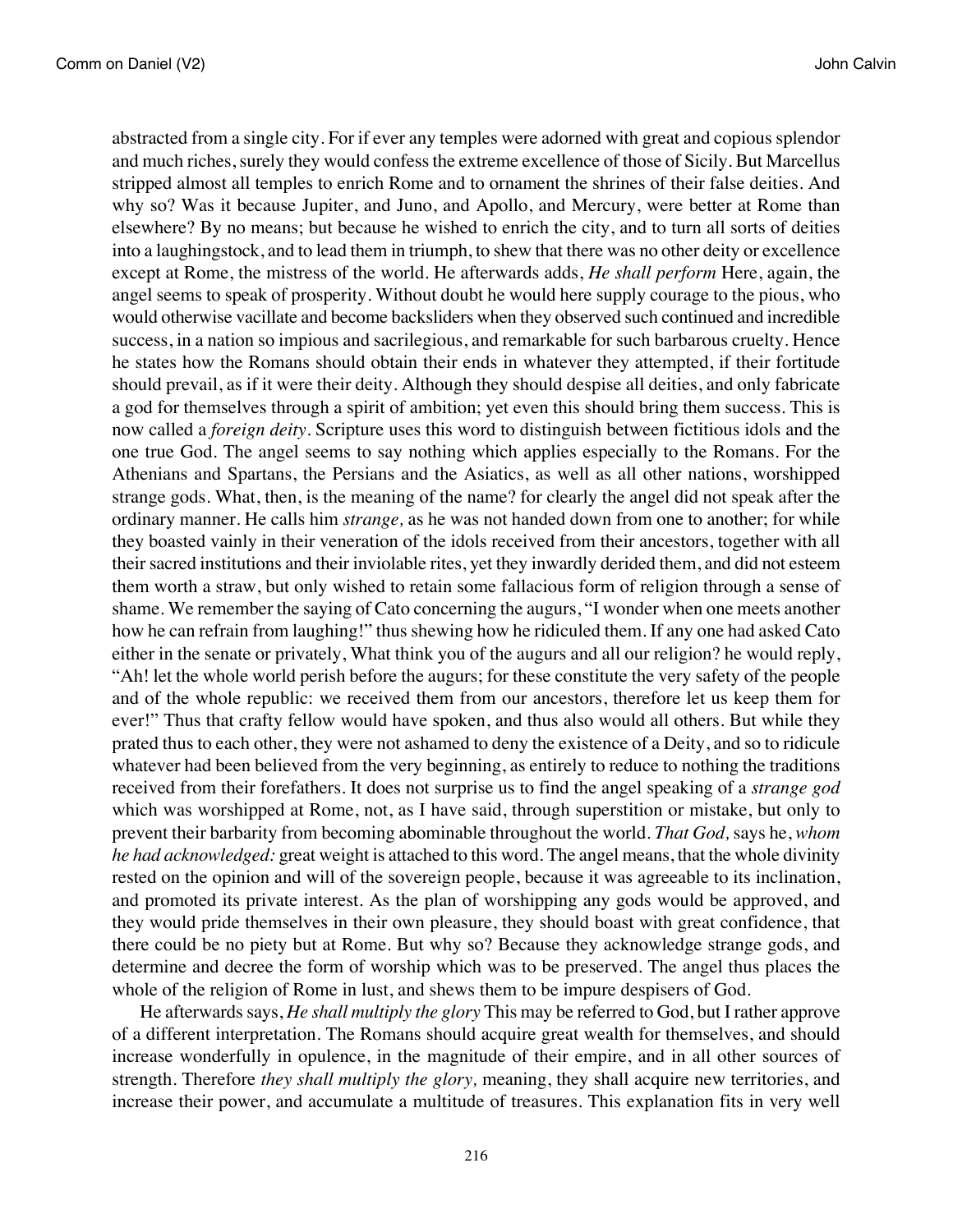with the close of the verse, where he adds, *he shall make them rule far and wide* This is a portion of that glory which this king shall heap upon himself, for he should be superior to the kings over many lands, and should distribute the booty which he had acquired, and that, too, *for a price* He says, therefore, *he shall make them rule over many;* for the relative is without a subject, which is a frequent practice of the Hebrews. Whom, then, should the Roman king, or the Roman empire, thus cause to have dominion? Whoever rendered them any assistance should receive his reward from a stranger, as we know Eumenes to have been enriched by the booty and spoil of Antiochus. The provinces also were distributed according to their will. The island was given up to the Rhodians, while a kingdom was wrested from another, and the *A*Etolians enlarged their dominions. As each party labored hard for their benefit, and incurred large expenses, so the Romans conferred riches upon them. After conquering Antiochus, they became the more liberal towards Attalus and Eumenes, and thus they became masters of the greater part of Asia. Again, when they had deprived Nabis, the tyrant of Sparta, of the greater part of his territories, those who had taken care to gratify the Romans, were favored with the spoils they had seized from him. We have another instance in the favor's conferred upon Massinissa after the conquest of Carthage; for after being expelled from his own kingdom, his dominion extended far and wide throughout the continent of Africa: after being deprived of his paternal sovereignty, he had not a spot in the world on which to plant his foot until they bestowed upon him what they had seized from the Carthaginians. And how did they manage this? *They shall divide the soil for a price,* says the angel; thus obliquely reproving the cunning of the senate and Roman people, because they did not give away these ample dominions gratuitously; they would willingly have devoured whatever they had acquired, but they found it better policy to sell them than to retain them. They did not sell at any fixed price — for the word "price" here need not be restricted to a definite sum of money — but displayed their avarice, and sold and distributed for the sake of gain, just as much as if all these territories had been immediately reduced into provinces of their empire. They had need of great resources; it was objectionable to continue their garrison in perpetuity in the cities of Greece, and hence they proclaim perfect freedom through them all. But what sort of liberty was this? Each state might choose its senate according to the pleasure of the Romans, and thus as each acquired rank and honor in his own nation, he would become attached and enslaved to the Roman people. And then, in this condition of affairs, if any war should spring up, they sought aid from these friends and allies. For had they been only confederate, the Romans would never have dared to exact so much from each tributary state. Let us take the case of the Carthaginians. After being reduced by many exaction's to the lowest pitch of poverty, yet when the Romans made war against Philip and Macedon, and against Antiochus, they demanded ships from these allies. They demanded besides, as a subsidy, an immense quantity of gold, silver, provisions, garments, and armor, till at length these wretched Carthaginians, whose very life-blood the Romans had drained, still sent for the war whatever gold they had remaining, and all they could scrape together. Thus Philip king of Macedon is compelled to destroy himself, by plunging his own sword into his body; for every state of Greece was forced to contribute its own portion of the expenses of the war.

We perceive, then, how *the lands were divided for a price,* each with regard to its own utility, not by fixing a certain defined money value, but according to the standard of political expediency. And what kind of bargaining did they afterwards mutually execute? We have an instance of it in the prevalence of proscription among the Romans, by which they turned their rapacity against their own vitals. They had previously confiscated the goods of their enemies. Philip, for instance, was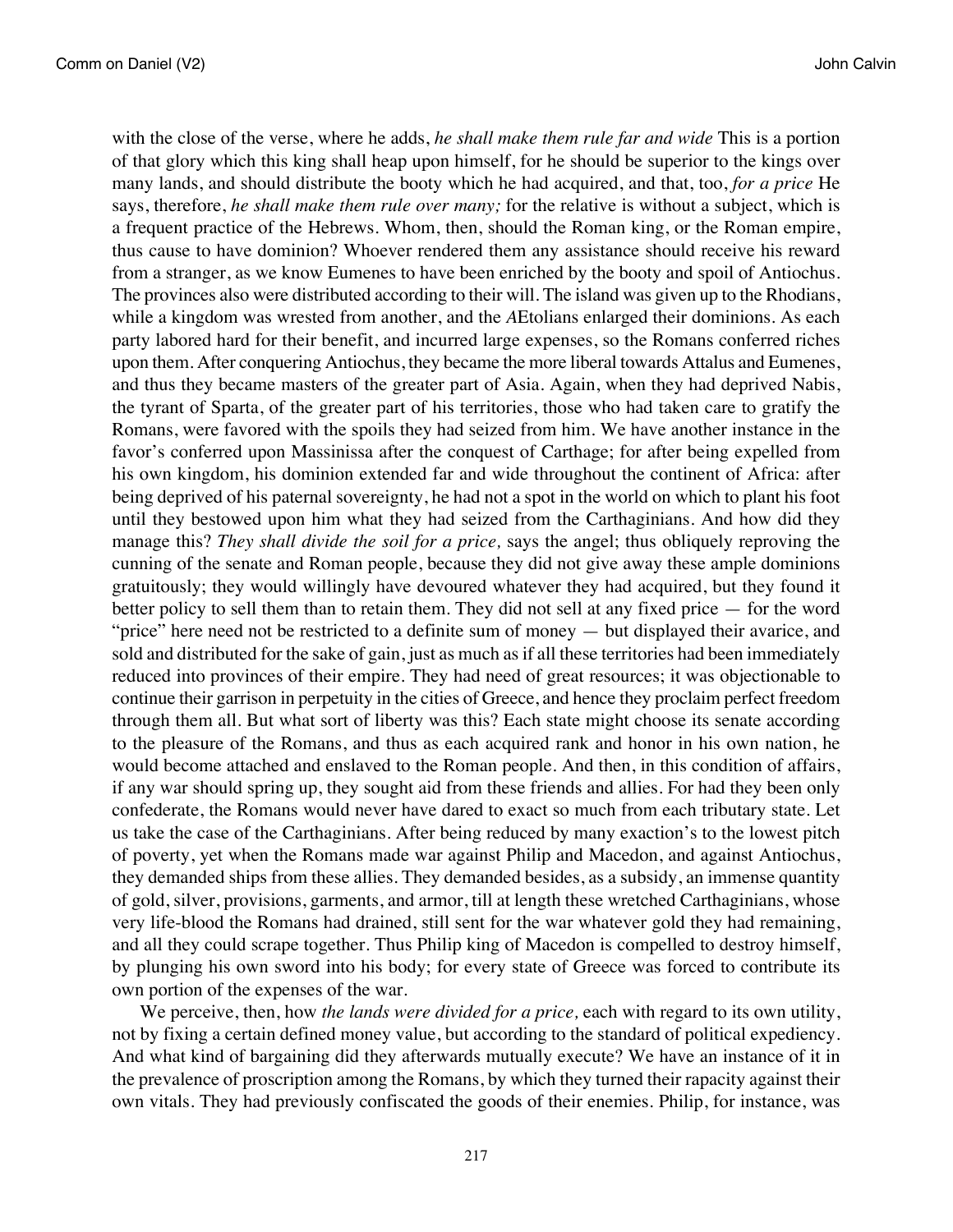forced to pay a large sum of money to repurchase the name of king and the portion of territory which remained his own. Antiochus and the Carthaginians were subject to the same hardship. The Romans, in short, never conquered any one without exhausting both the monarch and his dominions to satisfy their insatiable avarice and cupidity. We now perceive *how they divided the lands for a price,* holding all kings in subjection to themselves, and bestowing largesses upon one from the property of another.

We now perceive the angel's meaning throughout this verse, *The King should be so powerful as to bestow dominion on whomsoever he pleased in many* and ample territories, but not gratuitously. We have had examples of some despoiled of their royal dignity and power, and of others restored to the authority of which they had been deprived. Lucullus, for instance, chose to eject one king from his dominions, while another general restored him to his possessions. A single Roman citizen could thus create a great monarch; and thus it often happened. Claudius proposed to the people to proscribe the king of Cyprus, although he was of the royal race; his father had been the friend and ally of the Roman people, he had committed no crime against the Roman empire, and there was no reason for declaring war against him. Meanwhile he remained in security at home, while none of those ceremonies by which war is usually declared took place. He was proscribed in the market-place by a few vagabonds, and Cato is immediately sent to ravage the whole island. He took possession of it for the Romans, and this wretched man is compelled to cast himself into the sea in a fit of despair. We observe, then, how his prediction of the angel was by no means in vain; the Roman proconsuls distributed kingdoms and provinces, *but yet for a price,* for they seized everything in the world, and drew all riches, all treasures, and every particle of value into the whirlpool of their unsatisfied covetousness. We shall put off the remainder.

#### **PRAYER.**

Grant, Almighty God, as in all ages the blindness of mankind has been so great as to lead them to worship thee erroneously and superstitiously, and since they manifest such duplicity and pride as to despise thy name, and also the very idols which they have fashioned for themselves: Grant, I pray thee, that true piety may be deeply rooted in our hearts. May the fear of thy name be so engraven within us, that we may be sincerely and unreservedly devoted to thee. May each of us heartily desire to glorify thy name, and may we endeavor to lead our brethren in the same course. Do thou purge us more and more from all dissimulation, until at length we arrive at that perfect purity which is laid up for us in heaven, through Jesus Christ our Lord. — Amen.

## LECTURE SIXTY-FOURTH

### **Daniel 11:40**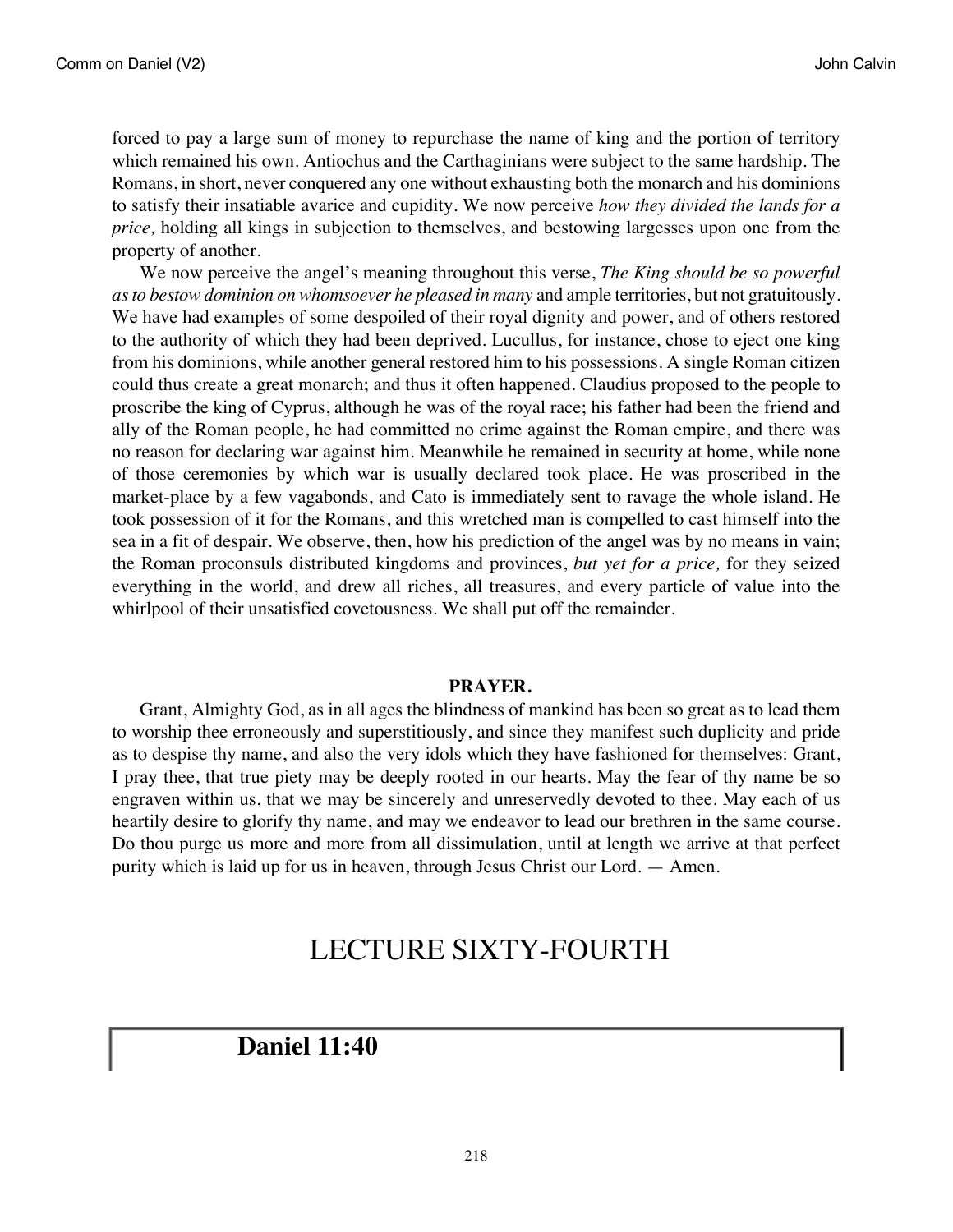**40.** Et im tempore finis configet cum eo rex of the south push at him: and the king of the north austri, et tanquam turbo iruet rex aquilonis, cum **40.** And at the time of the end shall the king shall come against him like a whirlwind, with curru et equitibus, et navibus multis: et veniet in chariots, and with horsemen, and with many terras, et exundabit, et transibit, *pervadet* ships; and he shall enter into the countries, and shall overflow and pass over.

As to the time here mentioned, it is a certain or predetermined period' the kings of the south and the north we have already shewn to refer to Egypt and Syria, such being their position with respect to Judea. The word *neech, confliget,* is literally he shall "push with the horns," while the word translated, "he shall rush as a whirlwind," is deduced from *segner,* "to be stormy." The angel here predicts the numerous victories by means of which the Romans should extend their empire far and wide, although not without great difficulties and dangers. He states, *The king of the south should carry on war with the Romans for a definite period* I dare not fix the precise time intended by the angel. So great was the power of Egypt, that had the kings of that country relied upon their native resources, they might have summoned courage to make war upon the Romans. Gabinius the proconsul led his army there for the sake of restoring Ptolemy. He expelled Archelaus without much trouble, and then like a mercenary he risked his life and his fame there, as well as his army. Caesar was in danger there, after vanquishing Pompey; then Antony next made war upon Augustus, assisted by the forces of Cleopatra; then Egypt put forth all her strength, and at his failure was reduced herself to a province of Rome. The angel did not propose to mark a continued series of times, but only briefly to admonish the faithful to stand firm amidst those most grievous concussions which were then at hand. Whatever be the precise meaning, the angel doubtless signified the difficult nature of the struggle between the Romans and the Egyptians. I have already stated the witness of history to the fact, that the Egyptians never made war against the Romans in their own name; sometimes events were so confused that the Egyptians coalesced with the Syrians, and then we must read the words conjointly — thus the king of the south, assisted by the king of the north, should carry on war with the Romans. The angel thus shews us how the king of Syria should furnish greater forces and supplies than the Egyptian monarch, and this really happened at the beginning of the triumvirate. He states next, *The king of the south* should come *with chariots and horses and many ships.* Nor is it necessary here to indicate the precise period, since the Romans carried on many wars in the east, during which they occupied Asia, while a part of Libya fell to them by the will of its king without arms or force of any kind.

With reference to these two kingdoms which have been so frequently mentioned, many chiefs ruled over Syria within a short period. First one of the natives was raised to the throne and then another, till the people grew tired of them, and transferred the sovereignty to strangers. Then Alexander rose gradually to power, and ultimately acquired very great fame: he was not of noble birth, for his father was of unknown origin. This man sprang from an obscure family, and at one period possessed neither authority nor resources. He was made king of Syria, because he pretended to be the son of Seleucus, and was slain immediately, while his immediate successor reigned for but a short period. Thus Syria passed over to the Romans on the death of this Seleucus. Tigranes the king of Armenia was then sent for, and he was made ruler over Syria till Lucullus conquered him, and Syria was reduced to a province. The vilest of men reigned over Egypt. Physcon, who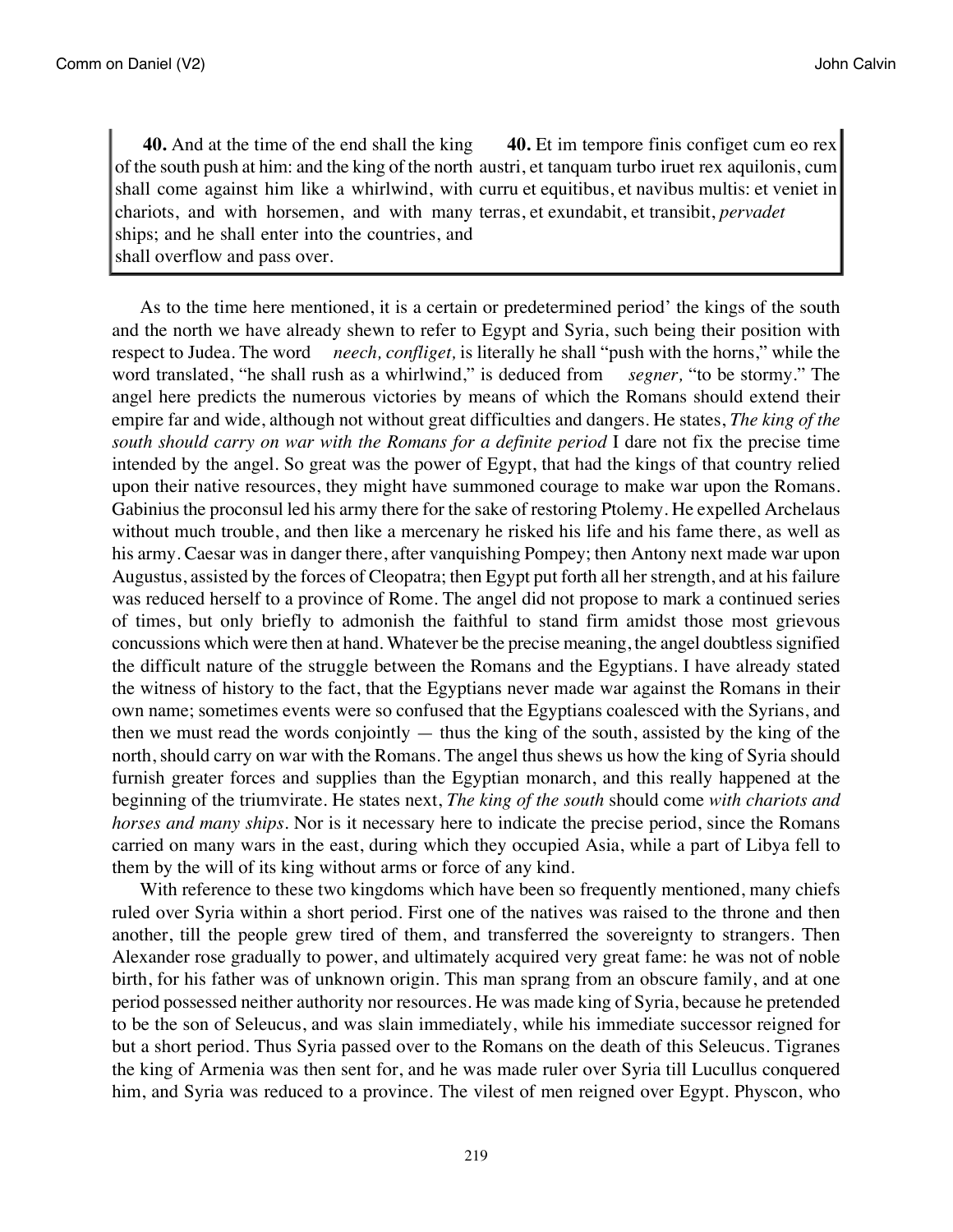was restrained by the Romans when attempting to wrest Syria from the power of its sovereign, was exceedingly depraved both in body and mind and hence he obtained this disgraceful appellation. For the word is a Greek one, equivalent to the French *andouille;* for *physce* means that thicker intestine into which the others are usually inserted. This deformity gave rise to his usual name, signifying "pot-bellied," implying both bodily deformity and likeness to the brutes, while he was not endowed with either intellect or ingenuity. The last king who made the Romans his son's guardians, received the name of Auletes, and Cicero uses this epithet of "flute-player," because he was immoderately fond of this musical instrument In each kingdom then there was horrible deformity, since those who exercised the royal authority were more like dogs or swine than mankind. Tigranes, it is well known, gave the Romans much trouble. On the other side, Mithridates occupied their attention for a very long period, and with various and opposite success. The Romans throughout all Asia were at one period put to the sword, and when a close engagement was fought, Mithridates was often superior, and he afterwards united his forces with those of Tigranes, his father-in-law. When Tigranes held Armenia, he was a king of other kings, and afterwards added to his dominions a portion of Syria. At length when the last Antiochus was set over the kingdom of Syria by Lucullus, he was removed from his command by the orders of Pompey, and then, as we have stated, Syria became a province of Rome. Pompey crossed the sea, and subdued the whole of Judea as well as Syria' he afterwards entered the Temple, and took away some part of its possessions, but spared the sacred treasures. Crassus succeeded him — an insatiable whirlpool, who longed for this province for no other reason than his unbounded eagerness for wealth. He despoiled the Temple at Jerusalem; and lastly, after Cleopatra was conquered, Egypt lost its royal race, and passed into a Roman province. If the Romans, had conquered a hundred other provinces, the angel would not have mentioned them here; for I have previously noticed his special regard to the chosen people. Therefore he dwells only on those slaughters which had more or less relation to the wretched Jews. First of all he predicts the great contest which should arise between the kings of Egypt and Syria, *who should come on like a whirlwind,* while the Romans *should rush upon the lands like a deluge, and pass over them.* He compares the king of Syria to a whirlwind, for at first he should rush on impetuously, filling both land and sea with his forces. Thus he should possess a well-manned fleet, and thus excite fresh terrors, and yet vanish away rapidly like a whirlwind. But the Romans are compared to a deluge. The new king of whom he had spoken *should come,* says he, *and overflow,* burying all the forces of both Egypt and Syria; implying the whole foundations of both realms should be swept away when the Romans passed over them. *He shall pass over,* he says; meaning, wherever they come, the way shall be open for them and nothing closed against them. He will repeat this idea in another form. He does not speak now of one region only, but says, *they should come over the lands,* implying a wide-spread desolation, while no one should dare to oppose them by resisting their fury.

### **Daniel 11:41-42**

**41.** Et veniet in terram desiderii, et multae, and many *countries* shall be overthrown: but *regiones scilicet*, cadent, et hae evadent e manu **41.** He shall enter also into the glorious land,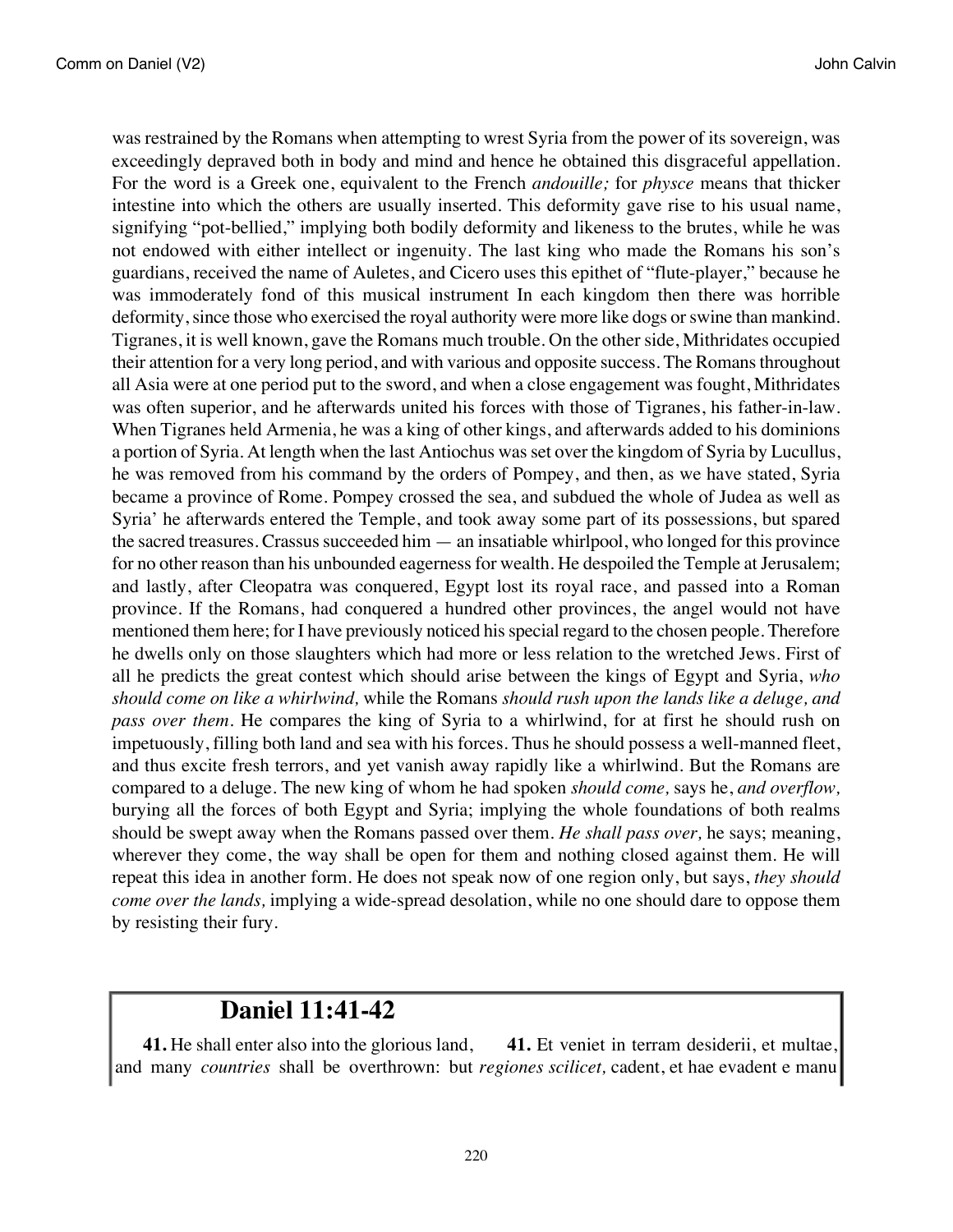these shall escape out of his hand, *even* Edom, ejus, Edom, Moab, et principium filiorum and Moab, and the chief of the children of Ammon. Ammon.

**42.** Et mittet, *hoc est, extendet,* manum suam the countries: and the land of Egypt shall not in terras, et terra AEgypti non erit in evasionem. 191 **42.** He shall stretch forth his hand also upon escape.

The land of Judea is called the pleasant or desirable land, because God thought it worthy of his peculiar favor. He chose it for his dwelling-place, called it his resting-place, and caused his blessing to remain in it. In this verse also, regions are treated, and not merely cities, as the regions of Edom and of Moab. After the angel had briefly predicted the occurrence of the most grievous wars with the Romans, he now adds what he had briefly commenced in the last verse, — namely their becoming conquerors of all nations. *They shall come,* he says, *into the desirable land* This is the reason why the angel prophesies of the Roman empire, for he was not sent to explain to Daniel the history of the whole world, but to retain the faithful in their allegiance, and to persuade them under the most harassing convulsions to remain under the protection and guardianship of God. For this reason he *states,* — *they shall come into the desirable land* This would be a dreadful temptation, and might overthrow all feelings of piety, as the Jews would be harassed on all sides, first by the Syrians and then by the Egyptians. And we know with what cruelty Antiochus endeavored not only to oppress but utterly to blot out the whole nation. Neither the Syrians nor the Egyptians spared them. The Romans came almost from the other side of the globe; at first they made an alliance with these states, and then entered Judea as enemies. Who would have supposed that region under God's protection, when it was so exposed to all attacks of robbery and oppression? Hence it was necessary to admonish the faithful not to fall away through this utter confusion.

*They shall come,* then, *into the desirable land, and many regions shall fall;* meaning, no hope should remain for the Jews after the arrival of the Romans, as victory was already prepared to their hand. The angel's setting before the faithful this material for despair was not likely to induce confidence and comfort, but. as they were aware of these divine predictions, they knew also that the remedy was prepared by the same God who had admonished them by means of the angel. It was in his power to save his Church from a hundred deaths. This prophecy became an inestimable treasury, inspiring the faithful with the hope of the promised deliverance. The angel will afterwards add the promise intended to support and strengthen and revive their drooping spirits. But he here announces that God's aid should not immediately appear, because he would give the Romans full permission to exercise a cruel sway, tyranny, and robbery, throughout the whole of Asia and the East. He says, *The lands of Edom, Moab, and a portion of Ammon should escape from their slaughter* This trial would in no slight degree affect the minds of the pious: What does he mean? He suffers the land that he promised should be at rest, to be now seized and laid waste by its enemies! The land of Moab is at peace and enjoys the greatest tranquillity, and the condition of the sons of Ammon is prosperous! We should here bear in mind what the prophets say of these lands: Esau was banished into the rugged mountains, and God assigned to the Moabites a territory beyond the borders of the land of blessings. (Malachi 1:3.) The Jews alone had any peculiar right and privilege to claim that

<sup>191</sup> That is, "shall not escape," or "snatch itself away." — *Calvin.*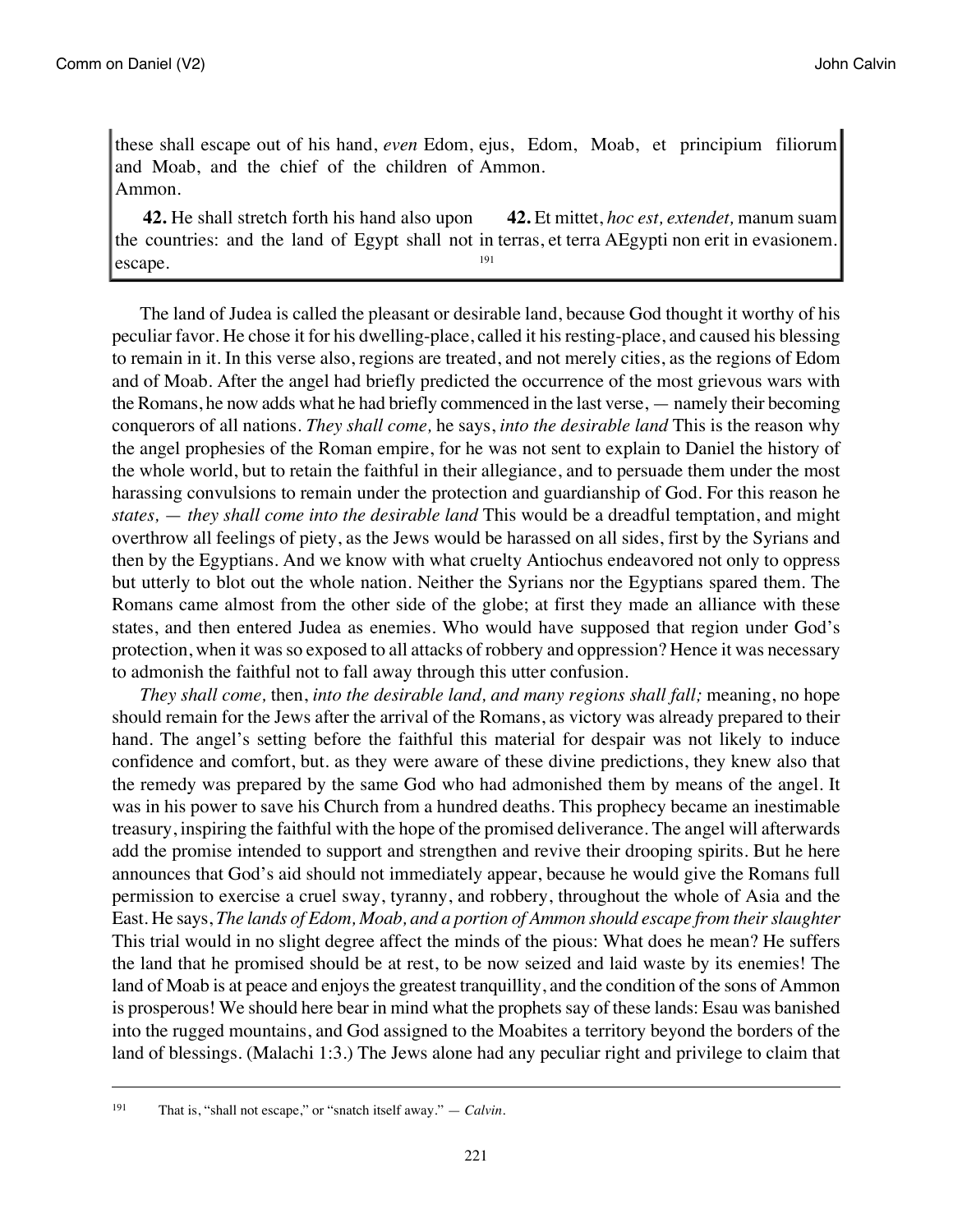territory in which the Lord had promised them perfect repose. Now, when Judea is laid waste and their foes according to their pleasure not only seize upon everything valuable in the city and the country, but seem to have a special permission to ravage the land at their will, what could the Jews conjecture? The angel therefore meets this objection, and alleviates these feelings of anxiety to which the faithful could be subject from such slaughters. He states that the territories of *Edom* and *Moab,* and of the *children of Ammon,* should be tranquil and safe from those calamities. By the expression, *to the beginning of the children of Ammon,* he most probably refers to that, retreat whence the Ammonites originated. For doubtless the Romans would not have spared the Ammonites unless they had been concealed among the mountains, for every district in the neighborhood of Judea was subject to the same distress. Those who interpret this passage of Antichrist, suppose safety to be extended only to that portion of the faithful who shall escape from the world and take refuge in the deserts. But there is no reason in this opinion, and it is sufficient to retain the sense already proposed as the genuine one. He afterwards adds, *The Romans should send their army into the land, and even in the land of Egypt, they should not escape* The angel without doubt here treats of the numerous victories which the Romans should obtain in a short time. They carried on war with Mithridates for a long period, and then Asia was almost lost; but they soon afterwards began to extend their power, first over all Asia Minor, and then over Syria; Armenia was next added to their sway, and Egypt after that: meanwhile this was but a moderate addition, till at length they ruled over the Persians, and thus their power became formidable. Wherefore this prophet was fulfilled by *their extending their power over many regions, and by the land of Egypt becoming a portion of their booty* It follows:

### **Daniel 11:43**

**43.** Et dominabitur thesauris auri, et argenti, of gold and of silver, and over all the precious et omnibus desiderabilibus <sup>192</sup> AEgypti, et Lybiae, things of Egypt: and the Libyans and the et Aethiopiae ingressibus suis. **43.** But he shall have power over the treasures Ethiopians *shall be* at his steps.

I have previously stated that though the language applies to a single king, yet a kingdom is to be understood, and our former observations are here confirmed. Although many nations should endeavor to resist the Romans, they should yet be completely victorious, and finally acquire immense booty. Their avarice and covetousness were perfectly astonishing; for he says, *they should acquire dominion over the treasures of gold and silver, and should draw to themselves all the precious things of Egypt, Libya, and Ethiopia; and that, too, in their footsteps.* In these words he more clearly explains our previous remarks upon the emblem of the deluge. All lands should be laid open to them; although the cities were fortified, and would thus resist them by their closed gates, yet the way should be open to them, and none should hinder them from bursting forth over the whole east, and subduing at the same time cities, towns, and villages. This we know to have been actually

<sup>192</sup> That is, over all precious things. — *Calvin*.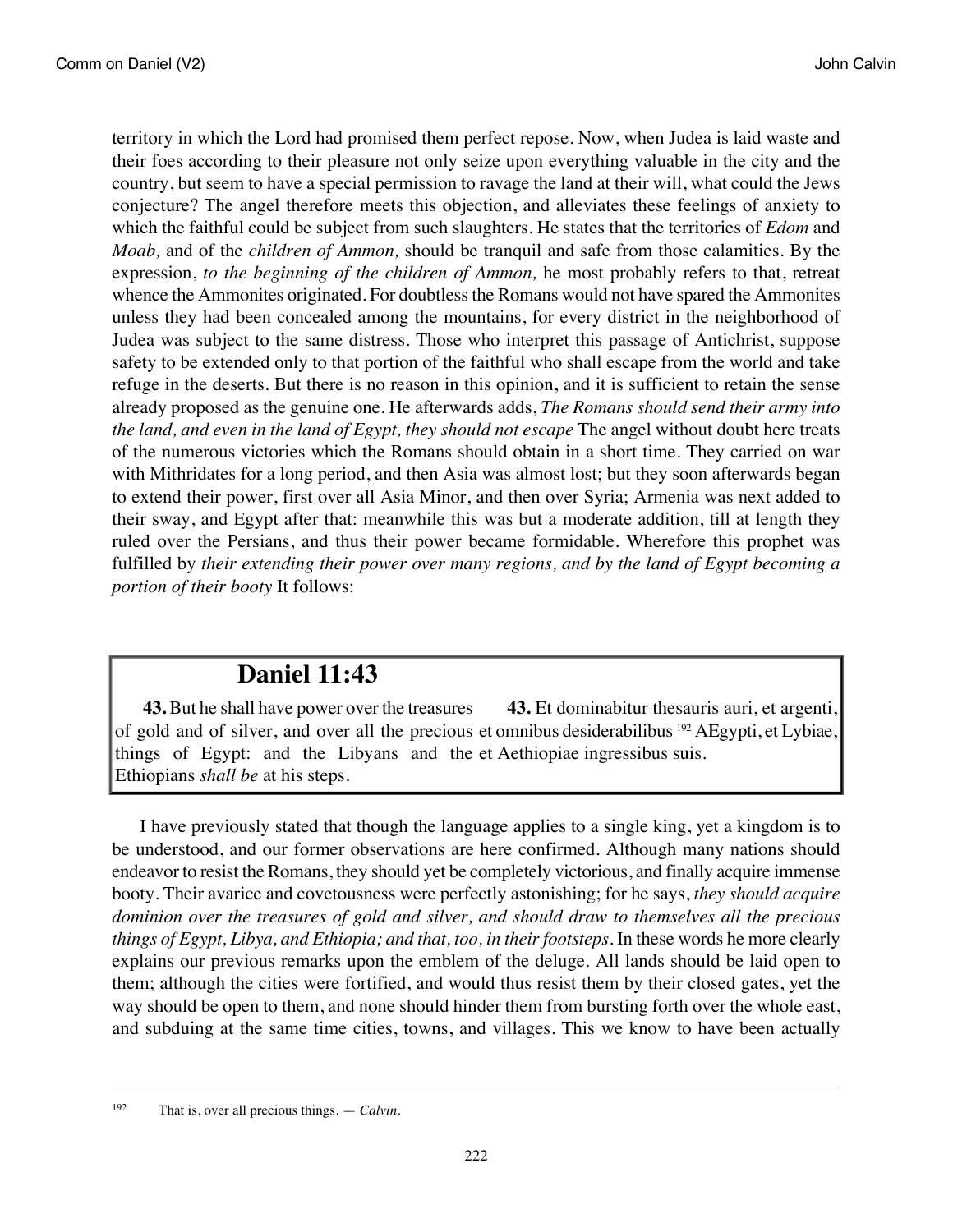accomplished. Hence there is nothing forced in the whole of this context, and the prophecy is fairly interpreted by the history. He afterwards adds, —

## **Daniel 11:44**

44. Rumores vero, 193 terrebunt eum ab north shall trouble him: therefore he shall go forth oriente, et ab aquilone: egredieturque cum ira with great fury to destroy, and utterly to make magna, ut perdat et internecione deleat multos. **44.** But tidings out of the east and out of the away many.

The angel's narrative seems here to differ somewhat from the preceding one, as the Romans should not succeed so completely as to avoid being arrested in the midst of their victorious course. He says, *they shall be frightened by rumors,* and the events suit this case, for although the Romans subdued the whole east with scarcely any trouble, and in a few years, yet they were afterwards checked by adversity. For Crassus perished miserably after spoiling the temple, and destroyed himself and the flower of the Roman army; he was conquered at Carrse, near Babylon, in an important engagement, through betrayal by a spy in when he had placed too much confidence. Antony, again, after dividing the world into three parts between himself, and Octavius, and Lepidus, suffered miserably in the same neighborhood against the Parthians. We are not surprised at the angel's saying, *The Romans should be frightened from the east and the north,* as this really came to pass. Then he adds, *they should come in great wrath;* meaning, although they should lose many troops, yet this severe massacre should not depress their spirits. When their circumstances were desperate, they were excited to fury like savage beasts of prey, until they rushed upon their own destruction. This came to pass more especially under the reign of Augustus; for a short period he contended successfully with the Parthians, and compelled them to surrender. He then imposed upon them conditions of peace; and as the Roman eagles had been carried into Persia, much to their disgrace, he compelled this people to return them. By this compulsion he blotted out the disgrace which they had suffered under Antony. We see, then, how exceedingly well this suits the context, — *the Romans shall come with great wrath to destroy many;* as the Parthians expected to enjoy tranquillity for many ages, and to be perfectly free from any future attempt or attack from the Romans. It now follows, —

### **Daniel 11:45**

**45.** Et figet tabernacula palatii sui inter maria palace between the seas in the glorious holy ad montem desiderii sanctitatis, et veniet ad finem mountain; yet he shall come to his end, and none suum, et non auxiliator ei. **45.** And he shall plant the tabernacles of his shall help him.

<sup>193</sup> Probably "reports" or "statements" which should be heard. — *Calvin.*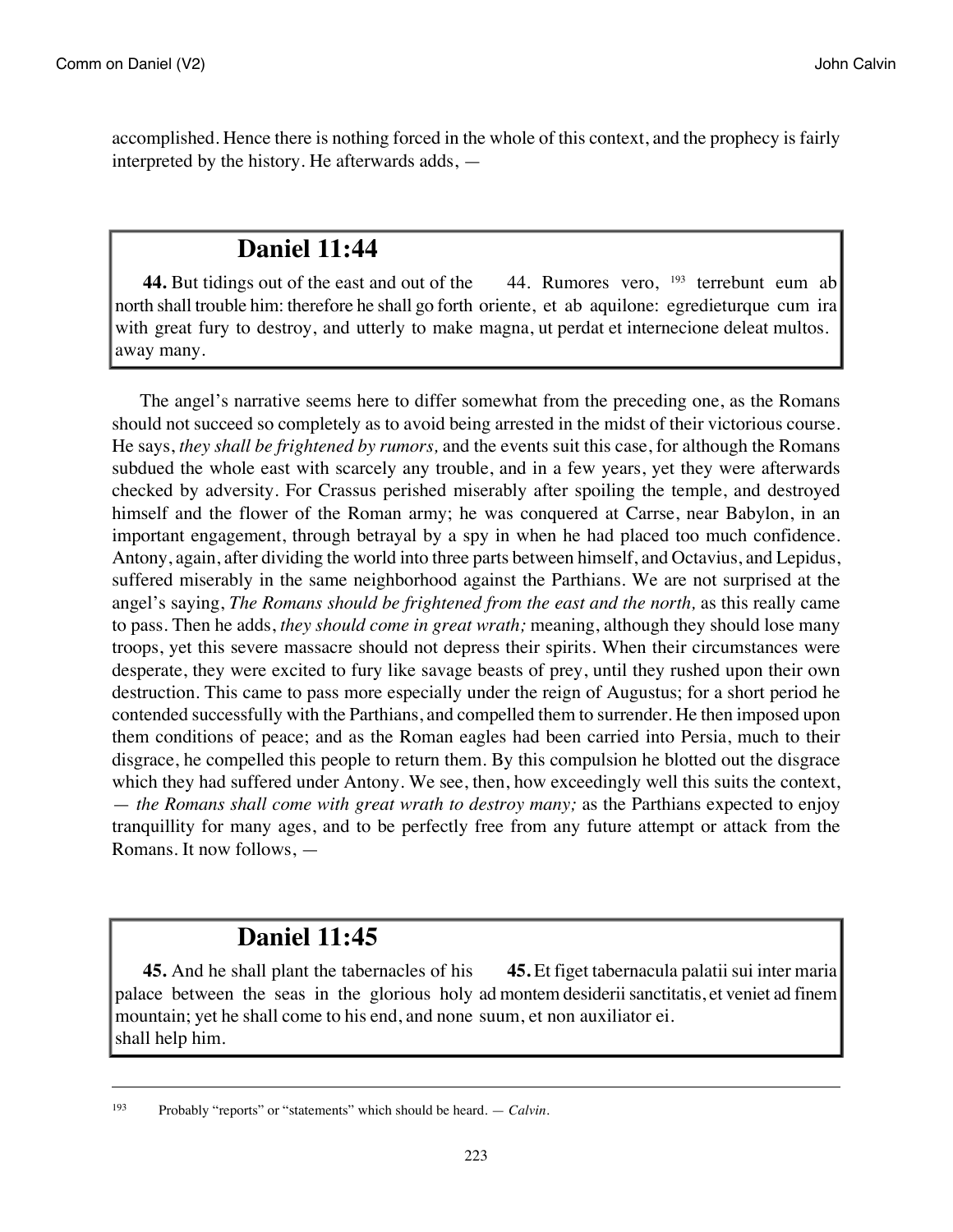The angel at length concludes with the settled sway of the Romans in Asia Minor and the regions of the coast, as well as in Syria, Judea, and Persia. We have already shewn how everything here predicted is related by profane historians, and each event is well known to all who are moderately versed in the knowledge of those times. We must now notice the phrase, The Roman king *should fix the tents of his palace* This expression signifies not only the carrying on of the war by the Romans in the east, but their being lords of the whole of that region. When he had said they should fix their tents according to the usual practice of warfare, he might have been content with the usual method of speech, but he contrasts the word "palace" with frequent migrations, and signifies their not measuring their camp according to the usage of warfare, but their occupying a fixed station for a permanence. Why then does he speak of tents? Because Asia was not the seat of their empire; for they were careful in not attributing more dignity to any place than was expedient for themselves. For this reason the proconsuls took with them numerous attendants, to avoid the necessity of any fixed palace they had their own tents, and often remained in such temporary dwellings as they found on their road. This language of the angel — *they shall fix the tents of their palace* — will suit the Romans exceedingly well, because they reigned there in tranquillity after the east was subdued; and yet they had no fixed habitation, because they did not wish any place to become strong enough to rebel against them. When he says, *between the seas,* some think the Dead Sea intended, and the Lake of Asphalt, as opposed to the Mediterranean Sea. I do not hesitate to think the Persian Sea is intended by the angel. He does not say the Romans should become masters of all the lands lying between the two seas, but he only says *they should fix the tents of their palace between the seas;* and we know this to have been done when they held the dominion between the Euxine and the Persian Gulf. The extent of the sway of Mithridates is well known, for historians record twenty-two nations as subject to his power. Afterwards, on one side stood Asia Minor, which consisted of many nations, according to our statement elsewhere, and Armenia became theirs after Tigranes was conquered, while Cilicia, though only a part of a province, was a very extensive and wealthy region. It had many deserts and many stony and uncultivated mountains, while there were in Cilicia many rich cities, though it did not form a single province, like Syria and Judea, so that it is not surprising when the angel says the Romans *should fix their tents between the seas,* for their habitation was beyond the Mediterranean Sea. They first passed over into Sicily and then into Spain; thirdly, they began to extend their power into Greece and Asia Minor against Antiochus, and then they seized upon the whole east. On the one shore was Asia Minor and many other nations; and on the other side was the Syrian Sea, including Judea as far as the Egyptian Sea. We observe, then, the tranquillity of the Roman Empire *between the seas,* and yet it had no permanent seat there, because the proconsuls spent their time as foreigners in the midst of a strange country.

At length he adds*, They should come to the mountain of the desire of holiness* I have already expressed the reason why this prophecy was uttered; it was to prevent the novelty of these events from disturbing the minds of the pious, when they saw so barbarous and distant a nation trampling upon them, and ruling with pride, insolence, and cruelty. When, therefore, so sorrowful a spectacle was set before the eyes of the pious, they required no ordinary supports lest they should yield to the pressure of despair. The angel therefore predicts future events, to produce the acknowledgment of nothing really happening by chance; and next, to shew how all these turbulent motions throughout the world are governed by a divine power. The consolation follows, *they shall come at length to their end, and no one shall bring them help* This was not fulfilled immediately, for after Crassus